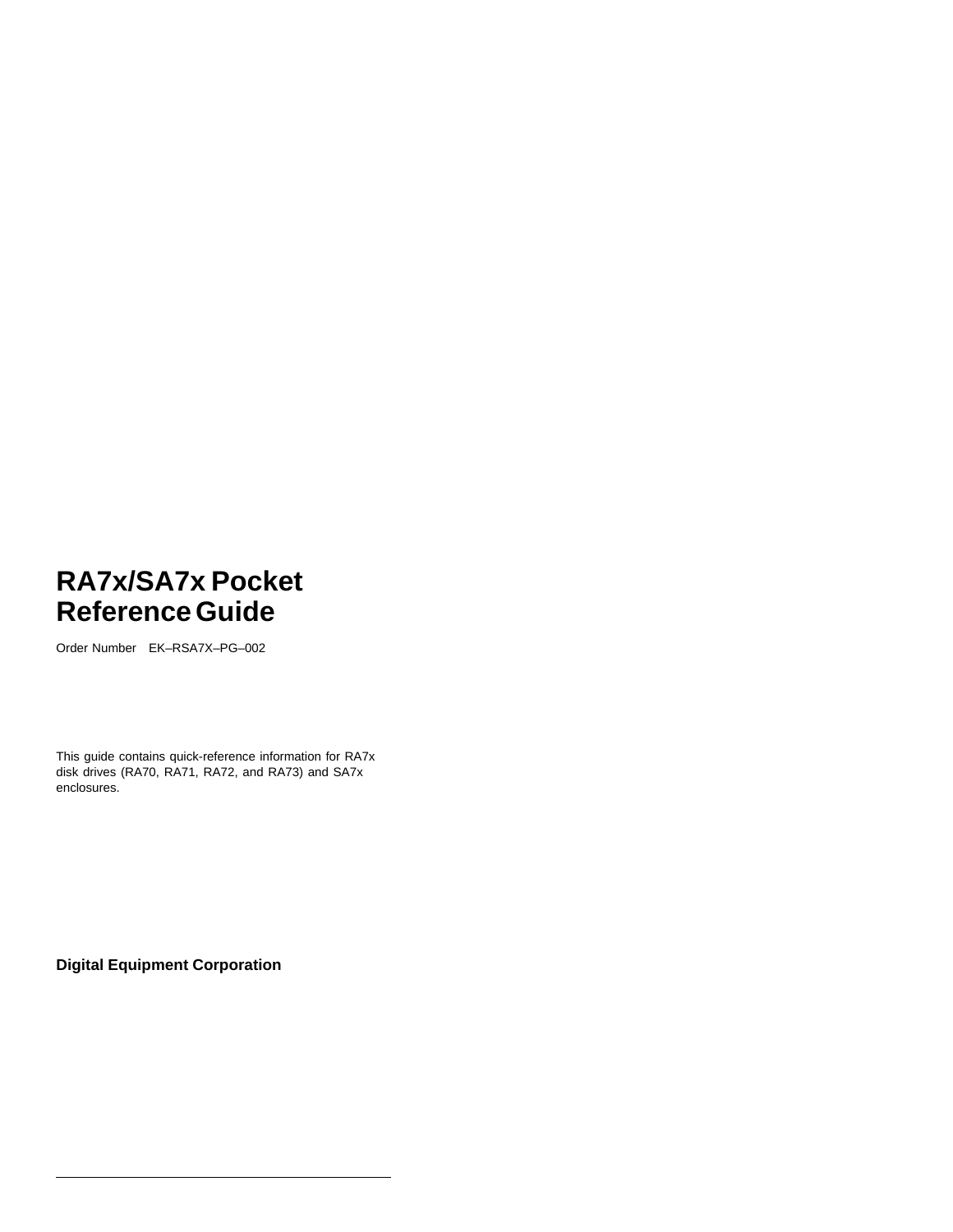#### **August 1992**

The information in this document is subject to change without notice and should not be construed as a commitment by Digital Equipment Corporation. Digital Equipment Corporation assumes no responsibility for any errors that may appear in this document.

Possession, use, duplication, or dissemination of the software described in this documentation is authorized only pursuant to a valid written license from Digital or the third-party owner of the software copyright.

No responsibility is assumed for the use or reliability of software on equipment that is not supplied by Digital Equipment Corporation.

Copyright © Digital Equipment Corporation 1991, 1992

All Rights Reserved. Printed in U.S.A.

**FCC NOTICE:** The equipment described in this manual generates, uses, and may emit radio frequency energy. The equipment has been type tested and found to comply with the limits for a Class A computing device pursuant to Subpart J of Part 15 of FCC Rules, which are designed to provide reasonable protection against such radio frequency interference when operated in a commercial environment. Operation of this equipment in a residential area may cause interference, in which case the user at his own expense may be required to take measures to correct the interference.

The following are trademarks of Digital Equipment Corporation: DEC, DSA, DSDF, HSC, HSC50, HSC70, KDA, KDA50, KDB50, KDM, MicroVAX, PDP-11, RA, SA, SDI, UDA, UNIBUS, VAXsimPLUS, and the DIGITAL logo.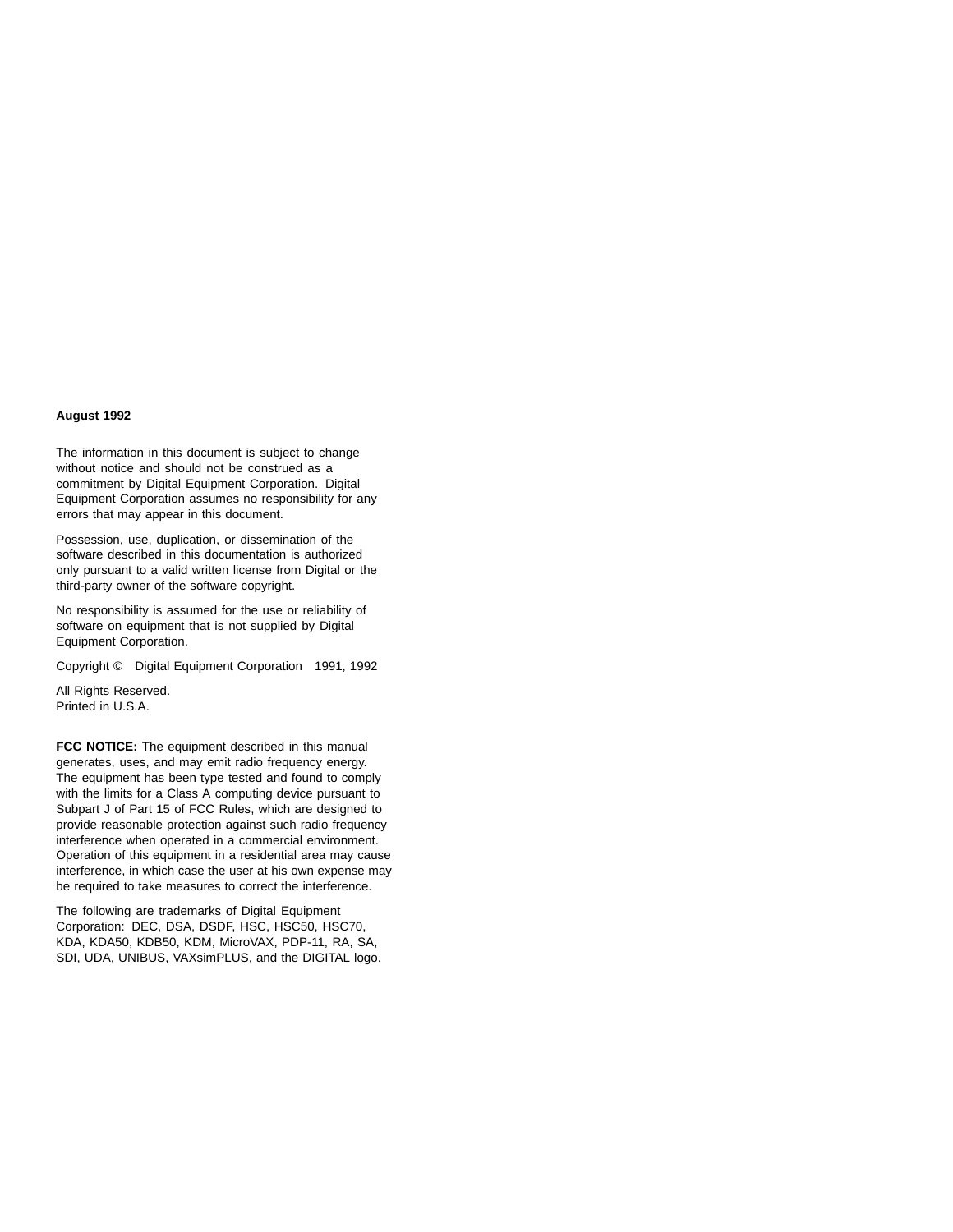## **Contents**

| Introduction and Related                             |    |
|------------------------------------------------------|----|
| Documentation $\ldots$ , $\ldots$ , $\ldots$         | 1  |
| RA7x Characteristics                                 | 2  |
| Thermal Stabilization Specifications                 | 3  |
| Setting Capacity Indicator Switch                    | 4  |
| Troubleshooting $\ldots \ldots \ldots \ldots \ldots$ | 6  |
| RA7x Parts                                           | 10 |
| $S$ A7x Parts $\ldots \ldots \ldots \ldots \ldots$   | 13 |
| RA7x Electronics Block Diagrams                      | 15 |
| RA71-RA73 Support                                    | 16 |
| RA7x Drive Status Information                        | 19 |
| OCP Error Codes                                      | 30 |
| Drive Error Codes and Fault Numbers                  | 34 |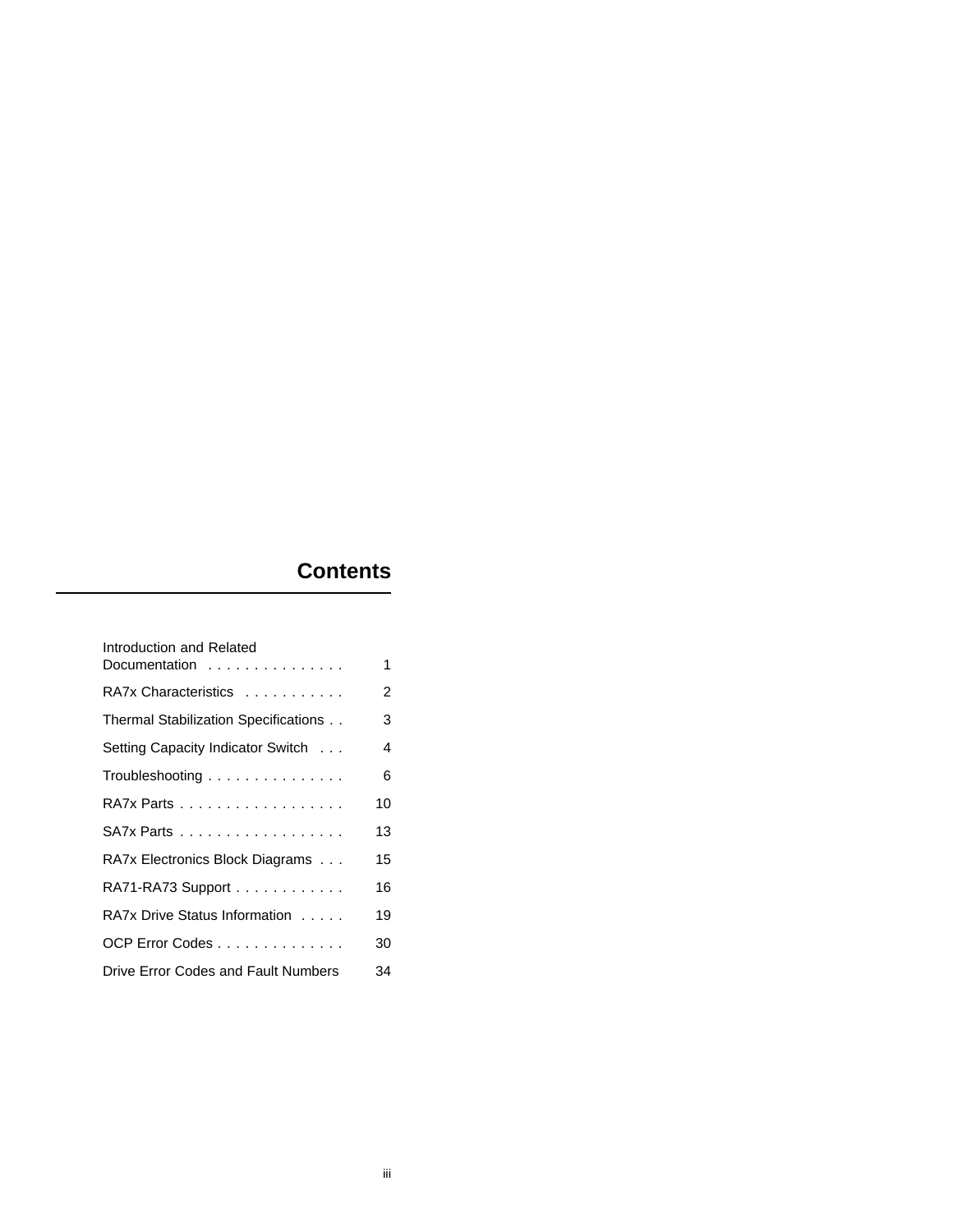## iv Contents

## **Figures**

| 1  | RA71/RA72 Capacity Indicator Switch                                                     | 5              |
|----|-----------------------------------------------------------------------------------------|----------------|
| 2  | Drive Internal Error Log                                                                | $\overline{7}$ |
| 3  | Troubleshooting Flowchart                                                               | 9              |
| 4  | RA70 Exploded View                                                                      | 11             |
| 5  | RA71-RA73 Exploded View                                                                 | 12             |
| 6  | SA7x Enclosure Exploded View                                                            | 14             |
| 7  | RA70 Electronics-Simplified Block                                                       | 15             |
| 8  | RA71-RA73 Electronics-Simplified<br>Block Diagram                                       | 15             |
| 9  | RA7x Drive Status                                                                       | 20             |
| 10 | RA7x Response Opcode (Byte 1)                                                           | 21             |
| 11 | RA7x Lower Unit (Byte 2) and High<br>Unit and Subunit Mask (Byte 3)                     | 21             |
| 12 | RA7x Request Byte (Byte 4)                                                              | 22             |
| 13 | $RA7x$ Mode Byte (Byte 5) $\ldots \ldots$                                               | 23             |
| 14 | RA7x Error Byte (Byte 6)                                                                | 24             |
| 15 | RA7x Controller Byte (Byte 7) and<br>Retry Count (Byte 8)                               | 25             |
| 16 | RA7x Previous Command Opcode                                                            |                |
|    |                                                                                         | 26             |
| 17 | RA7x Drive State Byte (Byte 10)                                                         | 27             |
| 18 | RA7x Current Cylinder Address (Bytes<br>11 and 12) $\ldots \ldots \ldots \ldots \ldots$ | 27             |
| 19 | RA7x Current Group (Byte 13)                                                            | 28             |
| 20 | RA7x Drive Error Code (Byte 14)                                                         | 28             |
| 21 | RA70 OCP Code Byte; RA71-RA73                                                           |                |
|    | Fault Number Byte (Byte 15)                                                             | 28             |
| 22 | SA7x OCP                                                                                | 29             |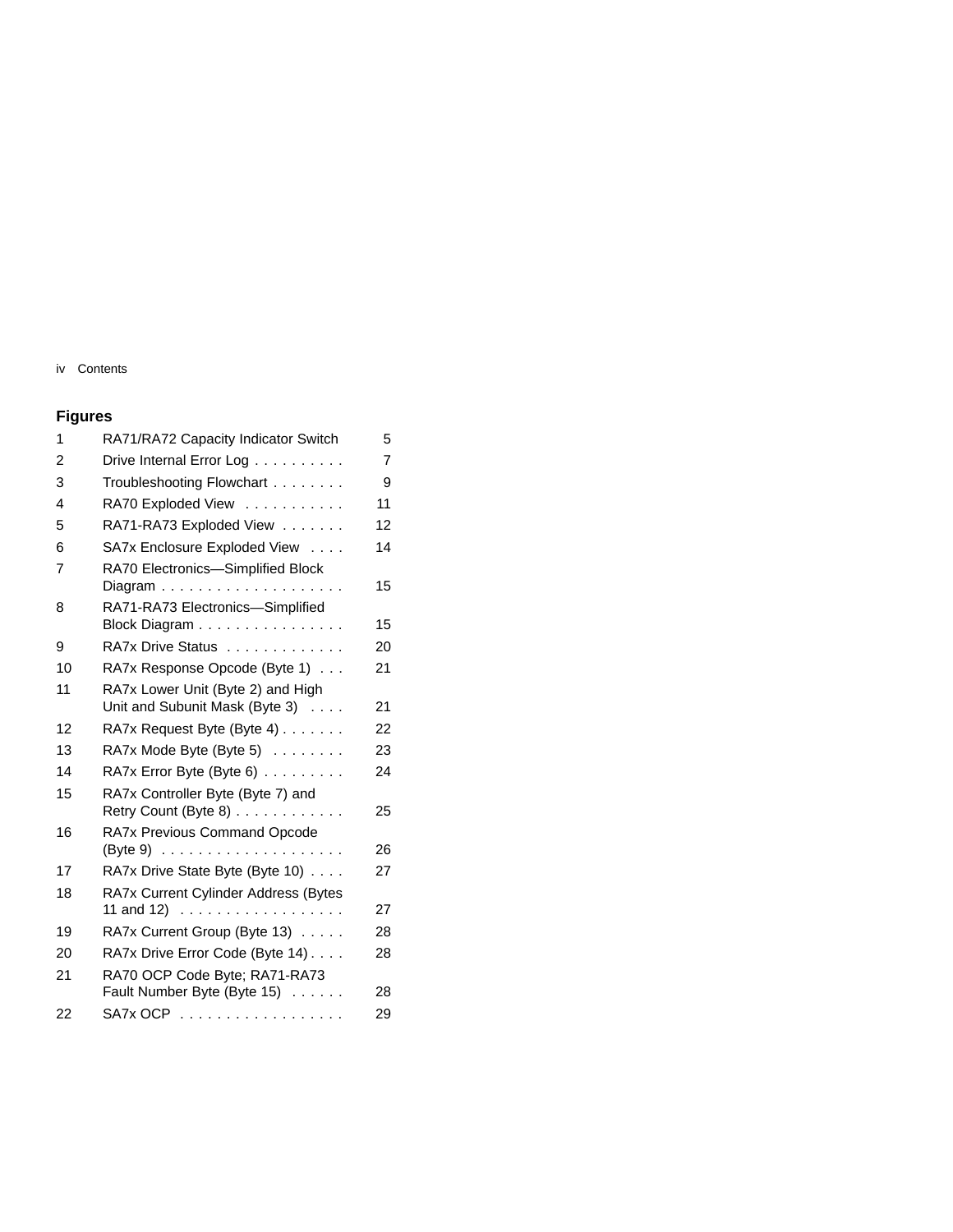## Contents v

## **Tables**

| 1              | Related Documentation           | 1  |
|----------------|---------------------------------|----|
| $\overline{2}$ | RA7x Characteristics            | 2  |
| 3              | Thermal Stabilization Times     | 3  |
| $\overline{4}$ | RA7x Part Numbers               | 10 |
| 5              | SA7x Part Numbers               | 13 |
| 6              | VAX Diagnostics for RA71-RA73   | 16 |
| 7              | Operating Systems for RA71-RA73 | 17 |
| 8              | SDI Controllers for RA71-RA73   | 18 |
| 9              | Retired VAX Supervisor Programs | 18 |
| 10             | OCP Error Codes                 | 30 |
|                |                                 |    |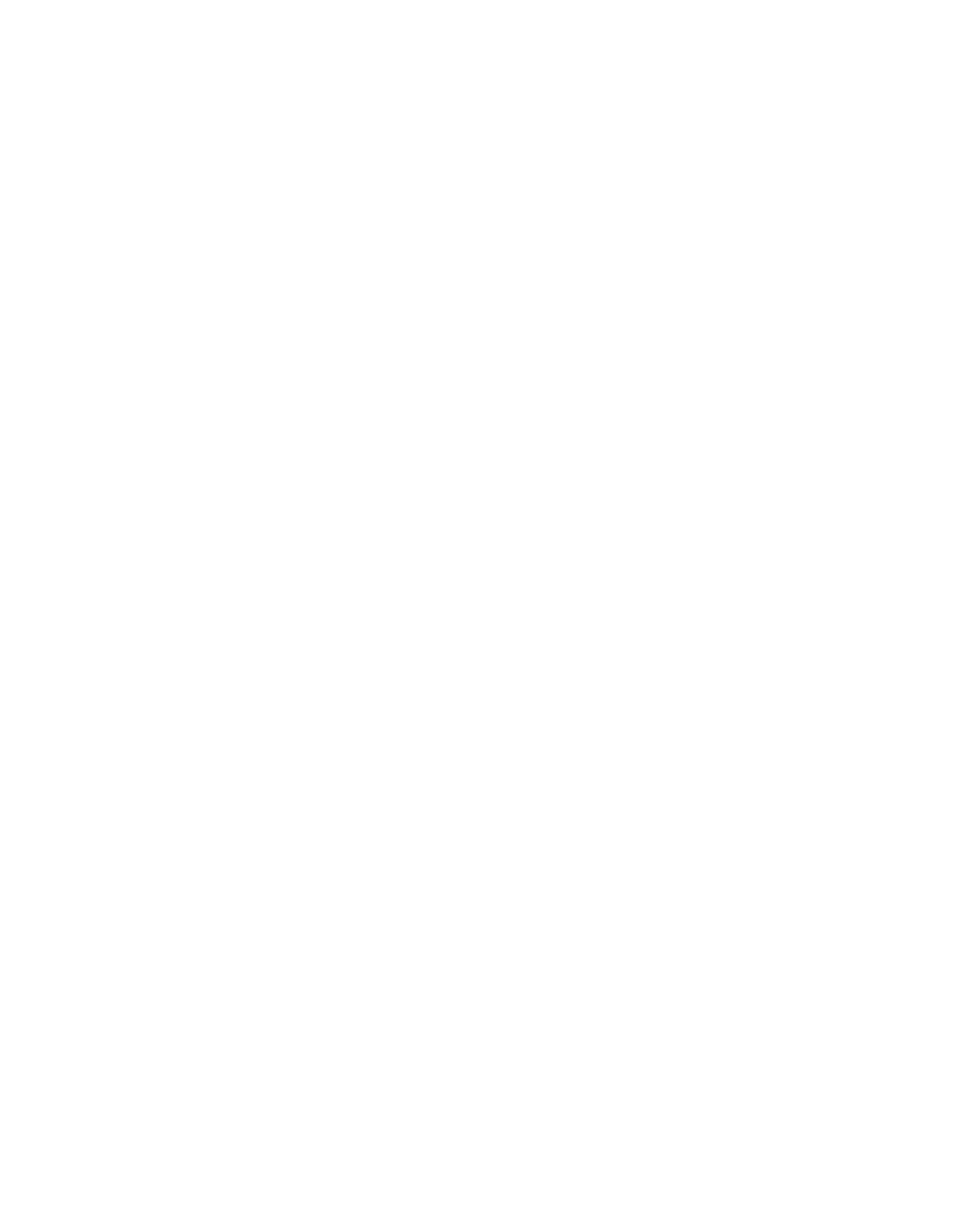## **Introduction and Related Documentation**

This guide contains quick-reference information for RA7x disk drives (RA70, RA71, RA72, and RA73) and SA7x enclosures.

For more complete information about RA7x disk drives and SA7x enclosures, see the related documentation listed in Table 1.

#### **Table 1 Related Documentation**

| <b>Document Title</b>                    | Order number |
|------------------------------------------|--------------|
| RA70 Disk Drive Technical                |              |
| <b>Description Manual</b>                | EK-ORA70-TD  |
| <b>DSA Troubleshooting Flowchart</b>     | EK-DSATF-TM  |
| <b>BA27 Field Maintenance Print Set</b>  | MP-01429     |
| <b>SA7x Support Print Set</b>            | EM-01435     |
| <b>SA7x Field Maintenance Print Set</b>  | MP-01435     |
| <b>SAxxx Storage Array Configuration</b> |              |
| Guide                                    | EK-SAXXX-CG  |
| SA7x Enclosure User Guide                | EK-OSA7X-UG  |
| SA7x Enclosure Service Manual            | EK-OSA7X-SM  |
| RA7x Disk Drive Service Manual           | EK-ORA7X-SM  |
| RA70 Field Maintenance Print Set         | MP-01428     |
| RA71/RA72 Support Print Set              | EM-01434     |
| RA71/RA72 Field Maintenance Print        |              |
| Set                                      | MP-01434     |
| RA73 Field Maintenance Print Set         | MP-01439     |
| RA73 Support Print Set                   | FM-01439     |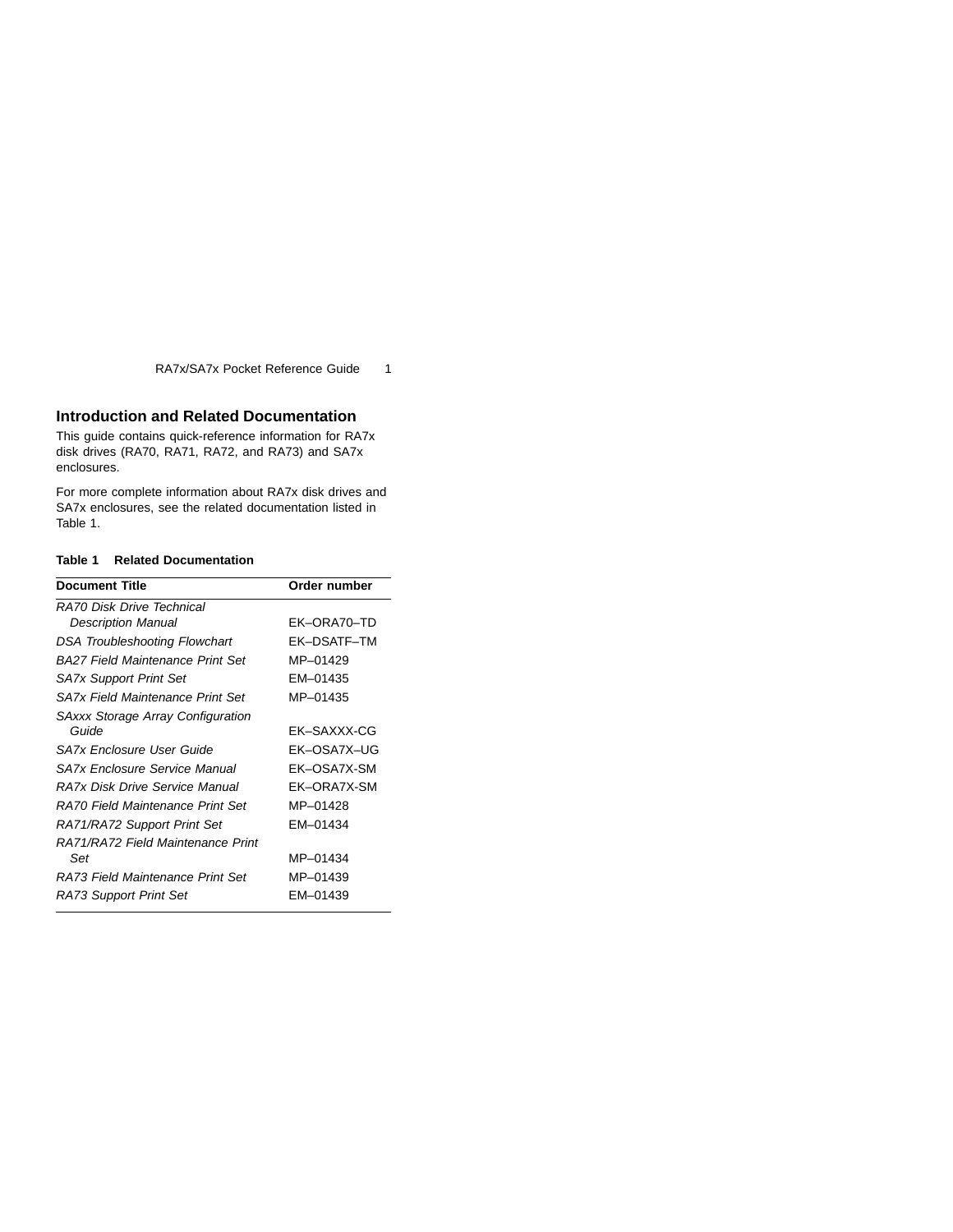## **RA7x Characteristics**

Table 2 lists the characteristics of RA70 and RA71-RA73 disk drives.

| Table 2 |  | <b>RA7x Characteristics</b> |  |
|---------|--|-----------------------------|--|
|---------|--|-----------------------------|--|

| <b>Characteristics</b>                                            | <b>RA70</b> | <b>RA71</b> | <b>RA72</b> | <b>RA73</b> |
|-------------------------------------------------------------------|-------------|-------------|-------------|-------------|
| <b>Total Number of Heads</b>                                      |             |             |             |             |
|                                                                   | 12          | 15          | 21          | 22          |
| <b>Number of Data Heads</b>                                       |             |             |             |             |
|                                                                   | 11          | 14          | 20          | 21          |
| <b>Number of Dedicated Servo Heads</b>                            |             |             |             |             |
|                                                                   | 1           | 1           | 1           | 1           |
| <b>Surfaces Containing Data and Embedded Servo</b><br>Information |             |             |             |             |
|                                                                   | 11          | 14          | 20          | 21          |
| <b>Formatted Data Storage Capacity</b>                            |             |             |             |             |
|                                                                   | 280<br>MВ   | 700<br>MВ   | 1.0<br>GВ   | 2.0<br>GВ   |

Although RA70 and RA71-RA73 disk drives are very similar in appearance, they differ structurally and electronically. The RA70 shoe plate is not interchangeable with those for the RA71-RA73 disk drives. None of the RA7x HDAs or ECMs are interchangeable.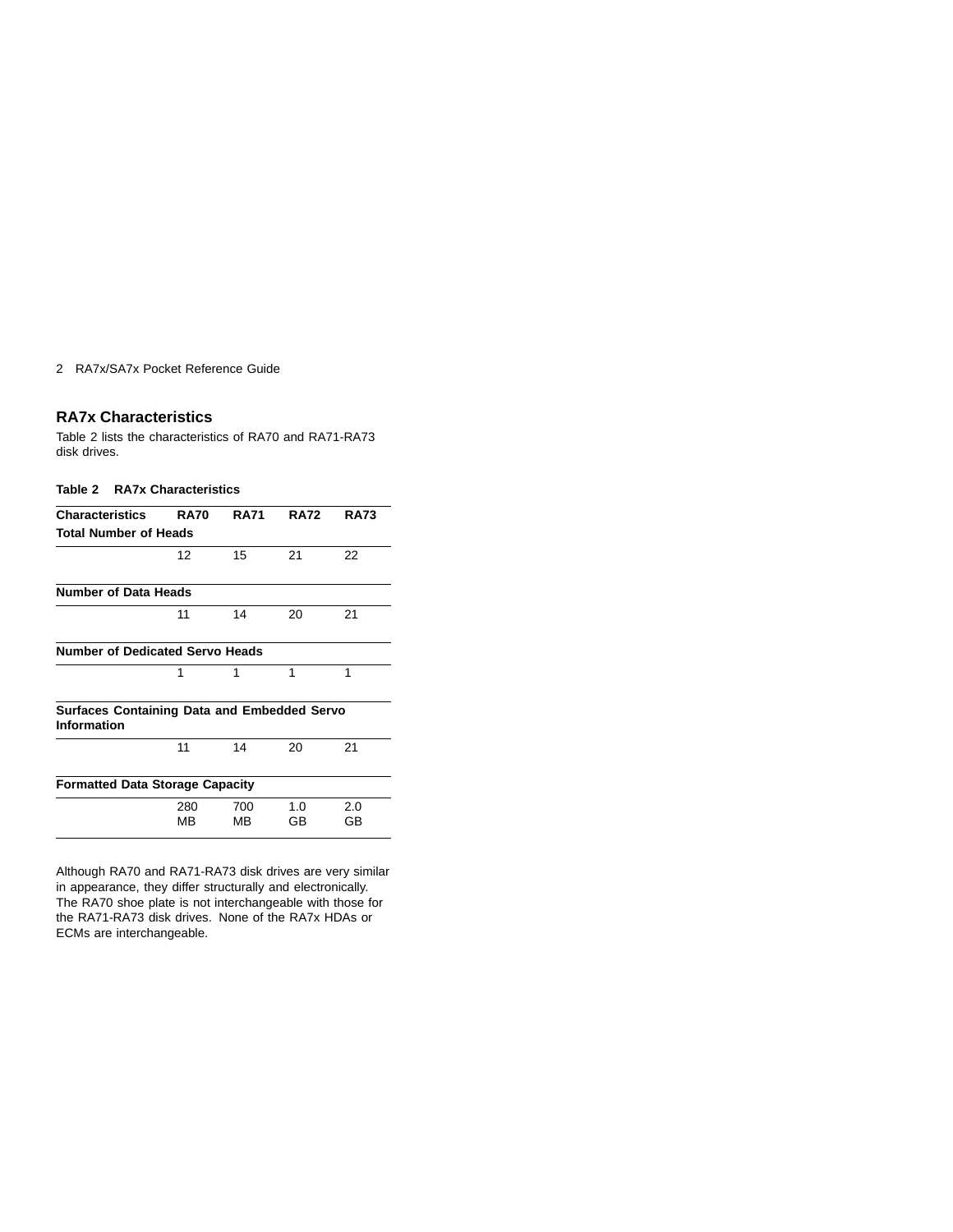## **Thermal Stabilization Specifications**

**When condensation is visible** on the enclosure or the disk drive, stabilize the unit in the operating environment for six hours, or until the condensation is no longer visible.

**When condensation is not visible** on the enclosure or disk drive or enclosure, see Table 3 for correct thermal stabilization times.

#### **Table 3 Thermal Stabilization Times**

| <b>Temperature</b><br><b>Range Degrees</b><br>С | Temperature<br><b>Range Degrees</b><br>F | Minimum<br><b>Stabilization</b><br>Time |
|-------------------------------------------------|------------------------------------------|-----------------------------------------|
| 60 to<br>66                                     | 140 to 151                               | 3 hours                                 |
| 50 to 59                                        | 122 to 139                               | 2 hours                                 |
| 40 to<br>49                                     | 104 to 121                               | 1 hour                                  |
| 30 to 39                                        | 86 to 103                                | 30 minutes                              |
| 18 to 29                                        | 65 to 85                                 | No stabilization<br>required            |
| 10 to 17                                        | 50 to 64                                 | 30 minutes                              |
| 9<br>0 to                                       | 32 to 49                                 | 1 hour                                  |
| $-10$ to $-1$                                   | 14 to 31                                 | 2 hours                                 |
| $-20$ to $-11$                                  | -4 to 13                                 | 3 hours                                 |
| $-30$ to $-21$                                  | $-22$ to $-5$                            | 4 hours                                 |
| –40 to –31                                      | –40 to –21                               | 5 hours                                 |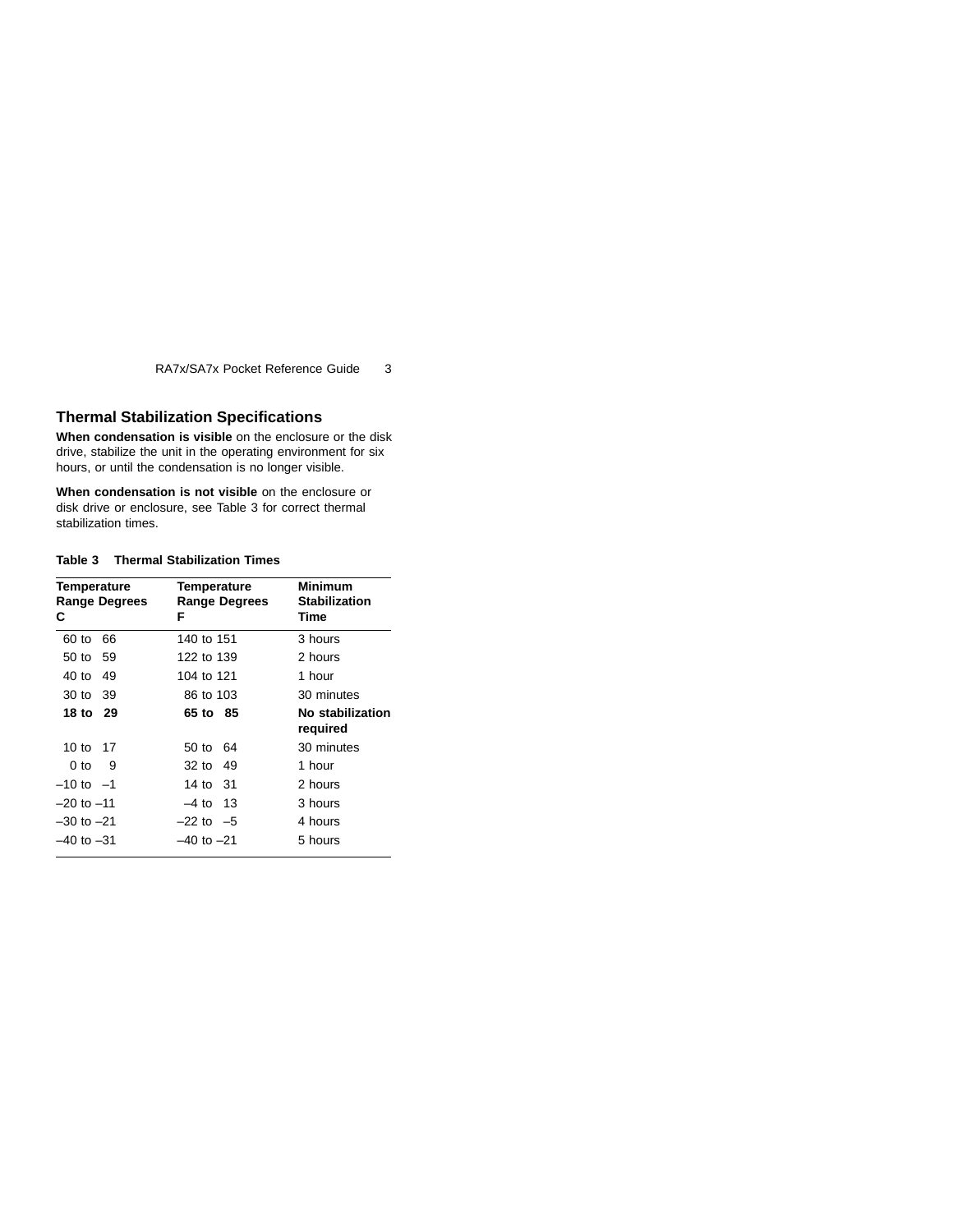## **Setting Capacity Indicator Switch**

Set the Capacity Indicator switch on the RA71 and RA72 disk drives, shown in Figure 1, as follows:

## **NOTE**

**The capacity indicator switch has no function on an RA73.**

- **RA71 (700 MB)** Capacity Indicator switch should be up (on).
- **RA72 (1 GB)** Capacity Indicator switch should be down (off).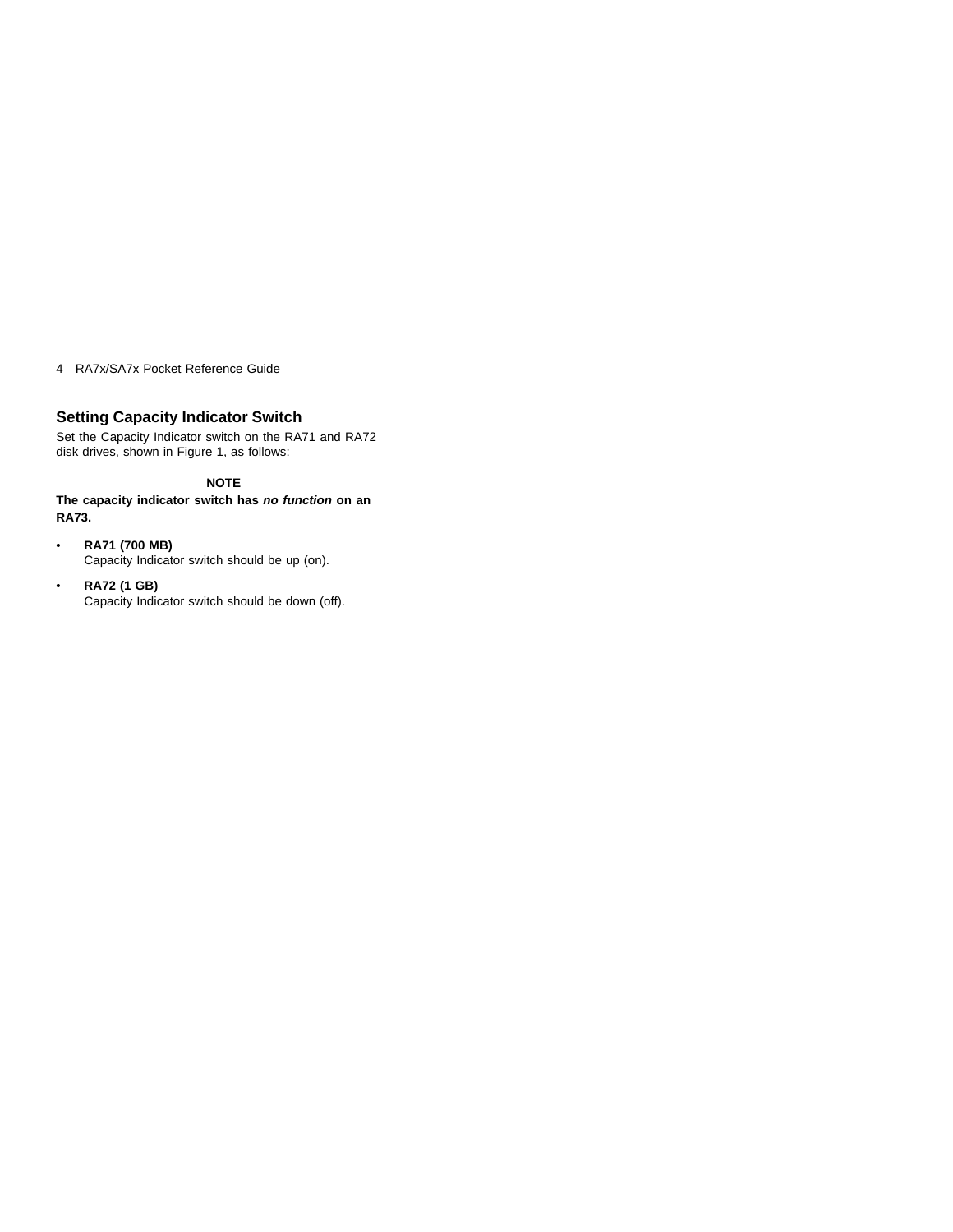

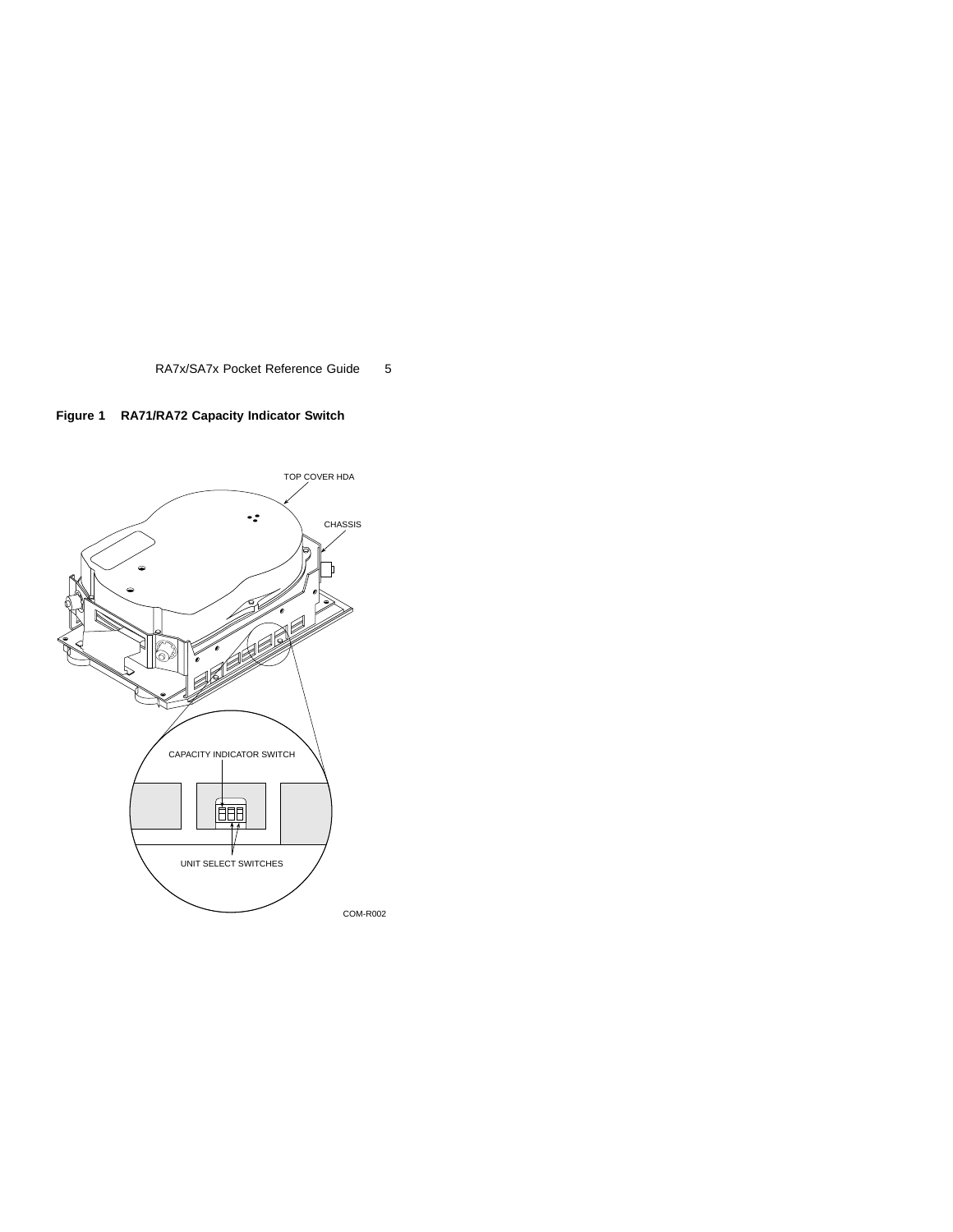## **Troubleshooting**

This section includes troubleshooting tips, an example of a drive internal error log (Figure 2), and a troubleshooting flowchart (Figure 3).

## **Tips for DSA Troubleshooting**

Observe the following tips when troubleshooting DSA products:

- Avoid formatting new HDA units.
- Note that EDC errors are not drive problems.
- Note that forced errors are not necessarily HDA problems.
- Avoid running standalone diagnostics unless drive or system error logs are unavailable and all other troubleshooting techniques have failed.
- Ensure that equipment is thermally stabilized before attempting to power up.
- Use proper ESD grounding methods. Equipment is highly susceptible to static damage.
- Adhere to the service delivery strategy as outlined in specific component service manuals.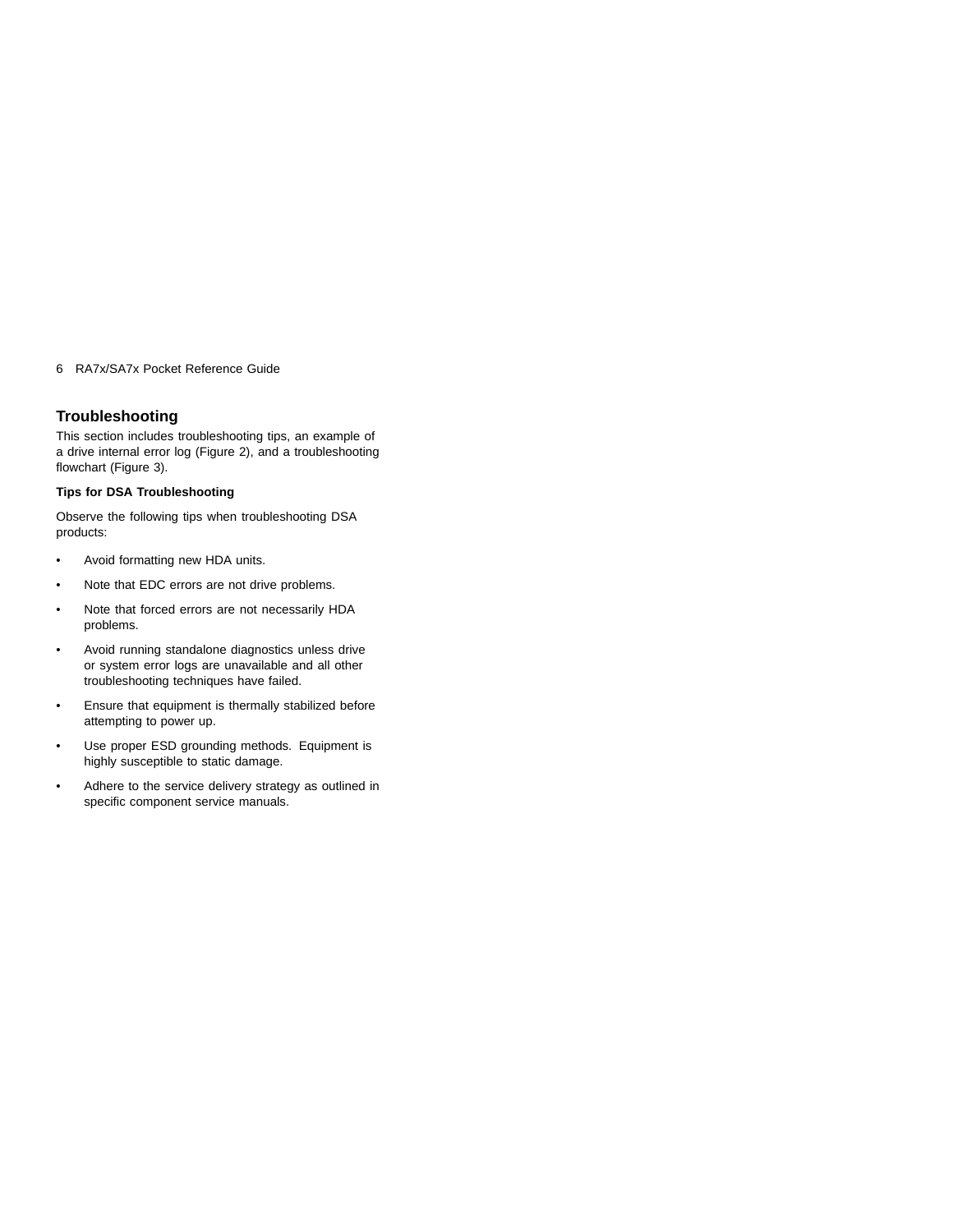### **Figure 2 Drive Internal Error Log**

|                       | Error Log Entries for Drive 0             |                    |                       |                                                                                                                                                                                      |                      |                                  |                                  |                                                    |       |                                  |      |   |   |                            |     |                             |
|-----------------------|-------------------------------------------|--------------------|-----------------------|--------------------------------------------------------------------------------------------------------------------------------------------------------------------------------------|----------------------|----------------------------------|----------------------------------|----------------------------------------------------|-------|----------------------------------|------|---|---|----------------------------|-----|-----------------------------|
|                       |                                           |                    |                       | $(D) = decimal$ . $(A) = ASCII$ . $(H) = hex$                                                                                                                                        |                      |                                  |                                  |                                                    |       |                                  |      |   |   |                            |     |                             |
|                       |                                           |                    |                       | Select starting entry location ((7), 1-191] ? 8<br>Enter how many error log entries to display [(191), 0-191] ? 30<br>Pause and prompt after every 10 error log entries [(Y), N] ? Y |                      |                                  |                                  |                                                    |       |                                  |      |   |   |                            |     |                             |
| Drive<br>Type         |                                           | Max#Entries<br>(D) |                       | Seeks/Power-on Cum. Seeks Cum. Power-on Minutes<br>(D)                                                                                                                               |                      |                                  | (D)                              |                                                    |       |                                  | (D)  |   |   |                            | (H) |                             |
| <b>RA70</b>           |                                           | 191                |                       | 580                                                                                                                                                                                  |                      |                                  | 125000                           |                                                    |       |                                  | 7200 |   |   |                            |     | 00001C20                    |
| Entry<br>Loctn<br>(D) | Entry Err<br>Count<br>(D)                 | Typ<br>(A)         | Err<br>Code<br>(H)    | Seek<br>Count<br>(D)                                                                                                                                                                 | MFG<br>Code<br>(H)   |                                  |                                  | Drive-Specific Hex Data<br>Byte 0-9, right to left |       | (H)                              |      |   |   |                            |     | Drive Err<br>Message<br>(A) |
| 8<br>$\overline{7}$   | $\overline{a}$<br>$\overline{\mathbf{3}}$ | <b>DR</b>          | 0 <sub>0</sub><br>39  | $\Omega$<br>453122                                                                                                                                                                   | 00<br>32             | 0 <sub>0</sub><br>0 <sub>0</sub> | 0 <sup>0</sup><br>0 <sub>0</sub> | 0 <sub>0</sub><br>09                               |       | 00 00 00 00 00 00 00<br>0A 00 00 |      |   |   | 00 04 32 58                |     | passed.test<br>wrg&off.trk  |
| 6                     | $\overline{3}$                            | DE                 | E7                    | 452446                                                                                                                                                                               | 33                   | 0 <sub>0</sub>                   | 0 <sub>0</sub>                   | 09                                                 |       | 04 FF FB                         |      |   |   | OB 05 42 75                |     | inc.lhd.sek                 |
| 5<br>4                | R<br>$\overline{3}$                       | <b>DR</b>          | F.9<br>0 <sub>0</sub> | 452446<br>451699                                                                                                                                                                     | 34<br>0 <sub>0</sub> | 0 <sub>0</sub><br>0 <sub>0</sub> | 00<br>0 <sup>0</sup>             | 09<br>09                                           |       | 03 FF FB<br>02 02 F6             |      |   |   | OB 05 12 9D<br>05 04 79 AO |     | exp.sek.tmr<br>dry.svs.ini  |
| 3                     | 3                                         |                    | 0 <sub>0</sub>        | 451699                                                                                                                                                                               | 00                   | 0 <sub>0</sub>                   | 00                               | 09                                                 |       | 01 02 F6                         |      |   |   | 05 04 7A BB                |     | exp.onl.atn                 |
| $\mathfrak{D}$        | $\overline{3}$                            |                    | 00                    | 451616                                                                                                                                                                               | 0 <sup>0</sup>       | 0 <sub>0</sub>                   | 0 <sub>0</sub>                   | 09                                                 |       | 00 00 00                         |      |   |   | 00 00 42 A0                |     | dry.svs.ini                 |
| 1                     | $\overline{3}$                            |                    | 00                    | 451616                                                                                                                                                                               | 00                   | 0 <sub>0</sub>                   | 00                               | 09                                                 |       | 00 00                            | 00   |   |   | 00 00 40 CO                |     | dry.pwr.rst                 |
| 191                   | $\overline{2}$                            |                    | 0 <sub>0</sub>        | $\Omega$                                                                                                                                                                             | 0 <sub>0</sub>       | 0 <sub>0</sub>                   | 0 <sup>0</sup>                   | 00                                                 | 00 00 |                                  | 00   |   |   | 00 00 00 00                |     | passed.test                 |
|                       |                                           |                    |                       |                                                                                                                                                                                      | 2                    |                                  | 3                                |                                                    |       |                                  |      | 5 | 6 | 7                          | 8   | 9                           |

- 1. Drive error code—see "Drive error codes and fault numbers" in this guide for an explanation of these codes
- 2. Manufacturing code (OCP code)—see the OCP error codes table in this guide for an expla- nation of these codes
- 3. Logic Processor Number of Minutes (bytes 9, 8, 7, and 6)
- 4. Servo Processor Destination Cylinder (bytes 5 and 4)
- 5. Servo Processor Destination Logical Head Number (byte 3)
- 6. Servo Processor Physical State Number (byte 2)—see the following page for a list of physical state numbers
- 7. Logic Processor Logical State Bit Flags (byte 1)—see the following page for a list of logical
- state bit numbers 8. Logic Processor Fault Number (byte 0)
- 9. Drive error message—see "Drive error codes and fault numbers" in this guide for a translation of these error messages

COM-0211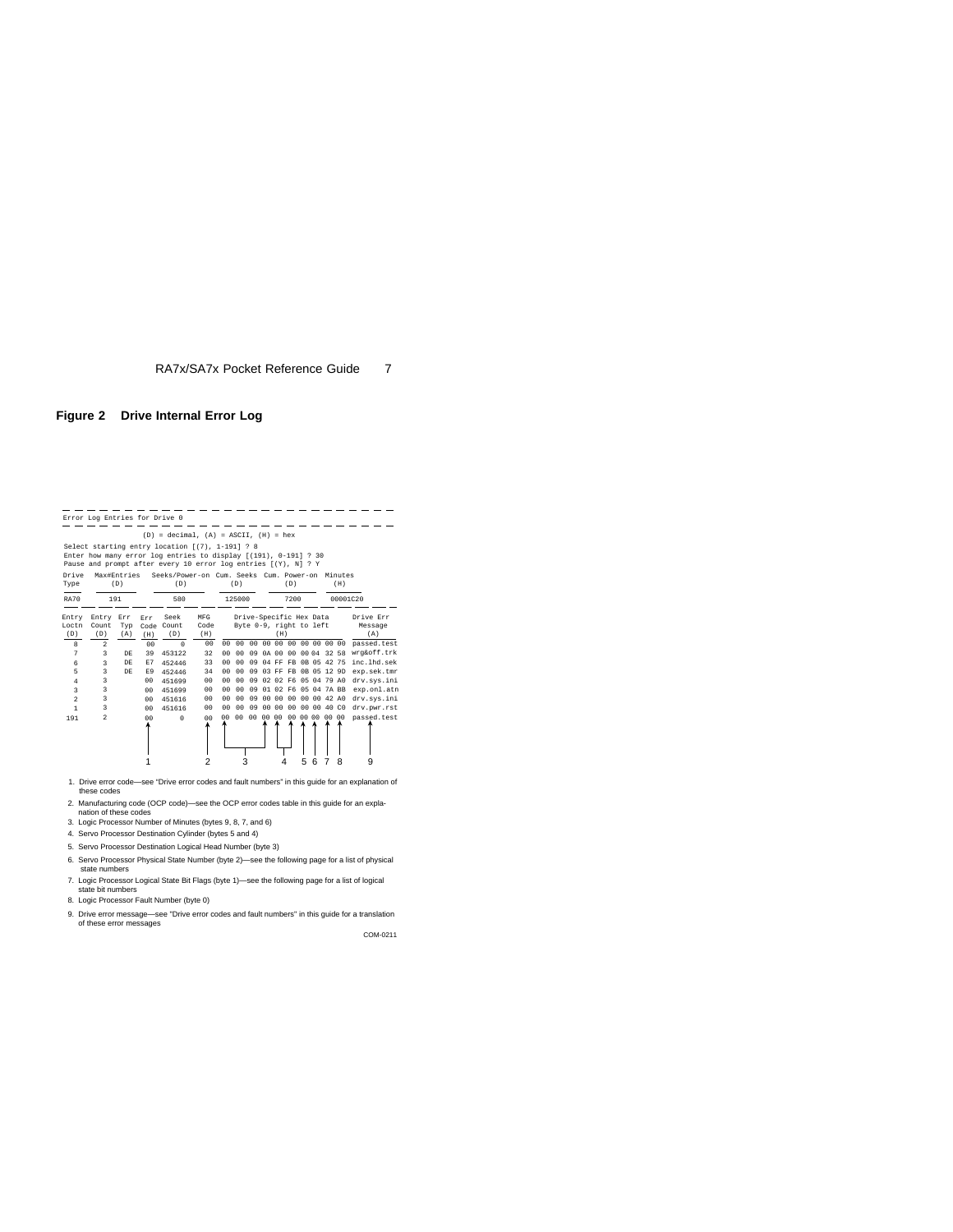#### **Servo Processor Physical State Numbers (Byte 2)**

00–reset 01–retract (unload heads) 02–spin-up motor 03–spin-down motor 04–detent (track follow) 05–seek to cylinder 06–return to cylinder zero (load heads) 07–recalibrate 08–diagnostic

#### **The following State Numbers apply only to the RA73:**

09–fault 0A–PLL lock

## **Logic Processor Logical State Bit Flags (Byte 1)**

Bit 07–hard error Bit 06–soft fault Bit 05–internal read/write ready Bit 04–drive timing enabled Bit 03–logical attention Bit 02–logical topology state Bit 01–logical available state Bit 00–logical available state

## **NOTE**

**For more information about the physical state numbers and logical state bit flags, see the RA7x Disk Drive Service Manual.**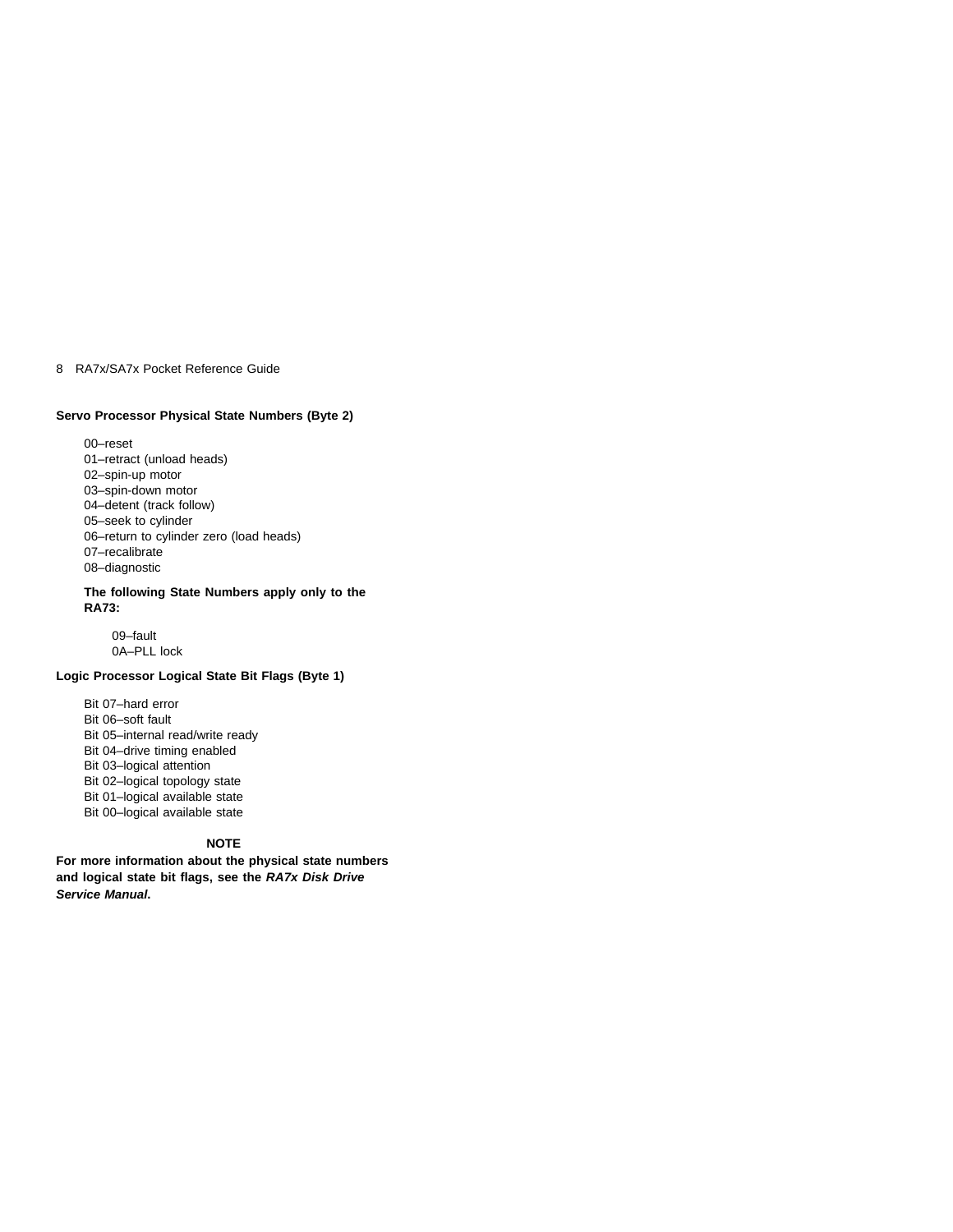



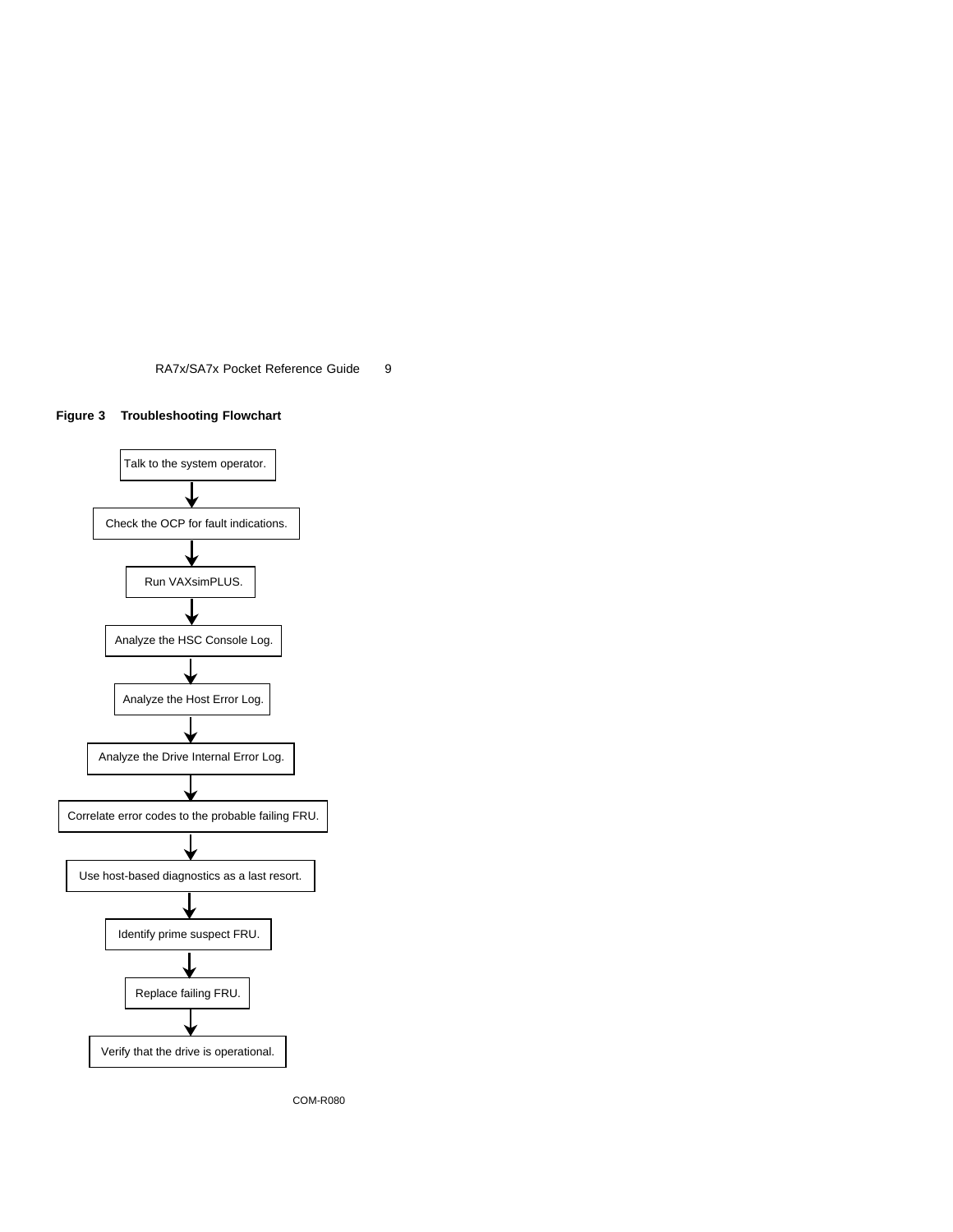## **RA7x Parts**

Table 4 lists RA7x part numbers. Figures 4 and 5 shows exploded views for RA70 and RA71-RA73 disk drives.

## **Table 4 RA7x Part Numbers**

| Part       | <b>Part Number</b>     |
|------------|------------------------|
|            | <b>RA70 Disk Drive</b> |
| <b>ECM</b> | 70-22494-01            |
| <b>HDA</b> | 70-21946-01            |
| Shoe plate | 70-22474-01            |
|            |                        |

|            | <b>RA71 Disk Drive</b> |
|------------|------------------------|
| <b>ECM</b> | 54-20826-01            |
| HDA        | 70-28492-01            |
| Shoe plate | 70-29408-01            |

| <b>RA72 Disk Drive</b> |             |  |  |
|------------------------|-------------|--|--|
| <b>ECM</b>             | 54-20826-01 |  |  |
| HDA                    | 70-28492-02 |  |  |
| Shoe plate             | 70-29408-01 |  |  |
|                        |             |  |  |

|            | <b>RA73 Disk Drive</b> |
|------------|------------------------|
| <b>ECM</b> | 54-21396-01            |
| HDA        | 70-28699-01            |
| Shoe plate | 70-29408-01            |

## **RA7x Disk Drive**

Electronically conductive field service grounding kit

29-11762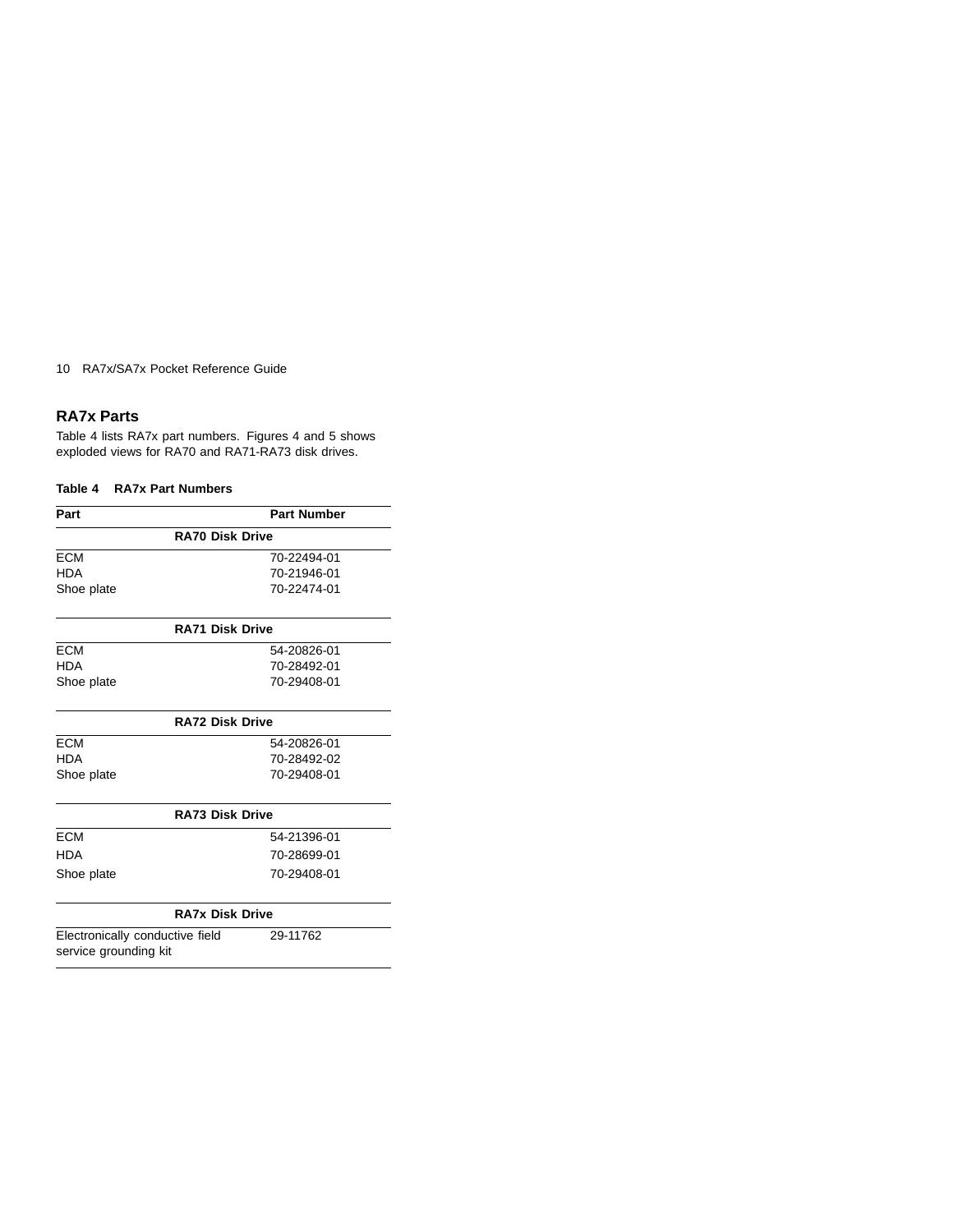

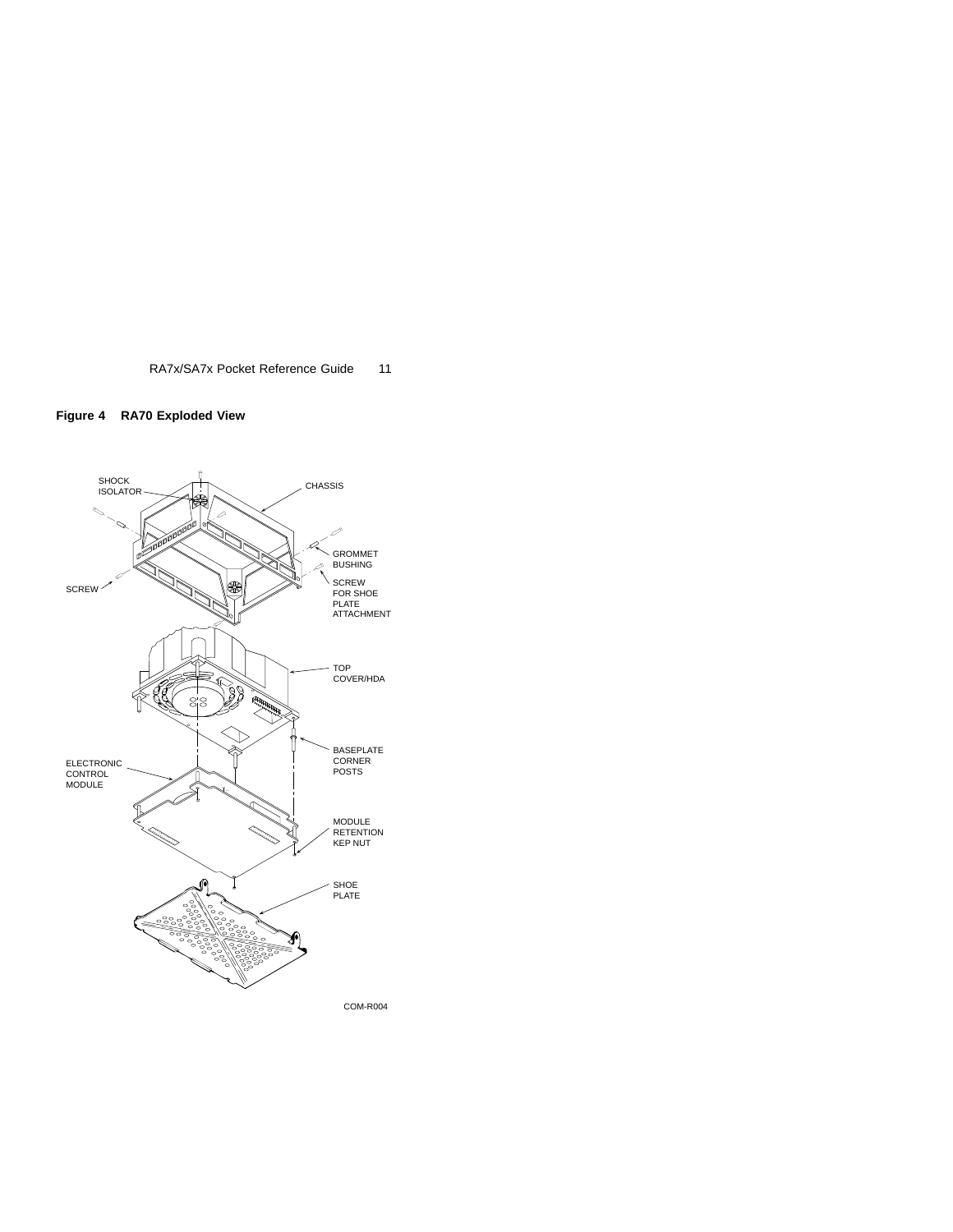**Figure 5 RA71-RA73 Exploded View**

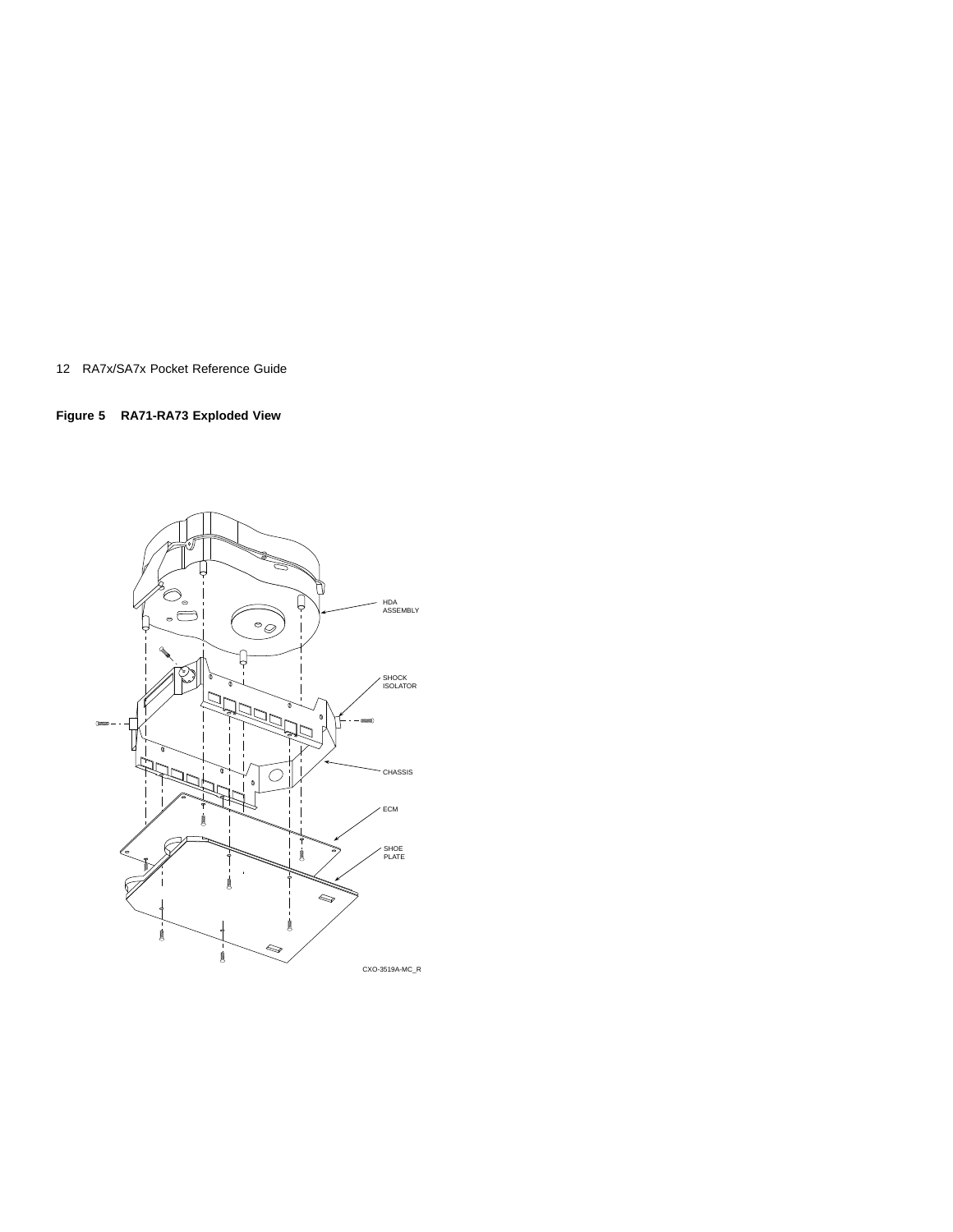## **SA7x Parts**

Table 5 contains a list of part numbers. Figure 6 shows an exploded view of an SA7x enclosure.

## **Table 5 SA7x Part Numbers**

| Part                         | <b>Part Number</b> |
|------------------------------|--------------------|
| Chassis (enclosure assembly) | 70-23901-01        |
| Drive position filler        | 70-23970-01        |
| Fan assembly                 | 70-24440-01        |
| Frame assembly               | 70-23913-01        |
| OCP                          |                    |
| assembly                     | 70-25696-01        |
| cable, long 80 cm (31.5 in)  | 70-26254-02        |
| cable, short 35.6 cm (14 in) | 70-26254-01        |
| Power cord                   | 17-00442-19        |
| Power harness                | 70-26255-01        |
| Power supply                 | H7869-AK           |
| Pushbutton switch            |                    |
| with green LED               | 12-12717-13        |
| Pushbutton switch cap        |                    |
| left front                   | 12-14027-14        |
| left rear                    | 12-14027-15        |
| right front                  | 12-14027-13        |
| right rear                   | 12-14027-12        |
| <b>SDI Cables</b>            |                    |
| External cable assembly      | 70-26257-01        |
| Internal cable assembly      | 70-26256-01        |
| Internal SDI cable harness   | 17-01699-01        |
| <b>Transition board</b>      |                    |
| Board 1                      | 54-19171-01        |
| Board 2                      | 54-19015-01        |
| Transition interface cables  | 17-02147-01        |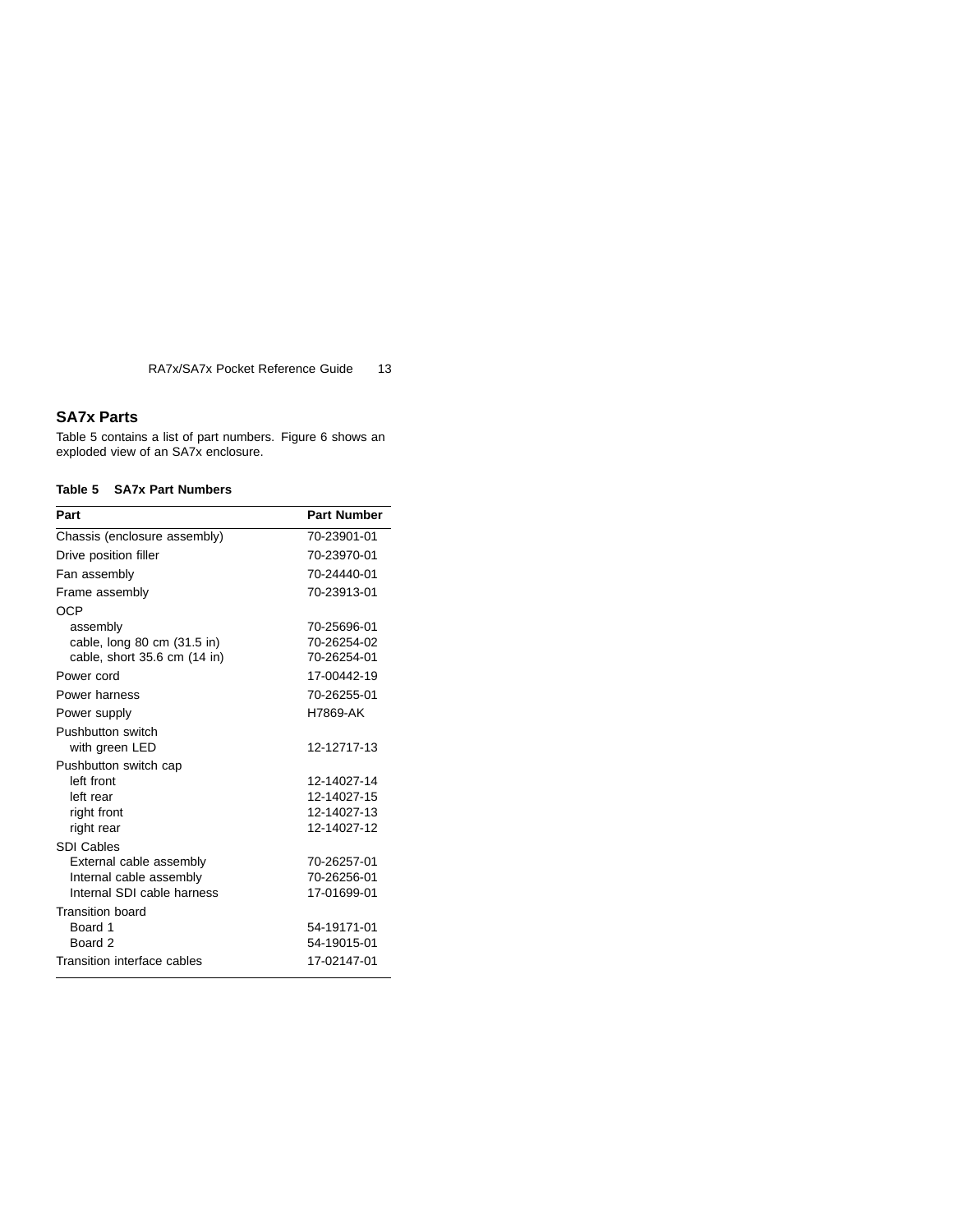**Figure 6 SA7x Enclosure Exploded View**

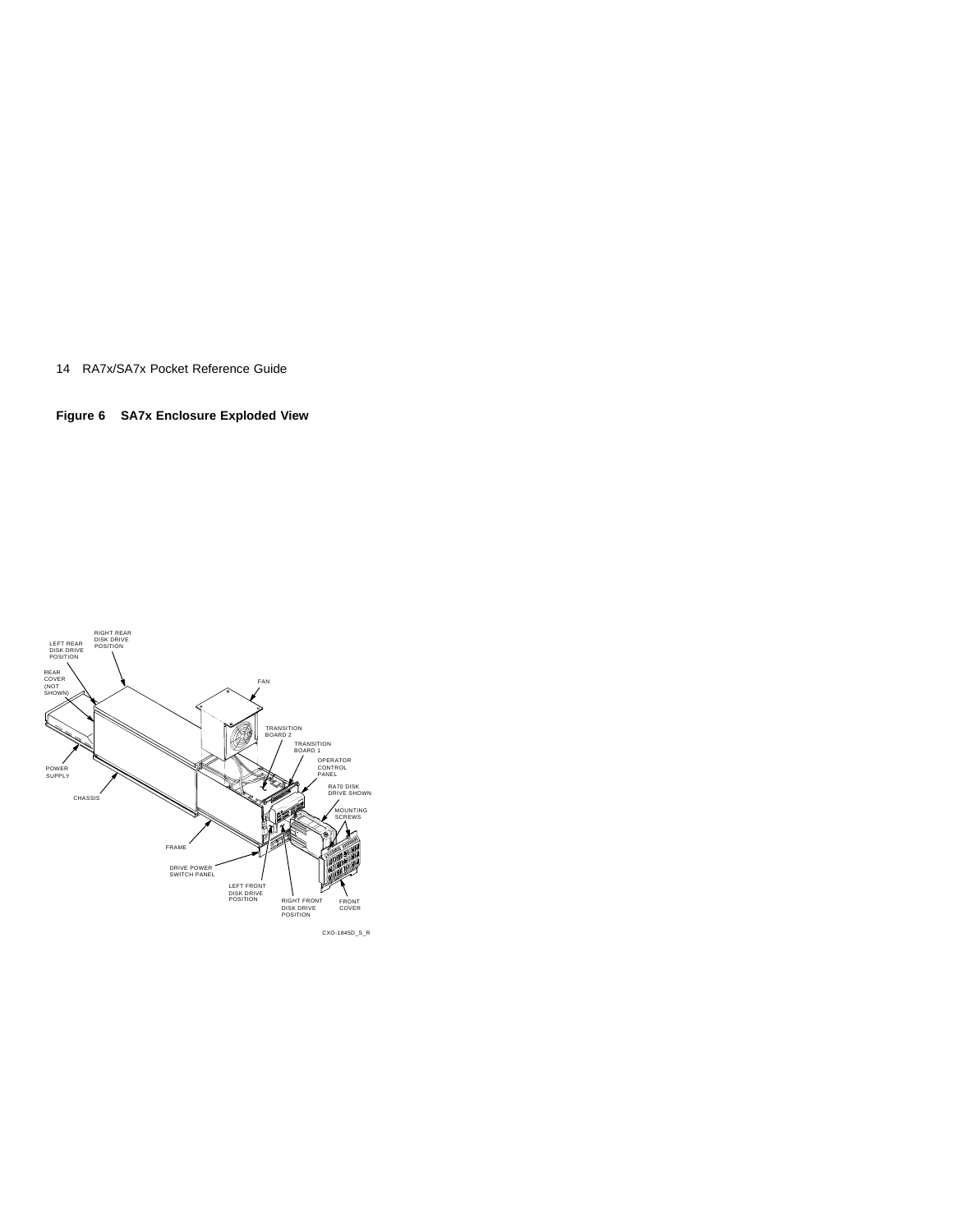## **RA7x Electronics Block Diagrams**

Figures 7 and 8 are electronics block diagrams for RA70 and RA71-RA73 disk drives.





**Figure 8 RA71-RA73 Electronics—Simplified Block Diagram**

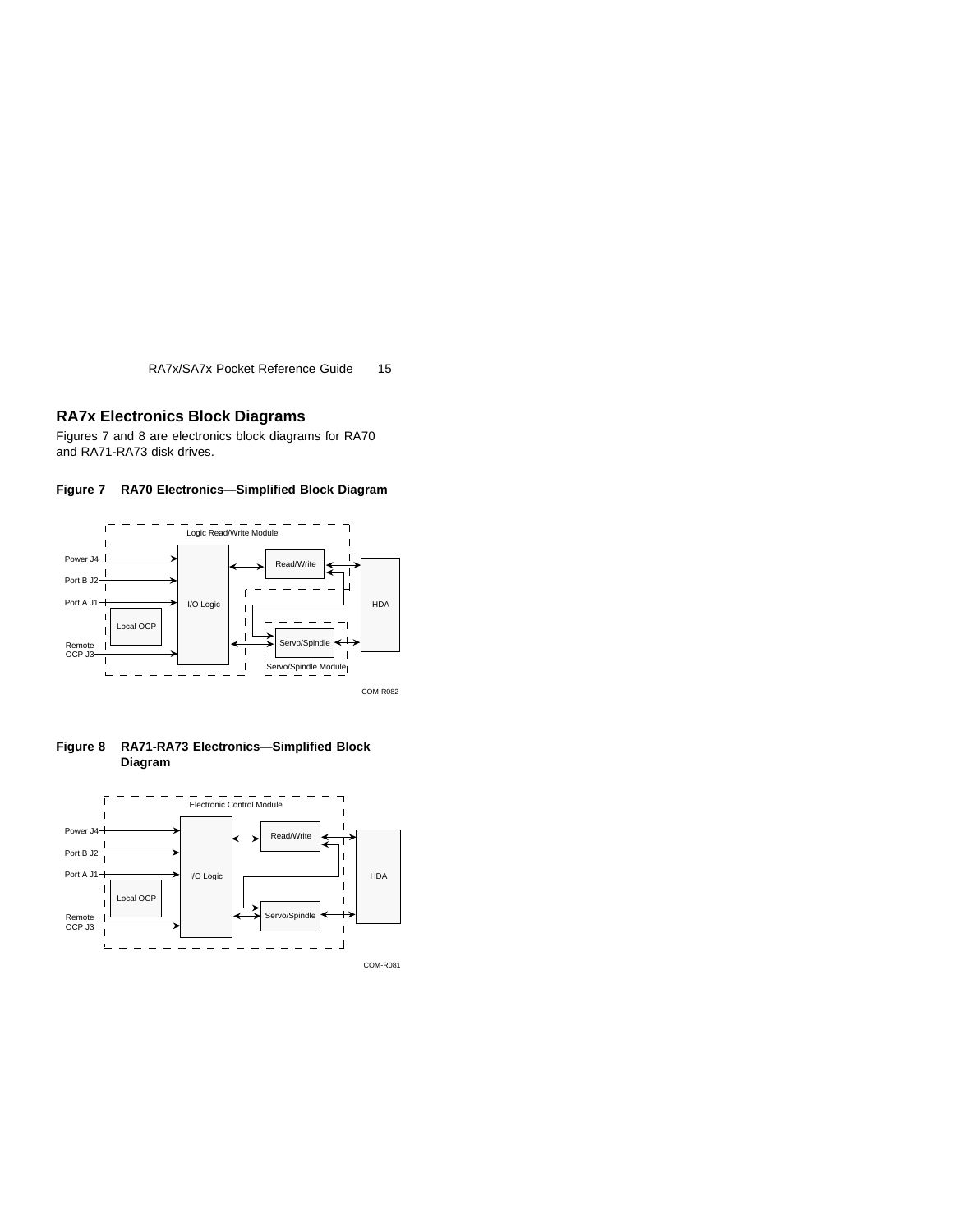## **RA71-RA73 Support**

Tables 6, 7, and 8 list the minimum versions of operating systems, diagnostics, and SDI controllers that support RA71-RA73 disk drives in Release 43.

The diagnostics and VAX supervisor programs in Table 6 all recognize RA71-RA73 disk drives. The retired VAX Supervisor programs in Table 9 do not recognize RA71- RA73 disks drives. However, they will properly test and operate the RA71-RA73 disk drives with the above disk drive diagnostics when the disk drives are "attached as RA70 disk drives" during program setup.

### **Table 6 VAX Diagnostics for RA71-RA73**

| <b>Diagnostic</b> |                                                |                |  |  |
|-------------------|------------------------------------------------|----------------|--|--|
| <b>Supervisor</b> | <b>Description</b>                             | <b>Version</b> |  |  |
| <b>EVRAE</b>      | Generic MSCP Exerciser                         | 4.3            |  |  |
| <b>EVRLB</b>      | UDA/KDB50 Basic Disk<br>Formatter              | 8.3            |  |  |
| <b>EVRLF</b>      | UDA/KDB50 Basic<br>Subsystem Diagnostic        | 10.4           |  |  |
| <b>EVRLG</b>      | <b>UDA/KDB50 Disk Drive</b><br>Exerciser       | 10.3           |  |  |
| <b>EVRLJ</b>      | VAX UDA/KDB50/KDM70<br>Exerciser               | 4.3            |  |  |
| <b>FVRIK</b>      | VAX Bad Block Replace<br>Utility               | 4.3            |  |  |
| <b>EVRLL</b>      | VAX Disk Resident Error<br>Log Utility         | 3.3            |  |  |
| <b>EVRLM</b>      | KDM70 EEPROM Update<br>Utility                 | 1.6            |  |  |
| <b>EVRLN</b>      | DUP Control Program                            | 1.6            |  |  |
| <b>EBSAA</b>      | Supervisor, 8200, 8250,<br>8300, 8550 (Bereta) | 14.4-PAT1      |  |  |
| <b>ELSAA</b>      | Supervisor, 5800, 6000-2xx,<br>6000-3xx        | 14.4-PAT1      |  |  |
| <b>EMSAA</b>      | Supervisor, 6000-5xx                           | 14.4-PT1       |  |  |
| <b>ERSAA</b>      | Supervisor, 6000-4xx                           | 14.4-PAT1      |  |  |
| <b>EVSBA</b>      | <b>VAX Diagnostic Autosizer</b>                | 7.5            |  |  |
| <b>EVSBB</b>      | VAX Online Autosizer                           | 4.0            |  |  |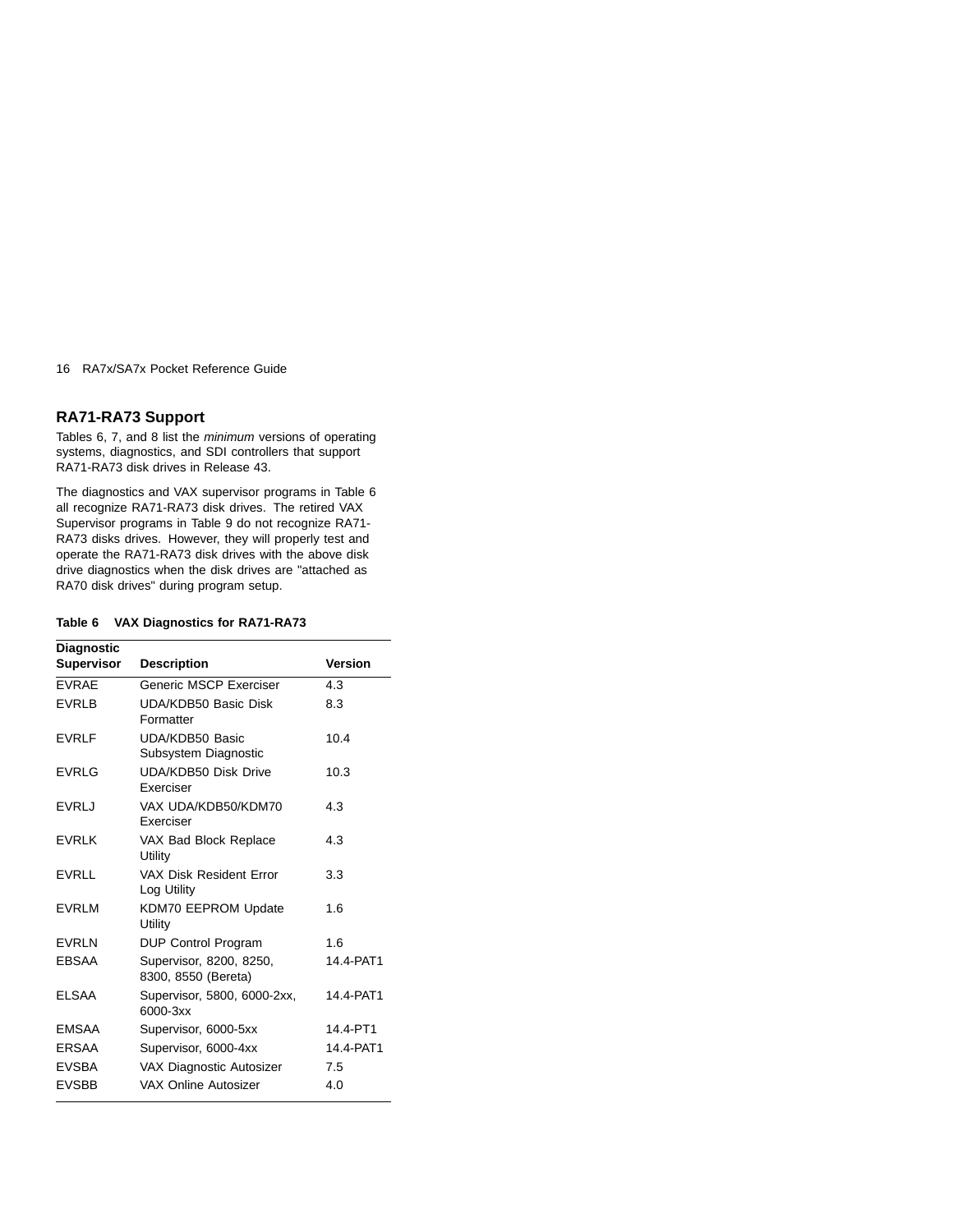**Table 7 Operating Systems for RA71-RA73**

| Operating<br><b>Systems</b><br><b>Software</b> | <b>RA71/RA72</b><br><b>Minimum</b><br><b>Version</b> | <b>RA73</b><br><b>Minimum</b><br><b>Version</b> |
|------------------------------------------------|------------------------------------------------------|-------------------------------------------------|
| <b>VMS</b>                                     | $5.4 - 21$                                           | $5.5 - 2$                                       |
| VAXsimPLUS                                     | 1.6                                                  | 2.0                                             |
| ULTRIX-32                                      | 4.2                                                  | 4.3                                             |
| VAXELN                                         | 4.3                                                  | $4.3 - x$                                       |
| VAX System V                                   | 3.2.1                                                | Not planned                                     |

<sup>1</sup>The Error Log Formatter (ERF) Version 5.4-2 must be upgraded to Version 5.4-2 (0001) to support RA71-RA72. Version 5.5-2 is required to support the RA73 disk drive.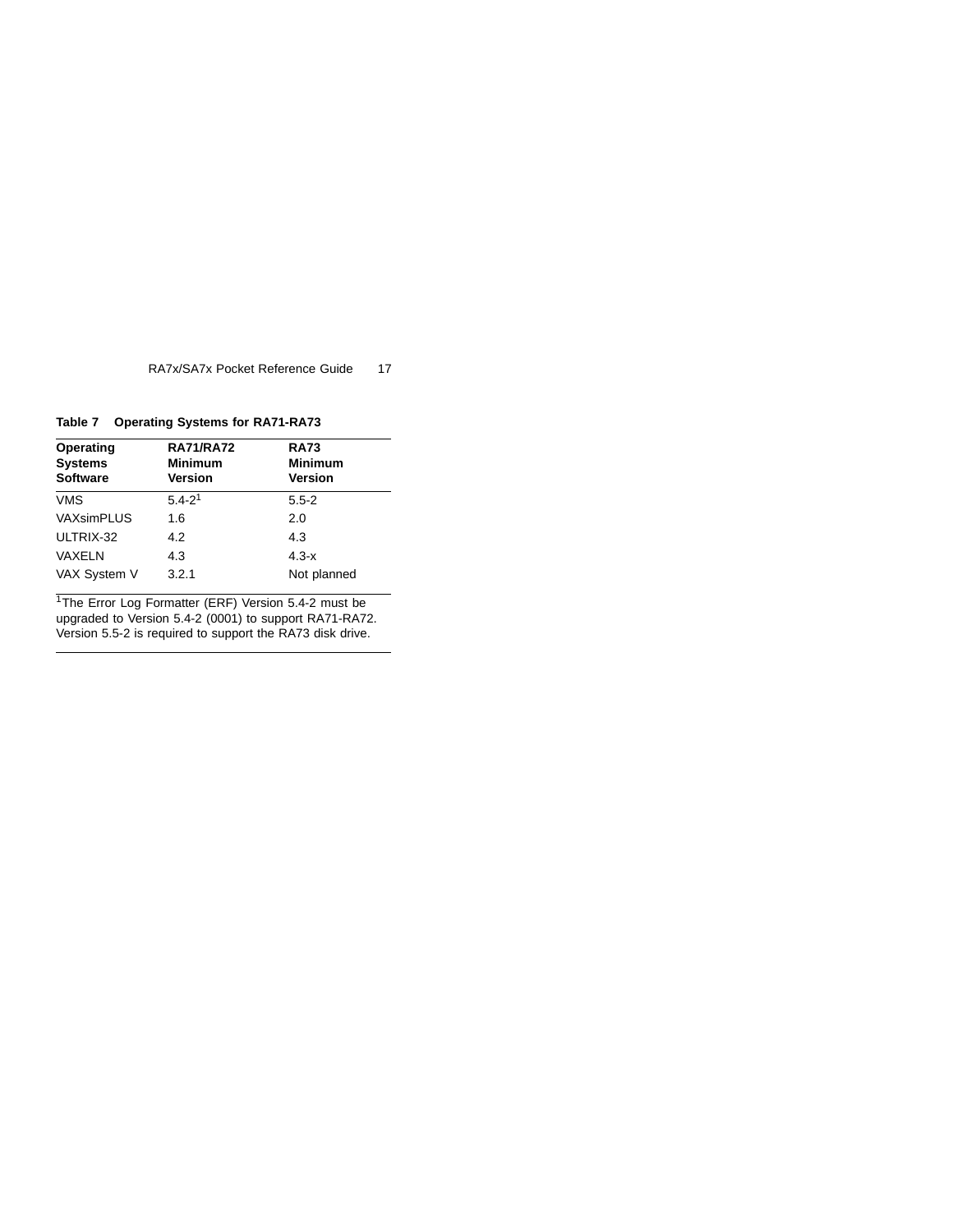## **Table 8 SDI Controllers for RA71-RA73**

| <b>SDI</b>        | <b>Minimum</b>                   |
|-------------------|----------------------------------|
| Controller        | Version                          |
| HSC <sub>40</sub> | V600                             |
| (CRONIC)          |                                  |
| <b>HSC50</b>      | V410                             |
| (CRONIC)          |                                  |
| HSC60             | V600                             |
| (CRONIC)          |                                  |
| HSC70             | V600                             |
| (CRONIC)          |                                  |
| HSC <sub>90</sub> | V600                             |
| (CRONIC)          | K.SI Interface SW Version 12     |
|                   | K.SDI Interface SW Version 39/40 |
| KDM70             | SW Version 30 (3.0)              |
|                   | HW Version 17                    |
| KDA50             | SW Version 8                     |
|                   | HW Version 4                     |
| KDB50             | SW Version 20                    |
|                   | HW Version 28                    |
| UDA50A            | <b>SW Version 6</b>              |
|                   | HW Version 0                     |

## **Table 9 Retired VAX Supervisor Programs**

| <b>Supervisor</b><br>Program | <b>Description</b>                           |
|------------------------------|----------------------------------------------|
|                              |                                              |
| <b>ECSAA</b>                 | Supervisor, 750                              |
| <b>EDSAA</b>                 | Supervisor, 8600, 8650                       |
| <b>EJSAA</b>                 | Supervisor, 8820/30/40                       |
| <b>ENSAA</b>                 | Supervisor, 725, 730                         |
| ESSAA                        | Supervisor, 780, 785                         |
| <b>EWSAA</b>                 | Supervisor, 9000                             |
| <b>EBSAA</b>                 | Supervisor, 8530, 8550, 8700, 8800,<br>8820N |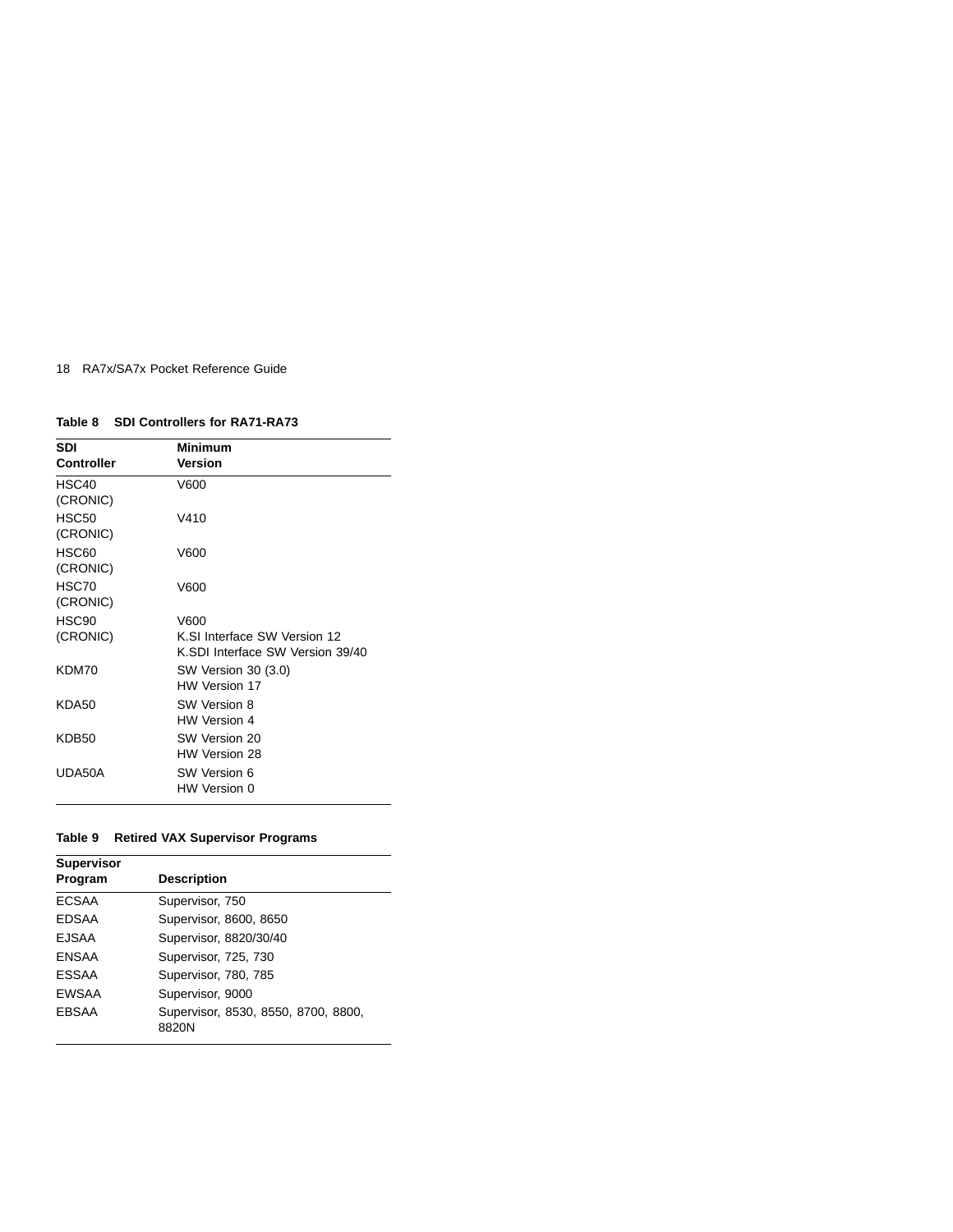## **RA7x Drive Status Information**

Figures 9 through 22 disk drive status information diagrams for the RA7x disk drives. These drives format the drive status bytes as shown in Figure 9. Note that Byte 15 contains different data for RA70 and RA71-RA73 disk drives. Byte 15 contains the OCP code for an RA70 disk drive; for RA71-RA73 drives, byte 15 contains the fault number.

## **NOTE**

**Unless specifically stated otherwise, the status information diagrams apply to the same bytes for all RA7x drives.**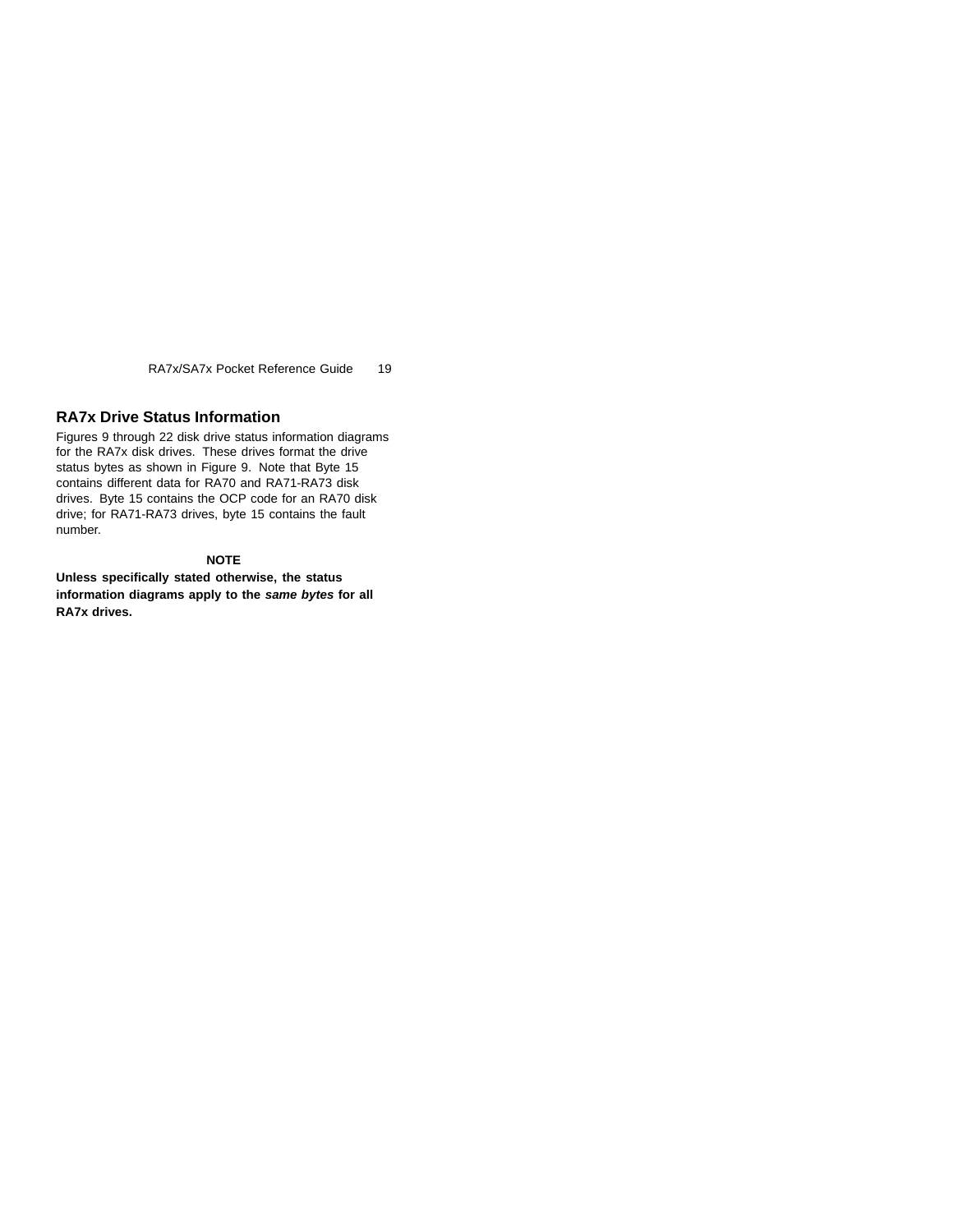#### **Figure 9 RA7x Drive Status**



NOTE: IF DRIVE IS RA70, BYTE 15 CONTAINS OCP CODE. IF DRIVE IS RA71/RA72/RA73, BYTE 15 CONTAINS FAULT NUMBER.

CXO-3521A-TI\_R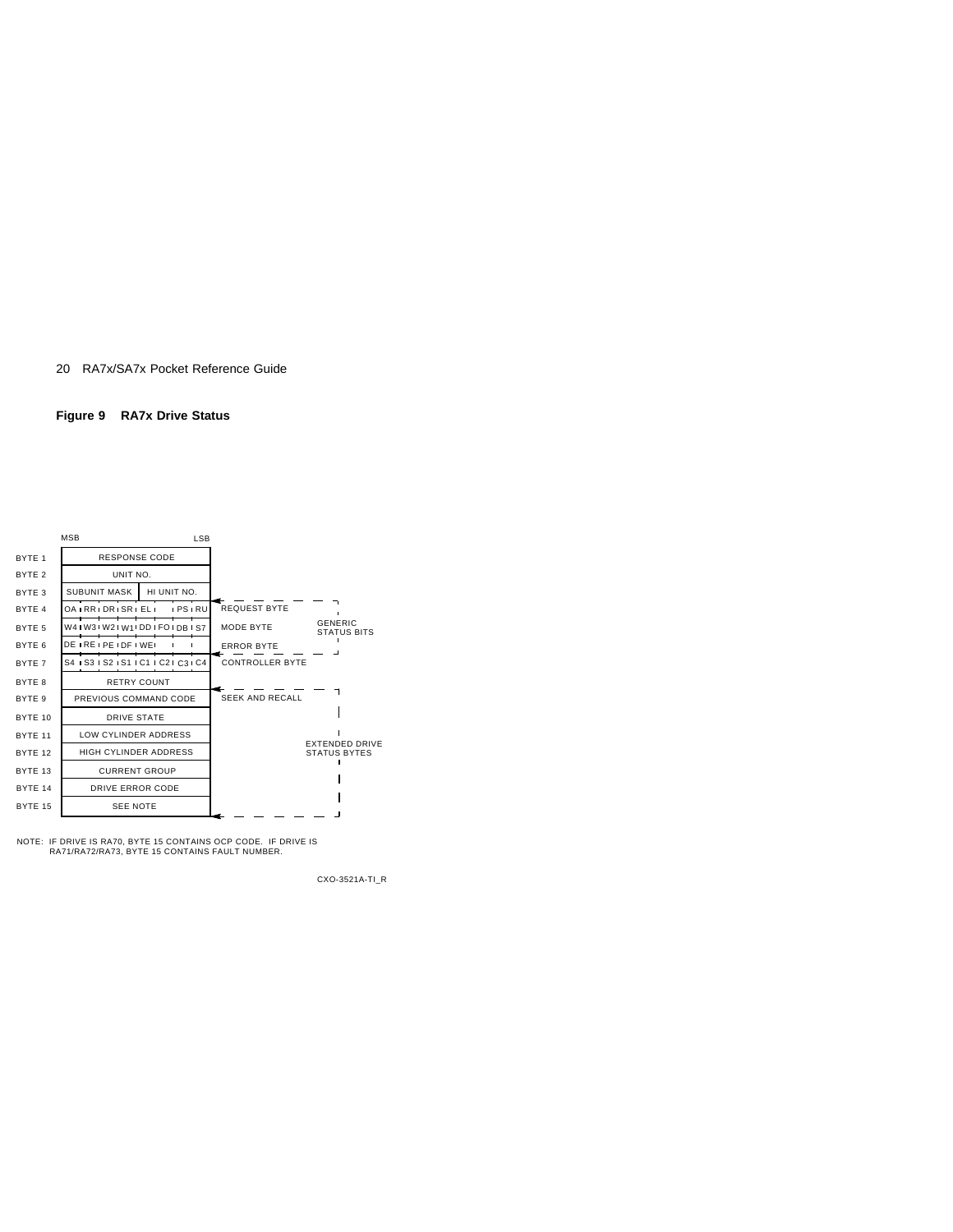**Figure 10 RA7x Response Opcode (Byte 1)**



COM-R055

**Figure 11 RA7x Lower Unit (Byte 2) and High Unit and Subunit Mask (Byte 3)**

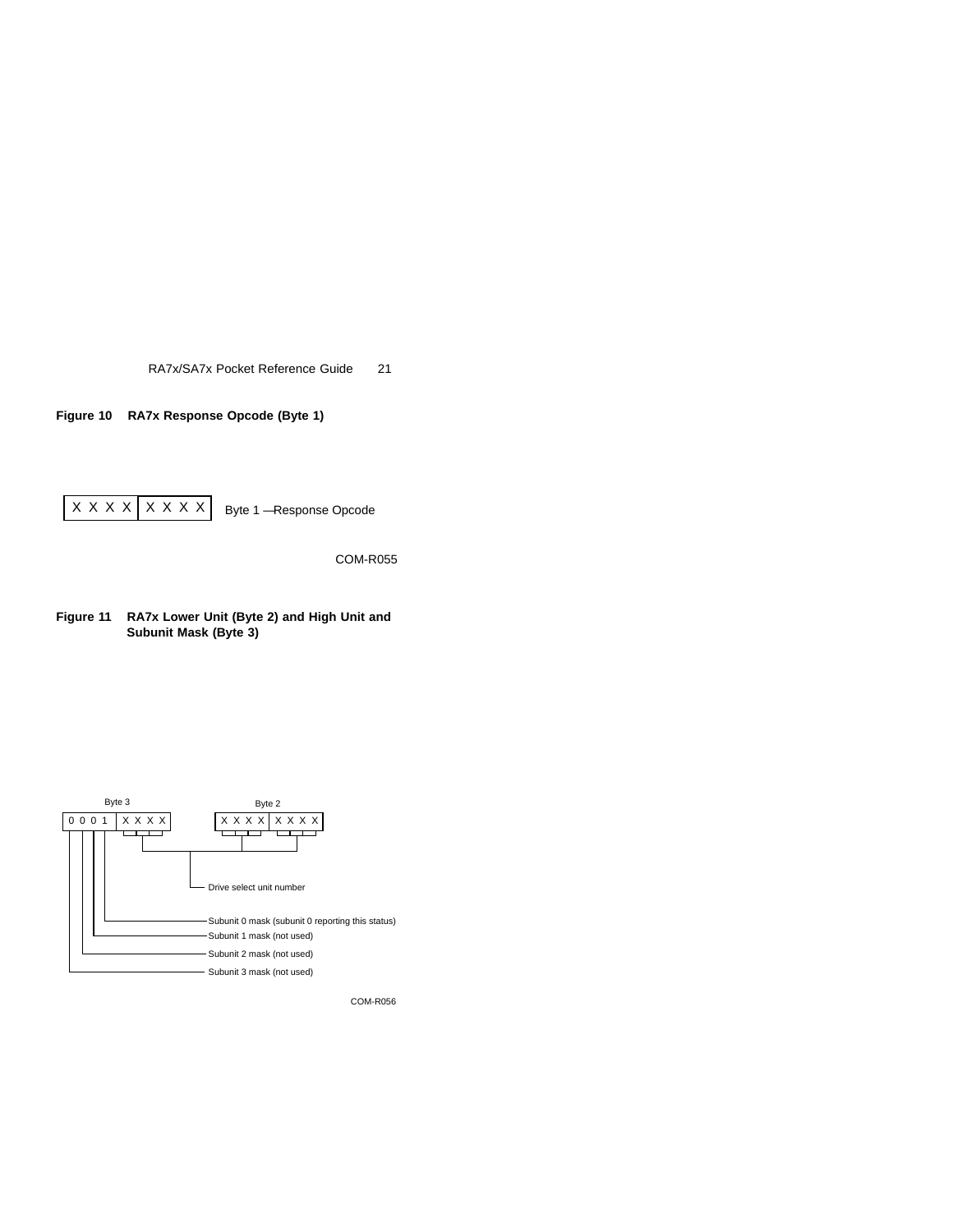## **Figure 12 RA7x Request Byte (Byte 4)**

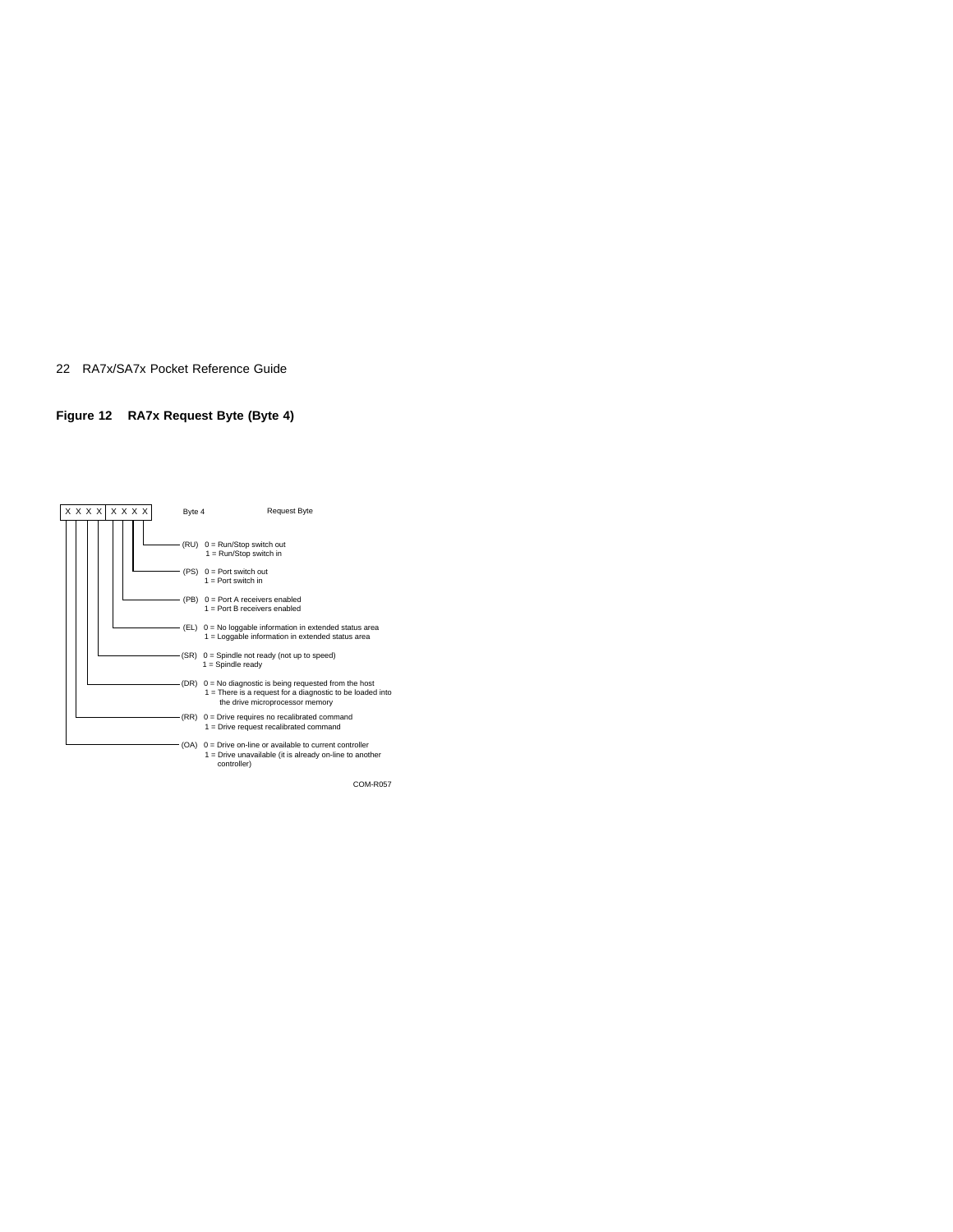## **Figure 13 RA7x Mode Byte (Byte 5)**

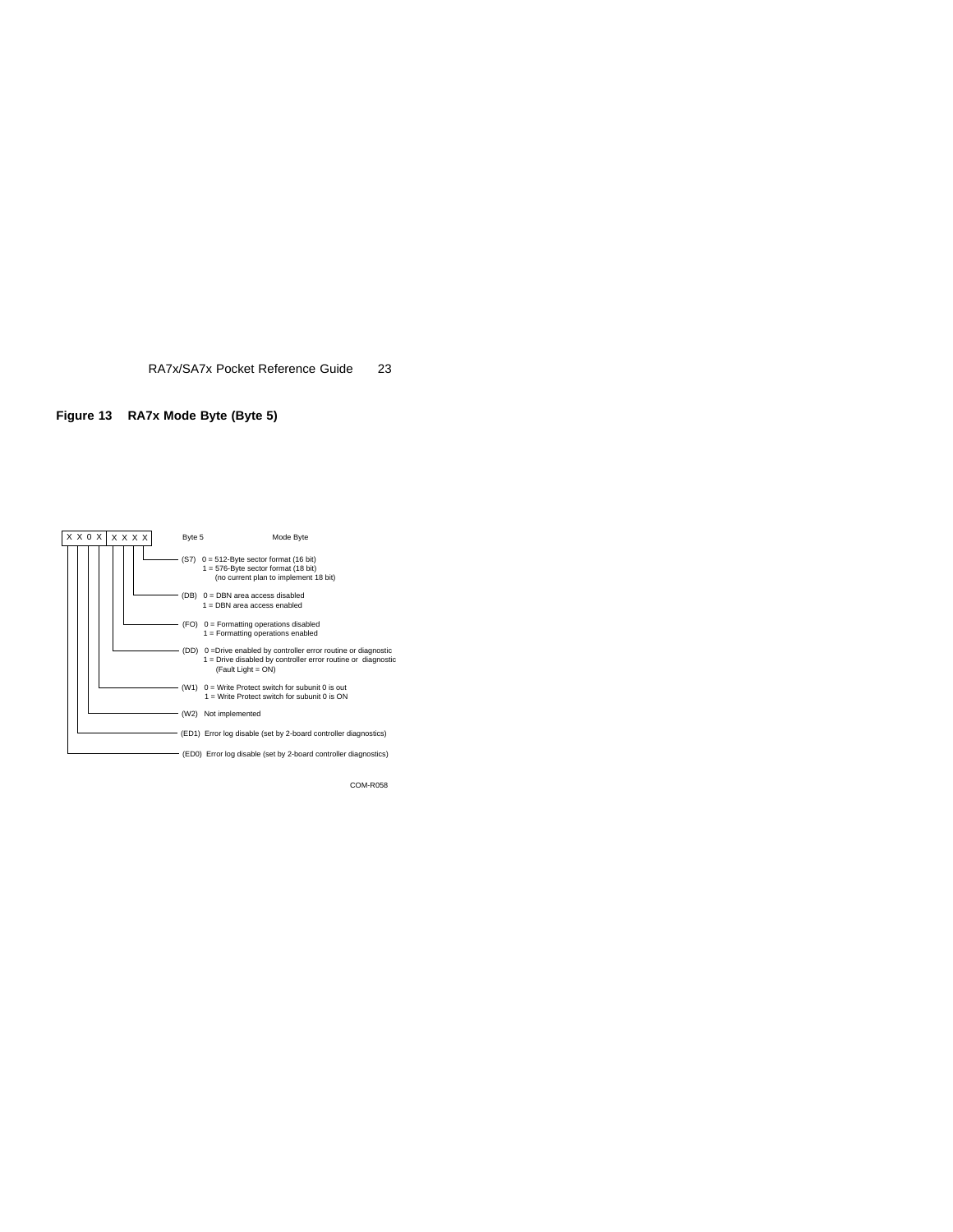## **Figure 14 RA7x Error Byte (Byte 6)**

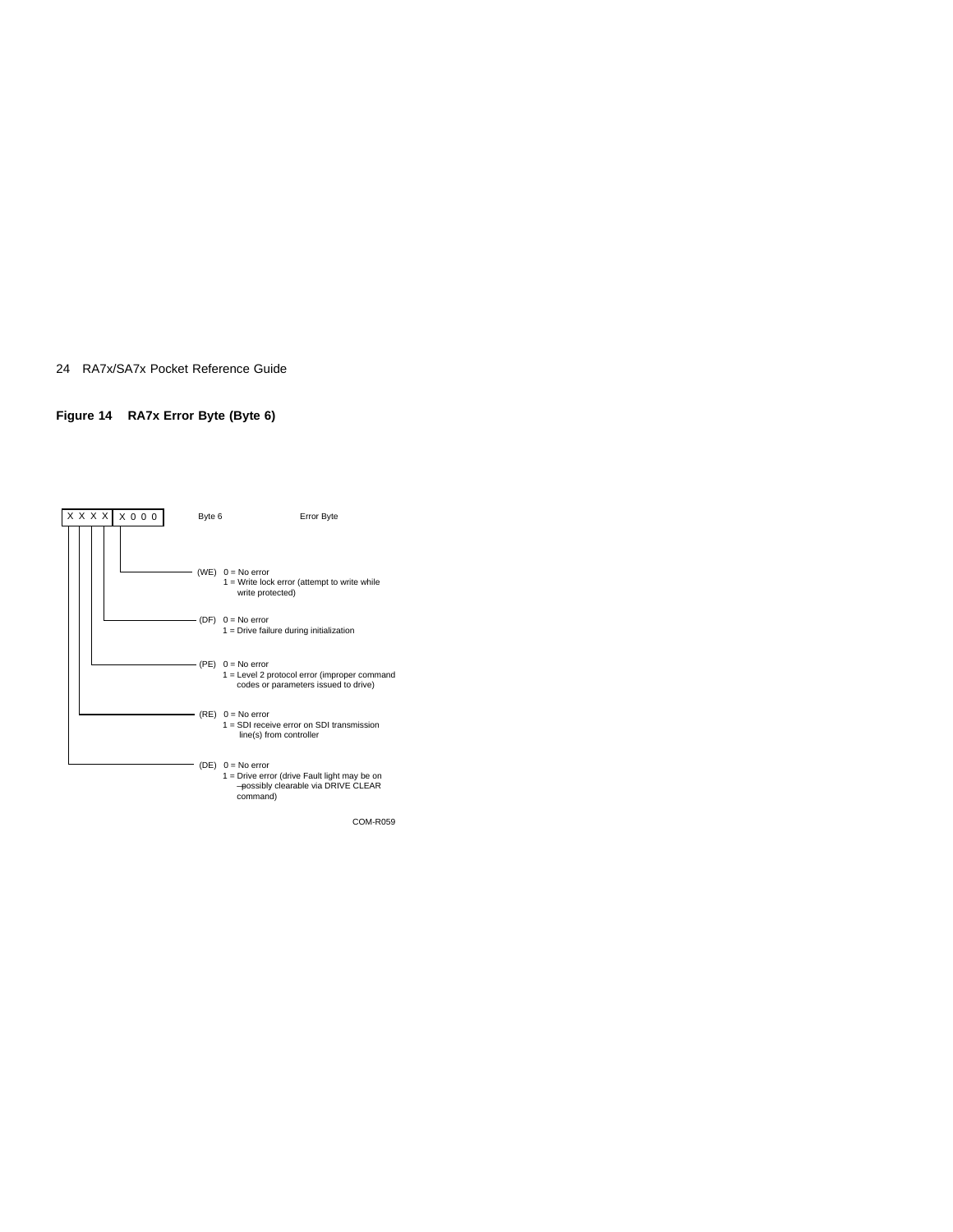**Figure 15 RA7x Controller Byte (Byte 7) and Retry Count (Byte 8)**



X X X X X X X Byte 8 Retry Count/Failure Code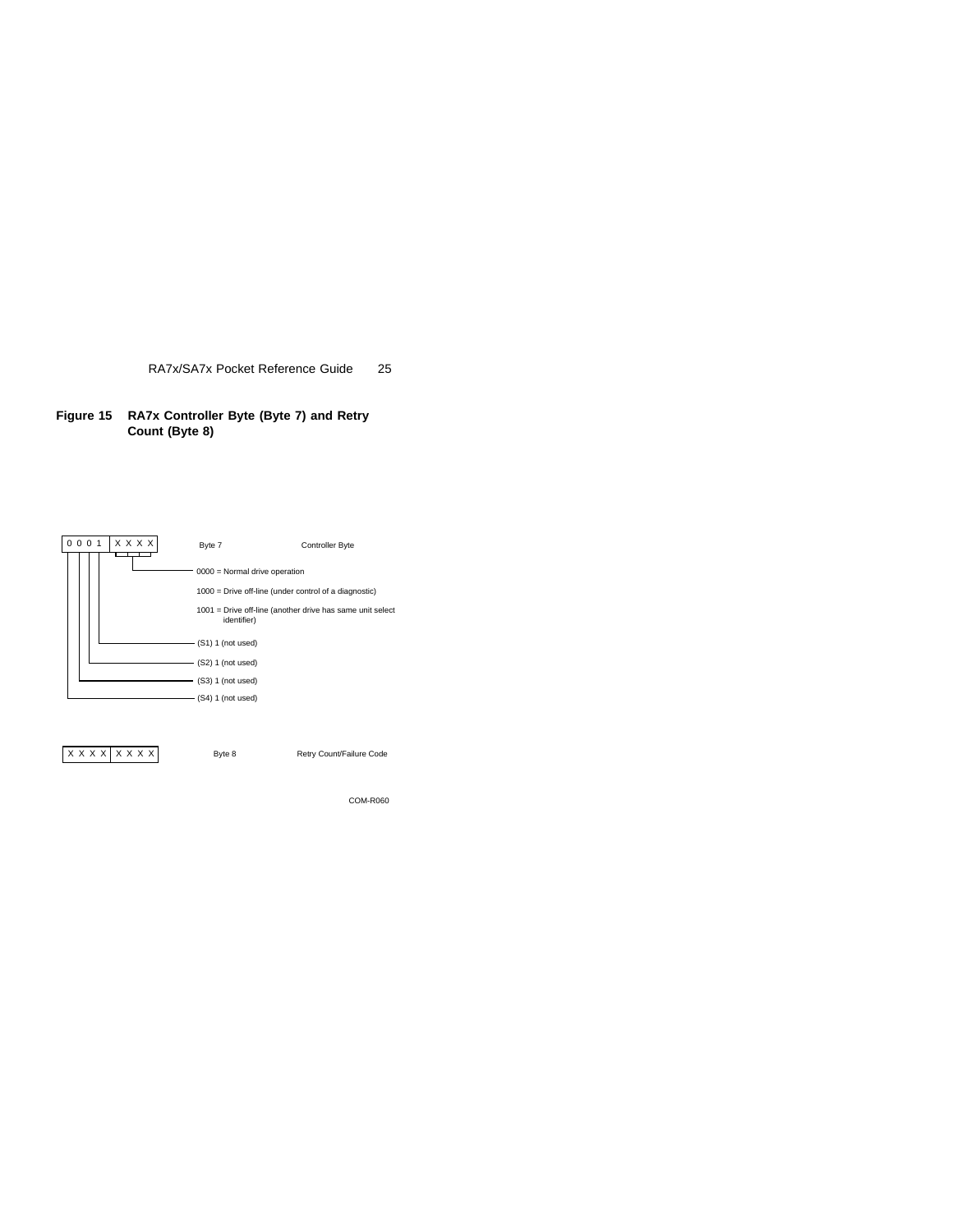### **Figure 16 RA7x Previous Command Opcode (Byte 9)**



COM-R061

#### **Last Level 2 Drive Commands**

The following is a list of the last level 2 drive commands decoded by the drive (received from the SDI controller).

81—change mode 82—change controller flags 03—diagnose 84—disconnect (drive) 05—drive clear 06—error recovery 87—get common characteristics 88—get subunit characteristics 0A—initiate seek 8B—on line 0C—run 8D—read memory 8E—recalibrate 90—topology 0F—write memory FF—select group (level 1 command, processed by firmware seek head select subroutines)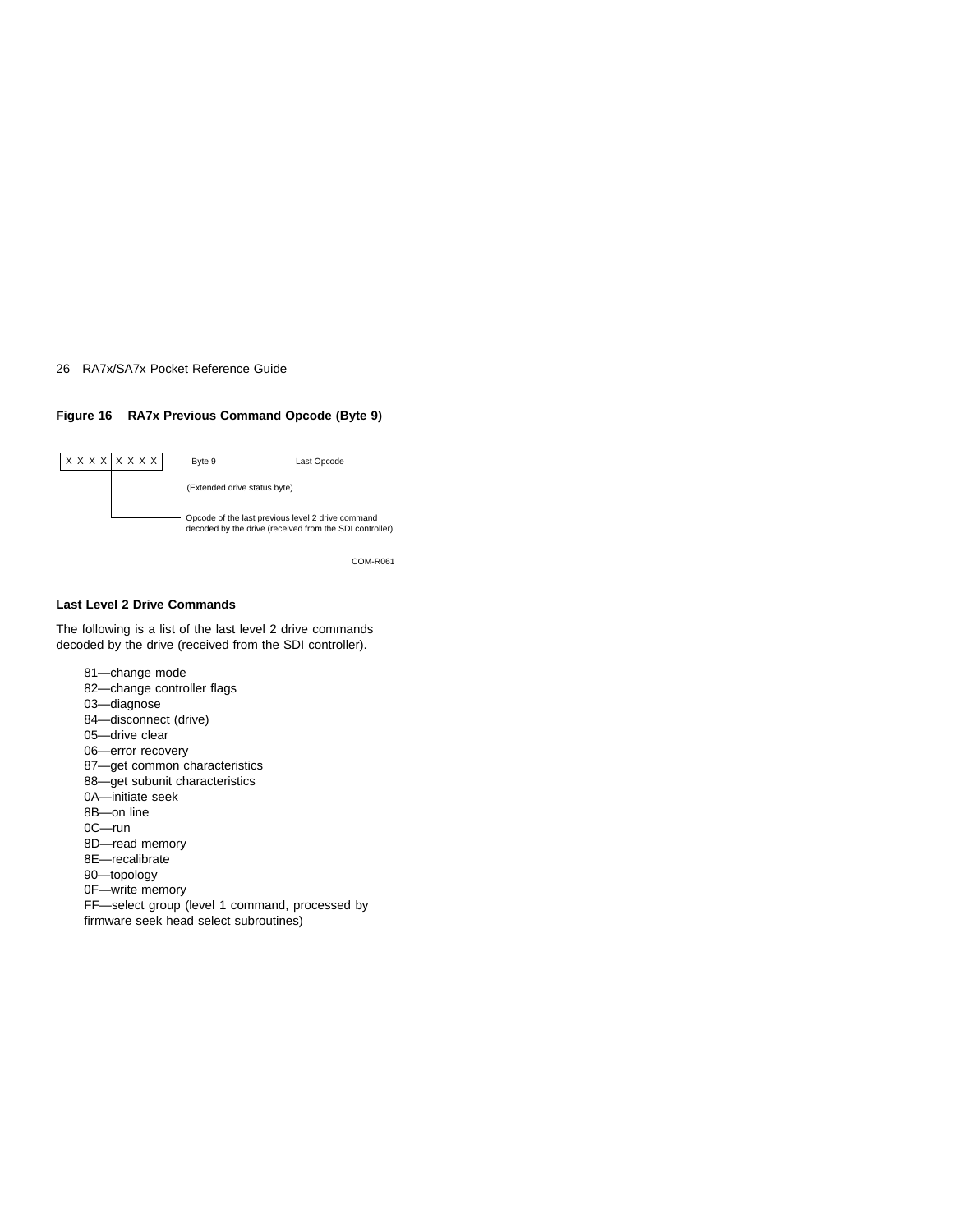



**Figure 18 RA7x Current Cylinder Address (Bytes 11 and 12)**

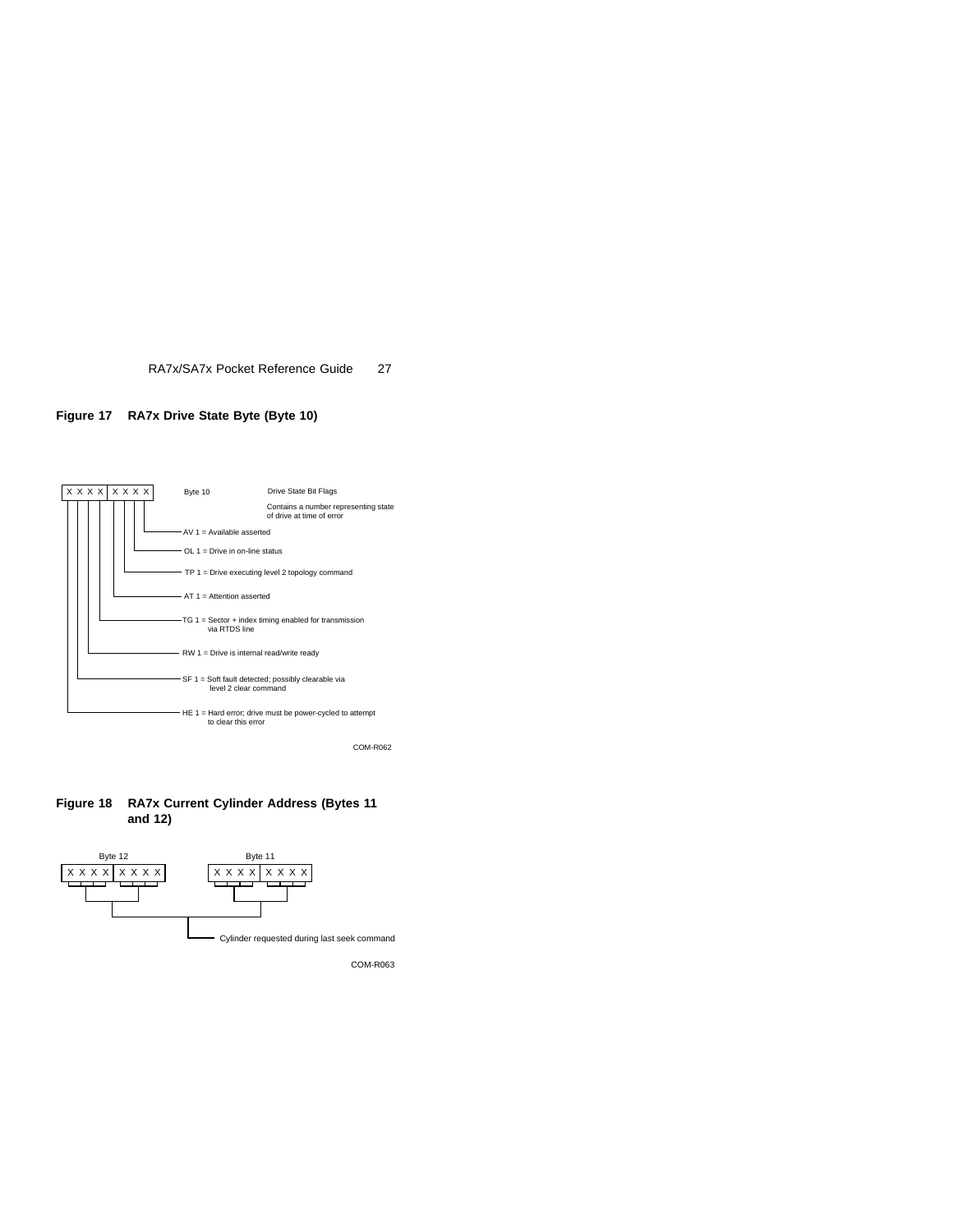### **Figure 19 RA7x Current Group (Byte 13)**



COM-R064

## **Figure 20 RA7x Drive Error Code (Byte 14)**

X X X X X X X X

Byte 14 Drive Error Code

COM-R065

## **Figure 21 RA70 OCP Code Byte; RA71-RA73 Fault Number Byte (Byte 15)**

X X X X X X X X

Byte 15 OCP/fault number code indicates to module repair centers (as close as possible) area of logic specifically in question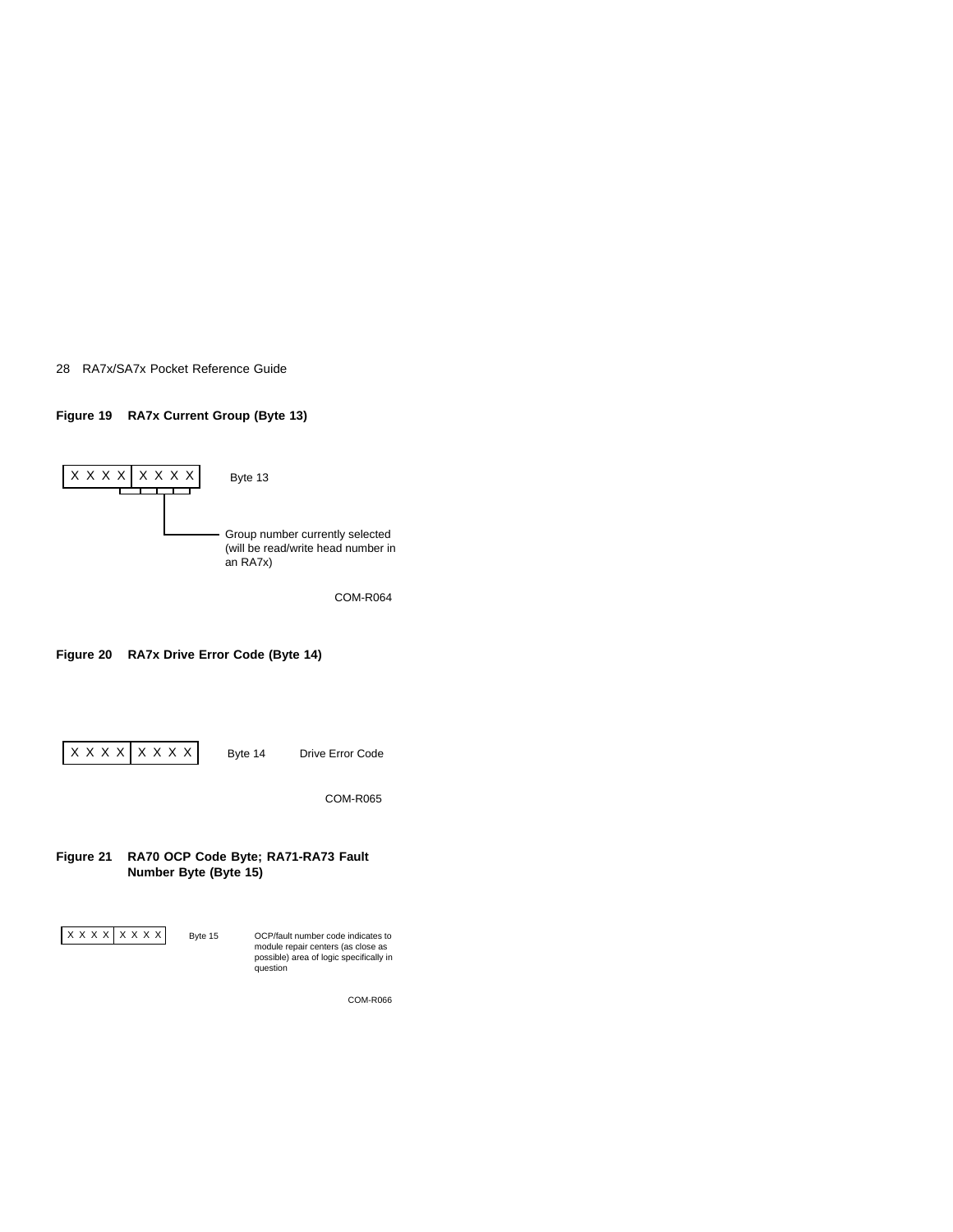





COM-0204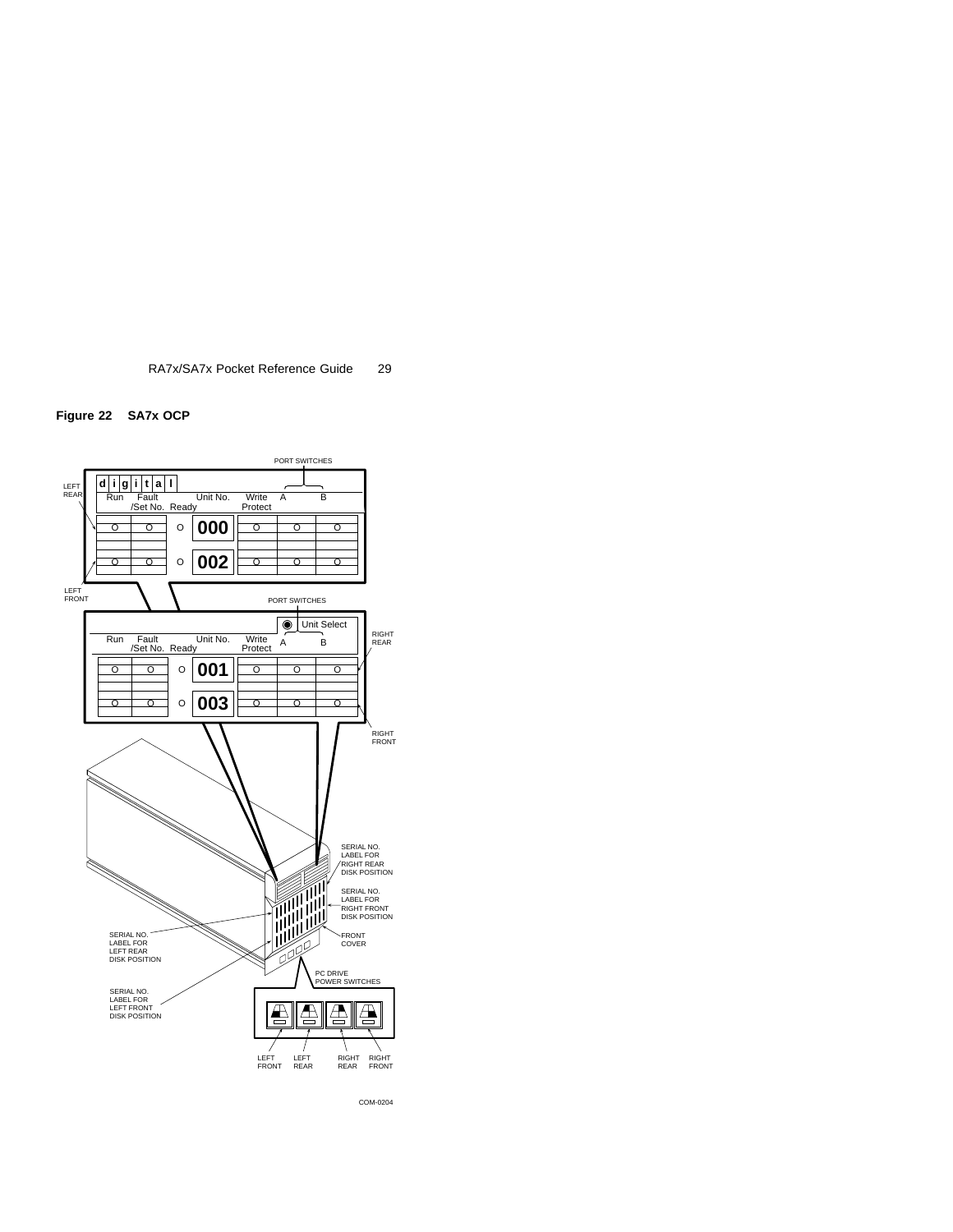## **OCP Error Codes**

Table 10 lists the error codes displayed by the OCP lights. The next section, "Drive Error Codes and Fault Numbers," describes each error code and the most probable cause of the error.

## **Table 10 OCP Error Codes**

| <b>Description</b>           |                             |                            |    |            |    |      |
|------------------------------|-----------------------------|----------------------------|----|------------|----|------|
| and                          | Run                         |                            |    | Write Port |    | Port |
| <b>FRUs</b>                  |                             | Stop Fault Ready Protect A |    |            |    | в    |
| 00-No error                  |                             |                            |    |            |    |      |
|                              |                             |                            |    |            |    |      |
| 01-Logic input/output module |                             |                            |    |            |    |      |
| Note <sup>1</sup>            |                             |                            |    |            |    | On   |
| 02-SDI PSID interface        |                             |                            |    |            |    |      |
| <b>ECM</b>                   |                             |                            |    |            | On |      |
| <b>SDI</b>                   |                             |                            |    |            | On |      |
| con-                         |                             |                            |    |            |    |      |
| troller                      |                             |                            |    |            |    |      |
| <b>SDI</b>                   |                             |                            |    |            | On |      |
| cable                        |                             |                            |    |            |    |      |
| 03-SDI gate array            |                             |                            |    |            |    |      |
| <b>ECM</b>                   |                             |                            |    |            | On | On   |
| 04-MC 6803 microcomputer     |                             |                            |    |            |    |      |
| <b>ECM</b>                   |                             |                            |    | On         |    |      |
| 05-27264 UVPROM              |                             |                            |    |            |    |      |
| <b>ECM</b>                   |                             |                            |    | On         |    | On   |
| 06-2716 static RAM           |                             |                            |    |            |    |      |
| <b>ECM</b>                   |                             |                            |    | On         | On |      |
| 07-X2816A EEPROM             |                             |                            |    |            |    |      |
| <b>ECM</b>                   |                             |                            |    | On         | On | On   |
|                              | 08-Bus decoders and drivers |                            |    |            |    |      |
| Note <sup>1</sup>            |                             |                            | On |            |    |      |
| 09-ZXENDEC                   |                             |                            |    |            |    |      |
| <b>ECM</b>                   |                             |                            | On |            |    | On   |
|                              |                             |                            |    |            |    |      |

<sup>1</sup>Obtain the drive error code from the host error log, the internal drive error log, or the HSC console. Refer to the next section "Drive Error Codes and Fault Numbers."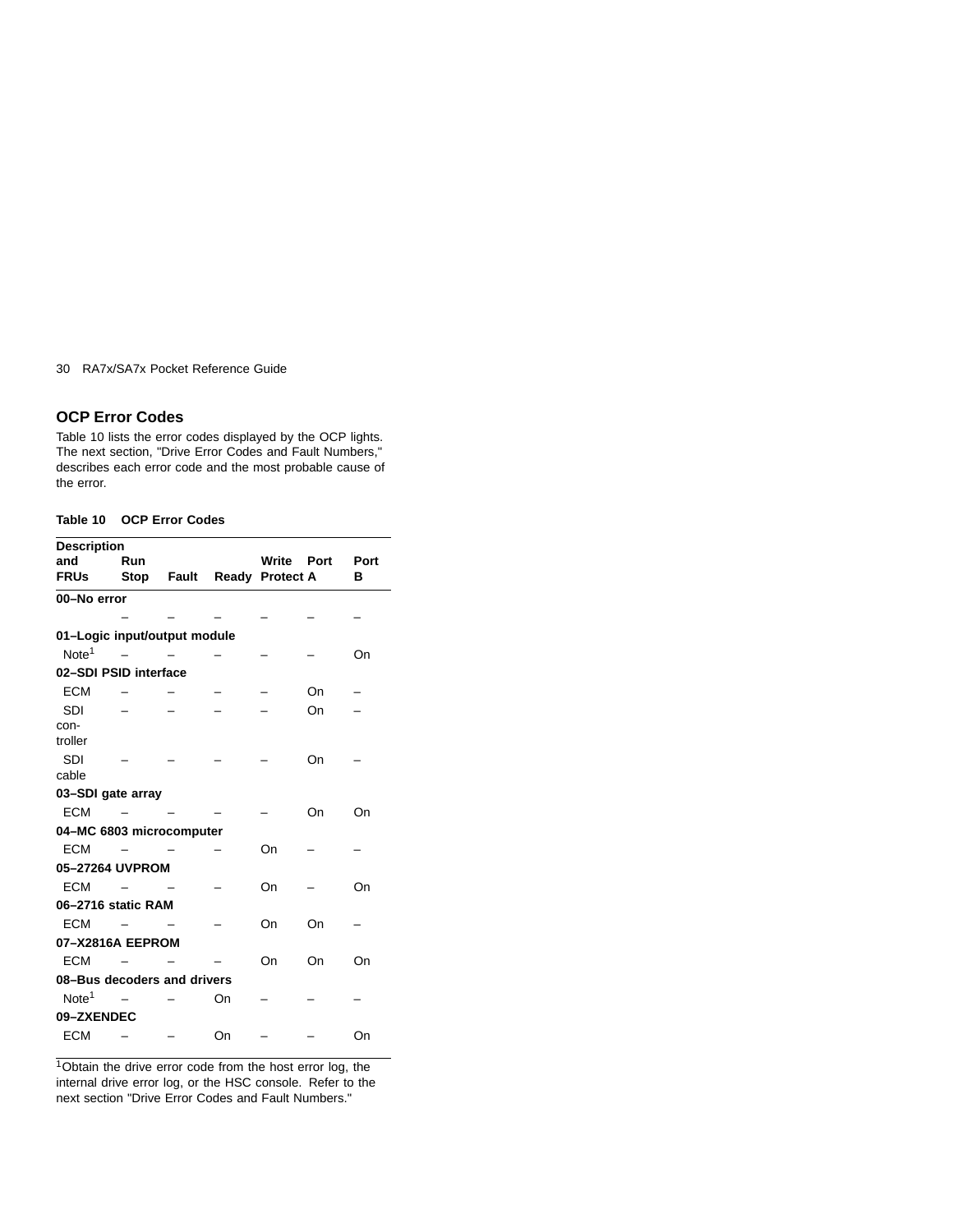**Table 10 (Continued) OCP Error Codes**

| <b>Description</b>                      |             |       |    |                   |    |      |  |  |
|-----------------------------------------|-------------|-------|----|-------------------|----|------|--|--|
| and                                     | Run         |       |    | <b>Write Port</b> |    | Port |  |  |
| <b>FRUs</b>                             | <b>Stop</b> | Fault |    | Ready Protect A   |    | в    |  |  |
| <b>SDI</b>                              |             |       | On |                   |    | On   |  |  |
| con-                                    |             |       |    |                   |    |      |  |  |
| troller                                 |             |       |    |                   |    |      |  |  |
| 0A-Analog signal processor              |             |       |    |                   |    |      |  |  |
| <b>ECM</b>                              |             |       | On |                   | On |      |  |  |
| <b>HDA</b>                              |             |       | On |                   | On |      |  |  |
| 0B-Detector qualifier                   |             |       |    |                   |    |      |  |  |
| Note <sup>1</sup>                       |             |       | On |                   | On | On   |  |  |
| 11-Servo module digital circuits        |             |       |    |                   |    |      |  |  |
| <b>ECM</b>                              |             | On    |    |                   |    | On   |  |  |
| <b>HDA</b>                              |             | On    |    |                   |    | On   |  |  |
| 12-Servo gate array                     |             |       |    |                   |    |      |  |  |
| <b>ECM</b>                              |             | On    |    |                   | On |      |  |  |
| 13-TMS 32020 processor                  |             |       |    |                   |    |      |  |  |
| ECM                                     |             | On    |    |                   | On | On   |  |  |
| <b>14-Static RAM</b>                    |             |       |    |                   |    |      |  |  |
| <b>ECM</b>                              |             | On    |    | On                |    |      |  |  |
| 15-Servo analog                         |             |       |    |                   |    |      |  |  |
| <b>ECM</b>                              |             | On    |    | On                |    | On   |  |  |
| <b>HDA</b>                              |             | On    |    | On                |    | On   |  |  |
| 16-Voltage controlled oscillator (VCOO) |             |       |    |                   |    |      |  |  |
| <b>ECM</b>                              |             | On    |    | On                | On |      |  |  |
| <b>HDA</b>                              |             | On    |    | On                | On |      |  |  |
| 17-Spindle motor control chip           |             |       |    |                   |    |      |  |  |
| <b>ECM</b>                              |             | On    |    | On                | On | On   |  |  |
| <b>HDA</b>                              |             | On    |    | On                | On | On   |  |  |
| 18-Spindle power amp                    |             |       |    |                   |    |      |  |  |
| <b>ECM</b>                              |             | On    | On |                   |    |      |  |  |
| <b>HDA</b>                              |             | On    |    |                   |    |      |  |  |
|                                         |             |       | On |                   |    |      |  |  |
| 19-Actuator power amp                   |             |       |    |                   |    |      |  |  |

 $1$ Obtain the drive error code from the host error log, the internal drive error log, or the HSC console. Refer to the next section "Drive Error Codes and Fault Numbers."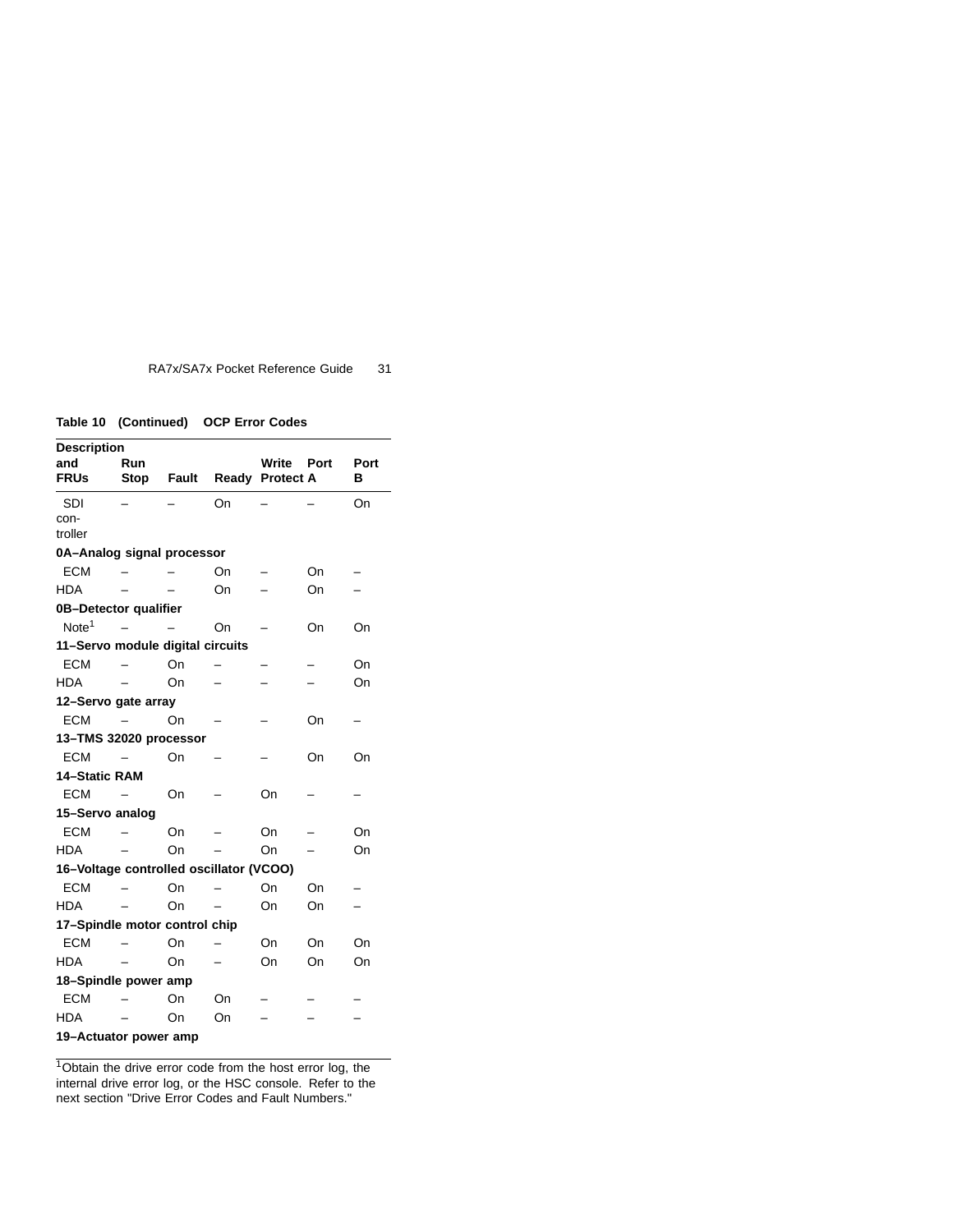|  | Table 10 (Continued) OCP Error Codes |
|--|--------------------------------------|
|  |                                      |

| <b>Description</b>                       |             |              |       |                           |      |           |  |  |
|------------------------------------------|-------------|--------------|-------|---------------------------|------|-----------|--|--|
| and<br><b>FRUs</b>                       | Run<br>Stop | <b>Fault</b> | Ready | Write<br><b>Protect A</b> | Port | Port<br>в |  |  |
| <b>ECM</b>                               |             | On           | On    |                           |      | On        |  |  |
| <b>HDA</b>                               |             | On           | On    |                           |      | On        |  |  |
| 1A-Actuator analog                       |             |              |       |                           |      |           |  |  |
| <b>ECM</b>                               |             | On           | On    |                           | On   |           |  |  |
| <b>HDA</b>                               |             | On           | On    |                           | On   |           |  |  |
| 1B-A-D and D-A converters                |             |              |       |                           |      |           |  |  |
| <b>ECM</b>                               |             | On           | On    |                           | On   | On        |  |  |
| <b>HDA</b>                               |             | On           | On    |                           | On   | On        |  |  |
| <b>1C-Analog MUXs</b>                    |             |              |       |                           |      |           |  |  |
| <b>ECM</b>                               |             | On           | On    | On                        |      |           |  |  |
| <b>HDA</b>                               |             | On           | On    | On                        |      |           |  |  |
| 1E-HDA Capacity Indicator switch setting |             |              |       |                           |      |           |  |  |
| <b>ECM</b>                               |             | On           | On    | On                        | On   |           |  |  |
| <b>HDA</b>                               |             | On           | On    | On                        | On   |           |  |  |
| Note <sup>2</sup>                        |             | On           | On    | On                        | On   |           |  |  |
| 1F-Head/disk assembly                    |             |              |       |                           |      |           |  |  |
| <b>HDA</b>                               |             | On           | On    | On                        | On   | On        |  |  |
| <b>ECM</b>                               |             | On           | Ωn    | On                        | On   | On        |  |  |
| 30-Microprocessor module                 |             |              |       |                           |      |           |  |  |
| <b>ECM</b>                               | On          | On           |       |                           |      |           |  |  |
| 31-OCP module                            |             |              |       |                           |      |           |  |  |
| <b>ECM</b>                               | On          | On           |       |                           |      | On        |  |  |
| Note <sup>1</sup>                        | On          | On           |       |                           |      | On        |  |  |
| 32-Fault module                          |             |              |       |                           |      |           |  |  |
| Note <sup>1</sup>                        | On.         | On           |       |                           | On   |           |  |  |
| 33-Spindle motor control module          |             |              |       |                           |      |           |  |  |
| Note <sup>1</sup>                        | On          | On           |       |                           | On   | On        |  |  |
|                                          |             |              |       |                           |      |           |  |  |

<sup>1</sup>Obtain the drive error code from the host error log, the internal drive error log, or the HSC console. Refer to the next section "Drive Error Codes and Fault Numbers." <sup>2</sup>Verify that the HDA Capacity Switch setting is as described in "Setting the Capacitor Indicator Switch" section.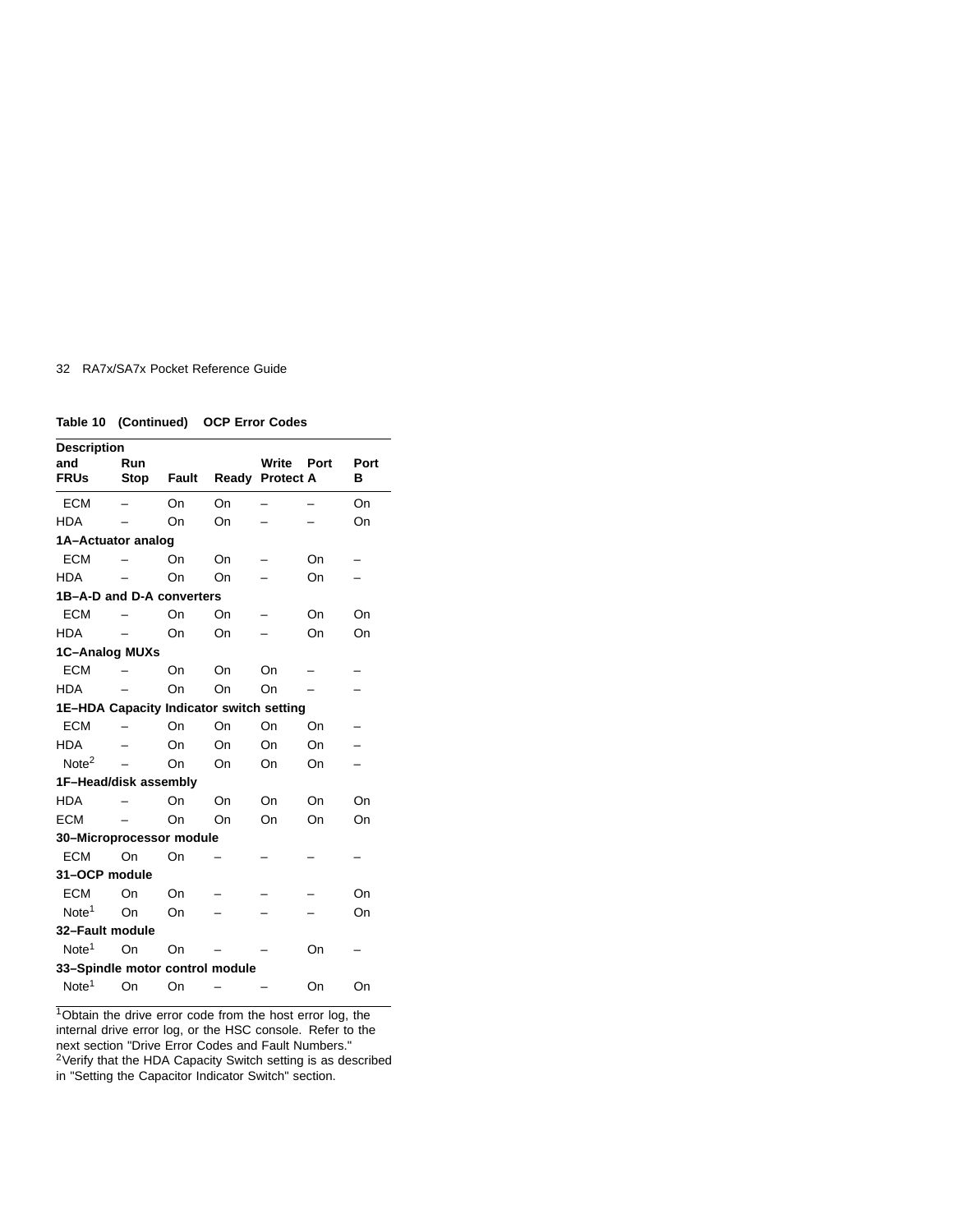**Table 10 (Continued) OCP Error Codes**

| <b>Description</b>                 |             |       |       |                           |      |           |  |  |
|------------------------------------|-------------|-------|-------|---------------------------|------|-----------|--|--|
| and<br><b>FRUs</b>                 | Run<br>Stop | Fault | Ready | Write<br><b>Protect A</b> | Port | Port<br>в |  |  |
| 34-Digital signal processor module |             |       |       |                           |      |           |  |  |
| <b>ECM</b>                         | On          | On    |       | On                        |      |           |  |  |
| <b>HDA</b>                         | On          | On    |       | On                        |      |           |  |  |
| 35-SDI module                      |             |       |       |                           |      |           |  |  |
| <b>ECM</b>                         | On          | On    |       | On                        |      | On        |  |  |
| <b>SDI</b>                         | On          | On    |       | On                        |      | On        |  |  |
| cable                              |             |       |       |                           |      |           |  |  |
| <b>SDI</b>                         | On          | On    |       | On                        |      | On        |  |  |
| con-                               |             |       |       |                           |      |           |  |  |
| troller                            |             |       |       |                           |      |           |  |  |
| 36-Microprocessor unit module      |             |       |       |                           |      |           |  |  |
| Note <sup>1</sup>                  | On          | On    |       | On                        | On   |           |  |  |
| 37-Diagnostic module               |             |       |       |                           |      |           |  |  |
| <b>ECM</b>                         | On          | On    |       | On                        | On   | On        |  |  |
| <b>HDA</b>                         | On          | On    |       | On                        | On   | On        |  |  |
| 3E-Debug error trap                |             |       |       |                           |      |           |  |  |
| Note <sup>1</sup>                  | On          | On    | On    | On                        | On   |           |  |  |
| 3F-Power supply                    |             |       |       |                           |      |           |  |  |
| <b>ECM</b>                         | On          | On    | On    | On                        | On   | On        |  |  |
| Power                              | On          | On    | On    | On                        | On   | On        |  |  |
| supply                             |             |       |       |                           |      |           |  |  |
| Note <sup>1</sup>                  | On          | On    | On    | On                        | On   | On        |  |  |
|                                    |             |       |       |                           |      |           |  |  |

<sup>1</sup>Obtain the drive error code from the host error log, the internal drive error log, or the HSC console. Refer to the next section "Drive Error Codes and Fault Numbers."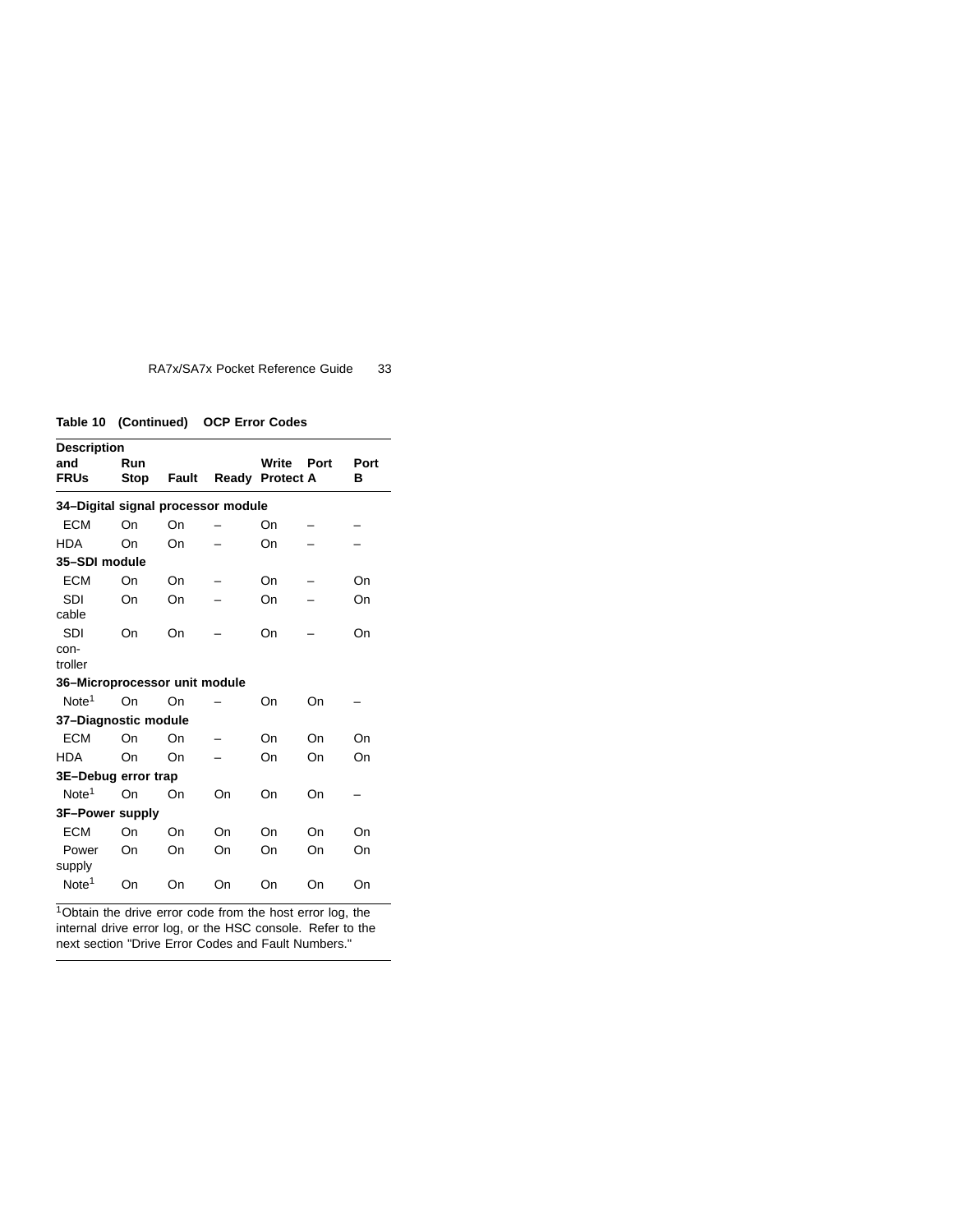# **Drive Error Codes and Fault Numbers**

# **00—Internal Error Log Events**

**Error Description:** The following fault numbers (FNs) may appear in the drive internal error log with a drive error code of "00" (not a drive error):

**FN:** 00—passed.test.—no drive detected fault **FN:** 20—drv.sys.rst.—valid drive system reset **FN:** 3E—rdg.off.trk.—read gate and off track The drive will not post a recoverable read-and-off-track error to prevent interruption to the controller. This allows the controller to execute all of its available retry/error recovery sequences to the drive and if necessary, retrieve user data during a recoverable error.

**FN:** A0—drv.sys.ini.—valid drive system initialize. The drive received an INIT pulse from the controller via the SDI RTCS line.

**FN:** BB—exp.onl.atn.—expired on-line timer with attention.

While in the on-line state, the drive timed out the controller and raised attention. A second timeout occurred and the drive performed a disconnect to the SDI and went to the available state. This is usually the result of a host failure, a controller failure, or SDI cable disconnection.

**FN:** BC—inv.sys.ini.—invalid or spurious SDI INIT. The drive received a SDI initialize pulse (via RTCS line) and discontinued the drive clock (per SDI specification), but the controller did not clear SDI INIT after the drive responded with discontinued clocks. **FN:** C0—drv.pwr.rst.—drive power reset

**FN:** 28—int.brt.ers.—initiate burst write erase

**FN:** 29—ini.brt.wrt.—initiate burst write

**FN:** 2A—passed.brwt.—burst write complete

**Most Probable Cause:** Refer to specific Fault Number (FN) above.

# **03—Spin-Up Timeout**

**Error Description:** The I/O processor has instructed the spindle subsystem to spin up, but the spindle subsystem has not indicated up to speed within 15 seconds.

**FN:** 70—exp.sup.tmr.—expired spinup timer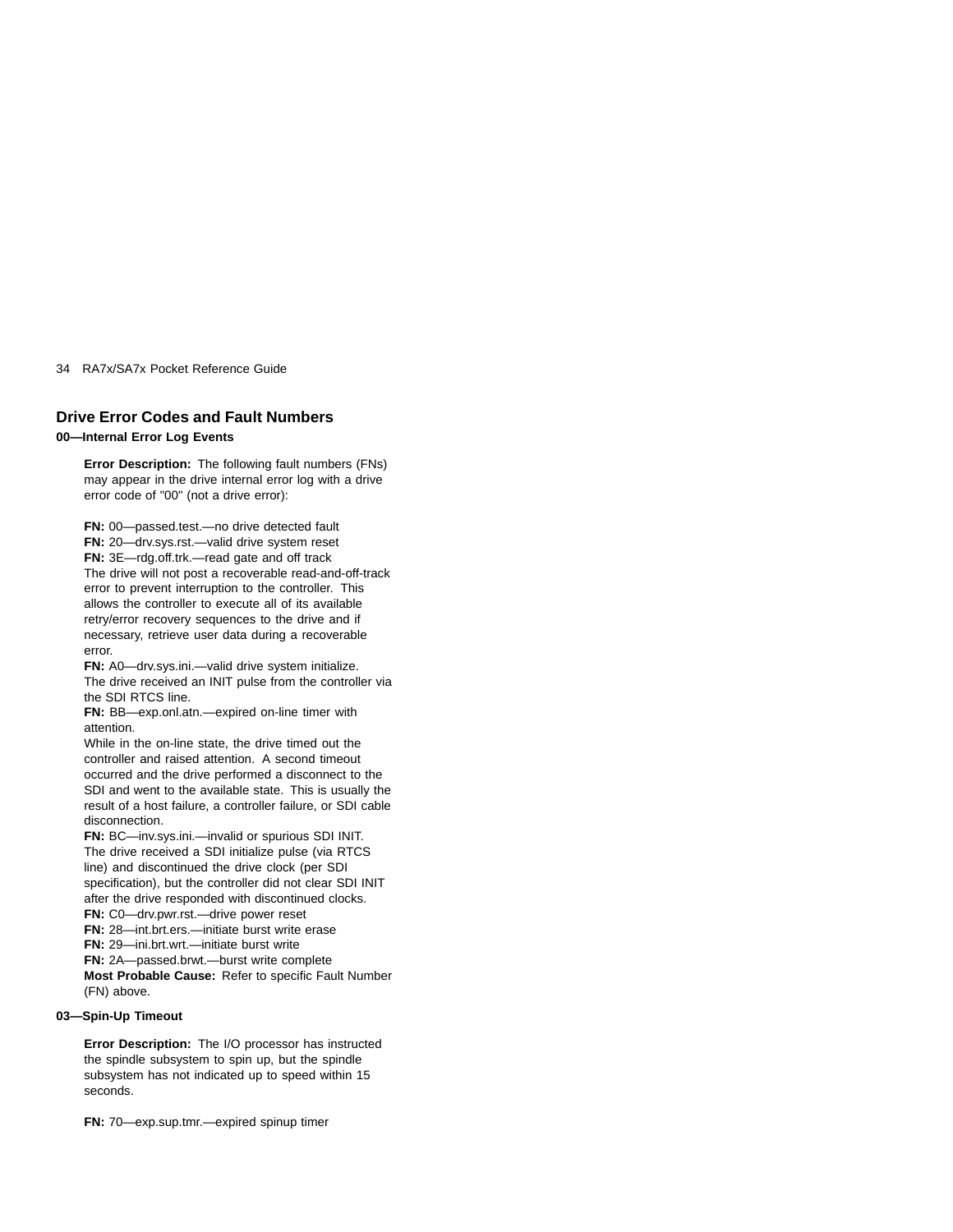**FN:** 72—exp.pur.tmr.—expired purge cycle timer) **Most Probable Cause:** ECM, HDA

## **04—Spin-Up Actuator Fault**

**Error Description:** Prior to a spinup operation, the drive firmware performs some actuator tests. A failure during this test will result in this error and the drive will abort any further attempts to spin up the disks.

**FN:** 6F—sup.svo.dgn.—spinup servo diagnostic fault) **Most Probable Cause:** HDA, ECM

# **05—Power Supply**

**Error Description:** The drive has detected changes in PWR OK resulting from the detection of ACOK or changes detected by the on board +12v and +5v dc sensor circuits. This may cause all of the operator control panel (OCP) indicators to stay on.

**FN:** 3F—inv.drv.pwr.—invalid or spurious drive power **Most Probable Cause:** SA7x Power Supply, Internal SA7x cables, ECM, site power problems

# **06—Microcode Fault**

**Error Description:** The I/O processor tried to access an unused ROM location due to a hardware problem or a software error internal to the drive.

**FN:** Not Appropriate **Most Probable Cause:** ECM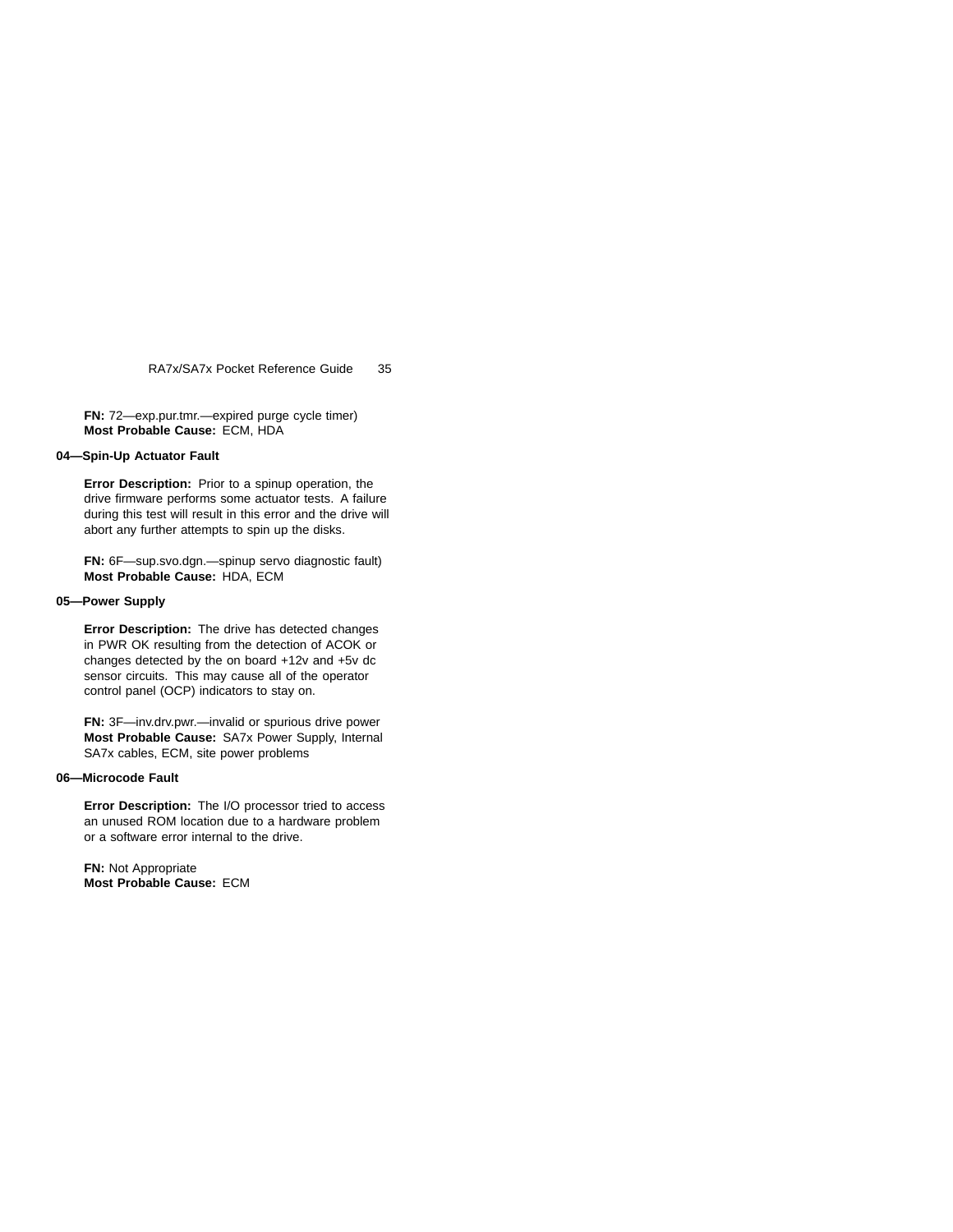# **07—Frame Sequence Error**

**Error Description:** There are three transmission error types that are reported as sequence errors:

- A message continuation frame or message end frame was decoded before a message start frame.
- Two message start frames were decoded in a row.
- Less than two frames, a message start frame and a message end frame, or more than 63 frames have been decoded before a message end frame.

**FN:** A1—grp.frm.seq.—group select frame sequence error

**FN:** AB—str.frm.seq.—start frame sequence error **FN:** AC—con.frm.seq.—continue frame sequence error **FN:** AD—end.frm.seq.—end frame sequence error **Most Probable Cause:** ECM, SDI controller, SDI cable

#### **08—Level 2 Message Checksum Error**

**Error Description:** The last level 1 frame transmitted as a result of a level 2 command is the message end frame. The lower eight bits of the end frame contain a checksum for the entire level 2 message. This error occurs if the checksum calculated by the drive does not match the checksum transmitted as part of the message end frame.

**FN:** A5—inc.cmd.cksm—incorrect command packet checksum

**Most Probable Cause:** ECM, SDI controller, SDI cable

# **09—SDI Message Framing Error**

**Error Description:** The upper eight bits of the control frame did not match one of the nine possible framing codes as defined in the SDI specification.

**FN:** A4—inv.frm.code.—invalid frame code **Most Probable Cause:** ECM, SDI controller, SDI cable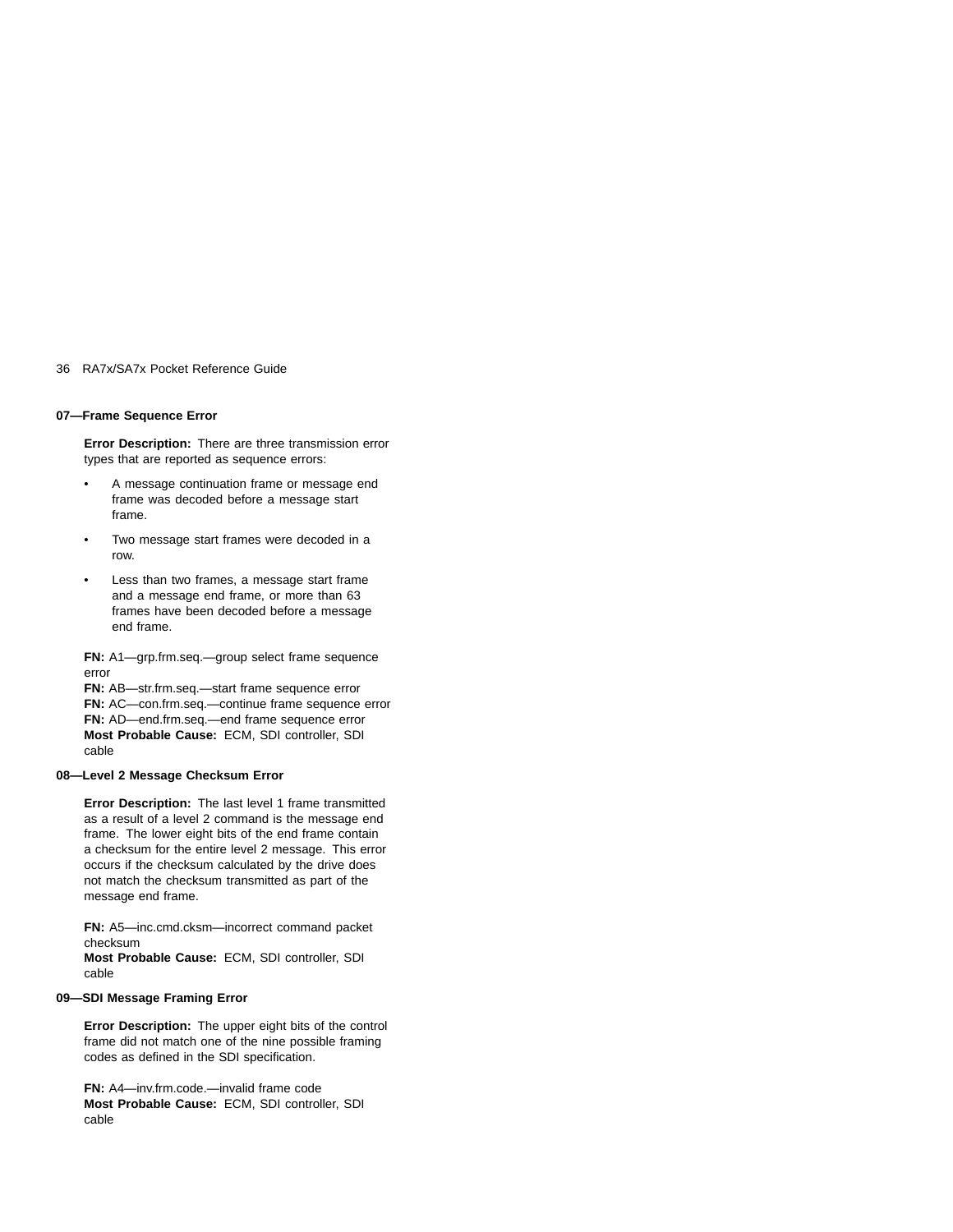# **0A—SDI Command Opcode Parity Error**

**Error Description:** The opcode in a level 2 SDI command was received with incorrect parity. The opcode byte must be even parity.

**FN:** B3—inc.opc.prty—incorrect command opcode parity

**Most Probable Cause:** ECM, SDI controller, SDI cable

# **0B—Invalid Opcodes**

**Error Description:** One of two conditions have been detected:

- The opcode received in the level 2 command was not one of the 16 possible opcodes.
- The opcode received in the level 2 command was one of the 16 possible opcodes, but the opcode parity was wrong.

**FN:** B2—inv.cmd.opcd.—invalid command packet opcode

**FN:** B7—inv.lv1.opcd.—invalid level 1 command opcode

**Most Probable Cause:** ECM, SDI controller, SDI cable

## **0C—Command Length Error**

**Error Description:** The byte count for any given level 2 command is incorrect.

**FN:** A3—inv.cmd.byct.—invalid command packet byte count

**FN:** B1—inv.cmd.byct.—invalid command packet byte count

**FN:** B6—inc.lv1.byct.—invalid level 1 command packet byte count

**Most Probable Cause:** ECM, SDI controller, SDI cable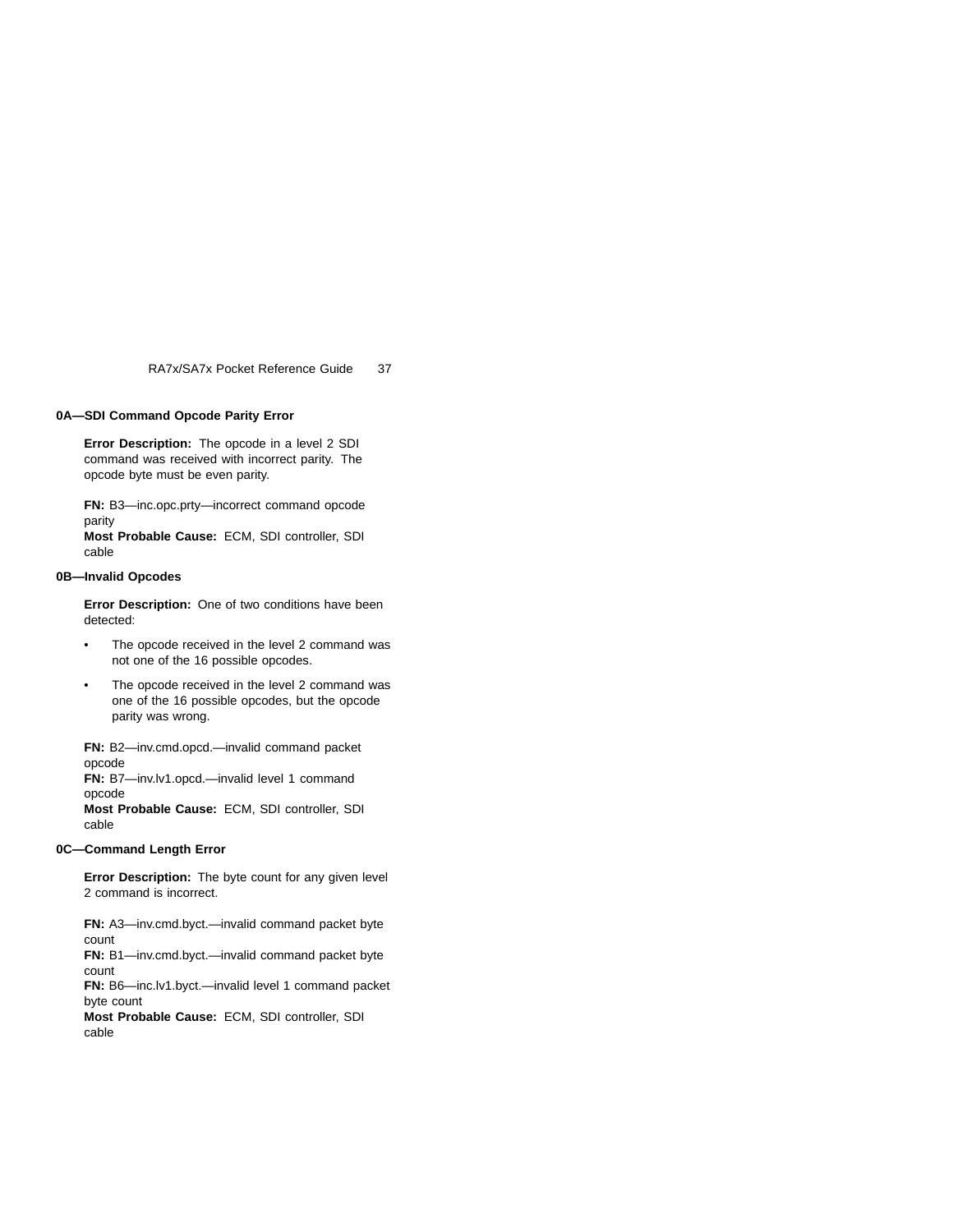# **0E—Real-Time Command Contains Invalid Head Address**

**Error Description:** A real-time command is one of the SDI level 1 data transfer commands. If the low byte of any of these commands indicates an invalid head, this error occurs.

**FN:** A2—inv.grp.num.—invalid group select (head) number

**Most Probable Cause:** ECM, SDI controller, SDI cable

# **13—Spindle Fault**

**Error Description:** The motor control circuit has detected a condition that could prevent the spindle from spinning at a safe speed.

**FN:** 63—ast.smc.flt.—asserted spindle motor control fault

**Most Probable Cause:** ECM, HDA

# **14—Spindle Over Current**

**Error Description:** The current being used by the spindle motor is too high.

**FN:** 61—ast.smc.pwr.—asserted spindle motor control power

**FN:** 62—neg.smc.pwr.—negated spindle motor control power

**Most Probable Cause:** ECM, HDA, SA7x power supply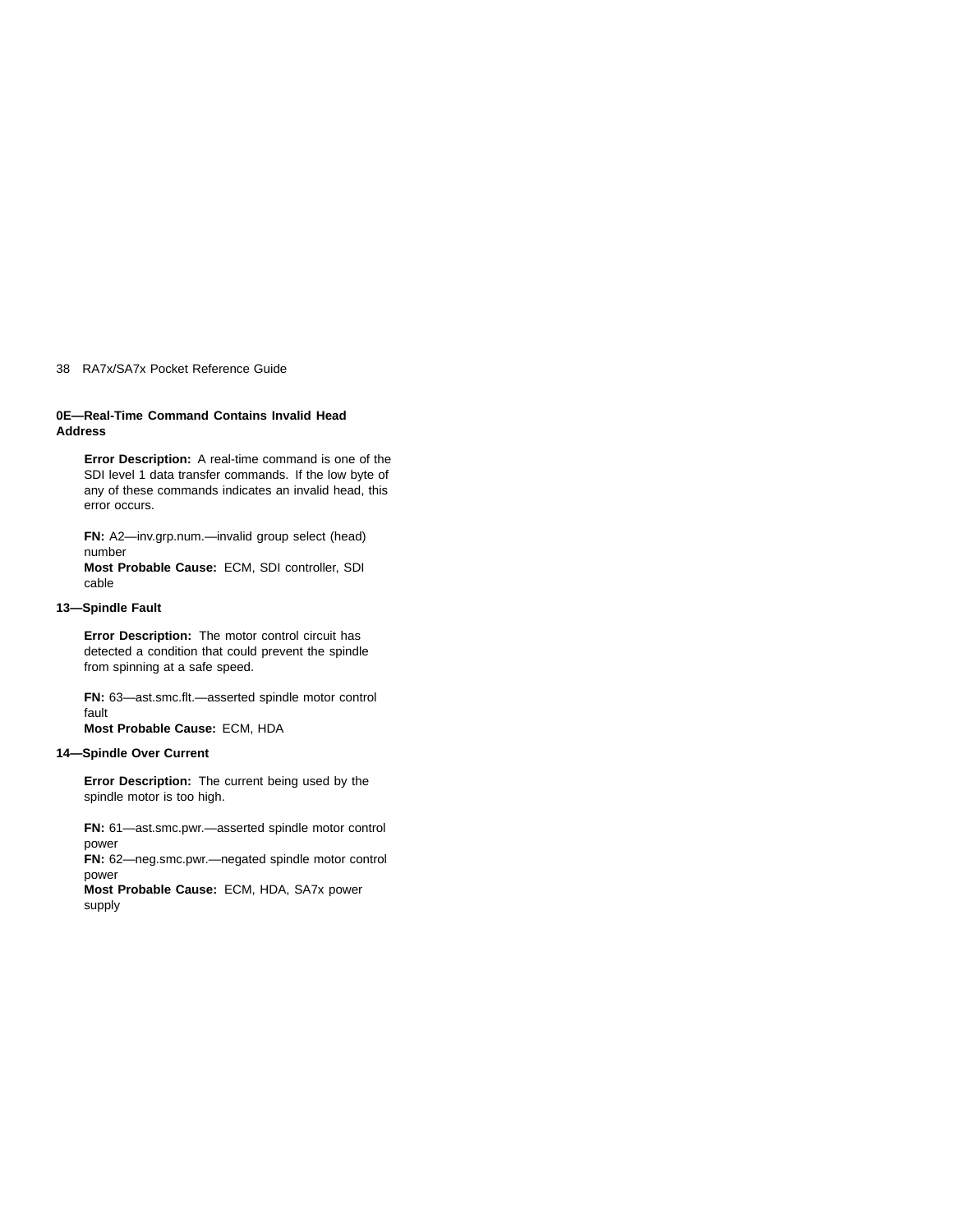## **16—Guard Band Error**

**Error Description:** During normal operation, the heads have moved into the inner or the outer guard band area. If the servo system is in the process of loading or unloading heads (for example: the positioner is moving from the landing zone or to the landing zone), the I/O processor will mask out the guard band signals internal to the GASP gate array and thus prevent a servo fault from occurring.

**FN:** 46—out.grd.bnd.—outer guard band fault **FN:** 47—inn.grd.bnd.—inner guard band fault **Most Probable Cause:** ECM, HDA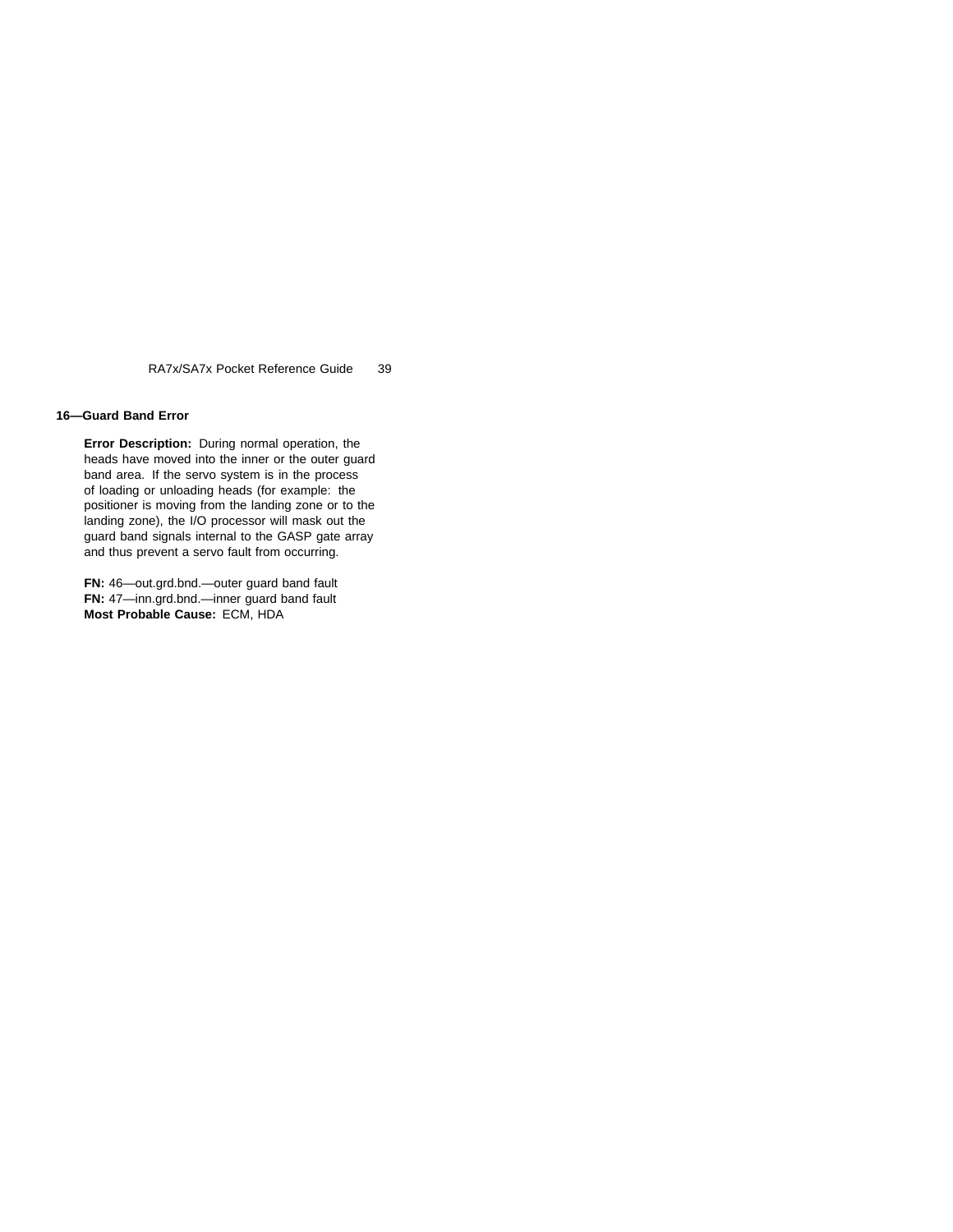## **17—Invalid or Inconsistent Parameters**

**Error Description:** One or more of the parameters sent by the controller as part of the level 2 command is invalid or inconsistent. **FN:** 18—inv.gbd.cyl.—invalid guard band cylinder access **FN:** AE—inc.sct.fmt.—incorrect drive sector format **FN:** B8—inv.lv1.grp.—invalid level 1 group select (head) number **FN:** C2—inv.sct.fmt.—invalid drive sector format **FN:** C3—inv.dmr.num.—invalid diagnose memory region number **FN:** C4—inc.dmr.num.—incorrect diagnose memory region number **FN:** C6—inv.top.disc.—invalid topology disconnect **FN:** C7—err.flg.astd.—generic error bit flag asserted **FN:** C9—inv.lv1.num.—invalid error recovery level number **FN:** CB—inv.grp.num.—invalid group select (head) number level 2 **FN:** CC—inv.cyl.adr.—invalid cylinder address number level 2 **FN:** CD—inv.dgn.cyl.—invalid diagnostic cylinder access **FN:** D0—inv.rmr.num.—invalid read memory region number **FN:** D1—inv.rmr.ofst.—invalid read memory region offset **FN:** D3—inv.wmr.byct.—invalid write memory region byte count **FN:** D4—inv.wmr.num.—invalid write memory region number **FN:** D5—inv.wmr.ofst.—invalid write memory region offset **FN:** D6—inv.wmr.siz.—invalid write memory region size **Most Probable Cause:** ECM, SDI controller, SDI cable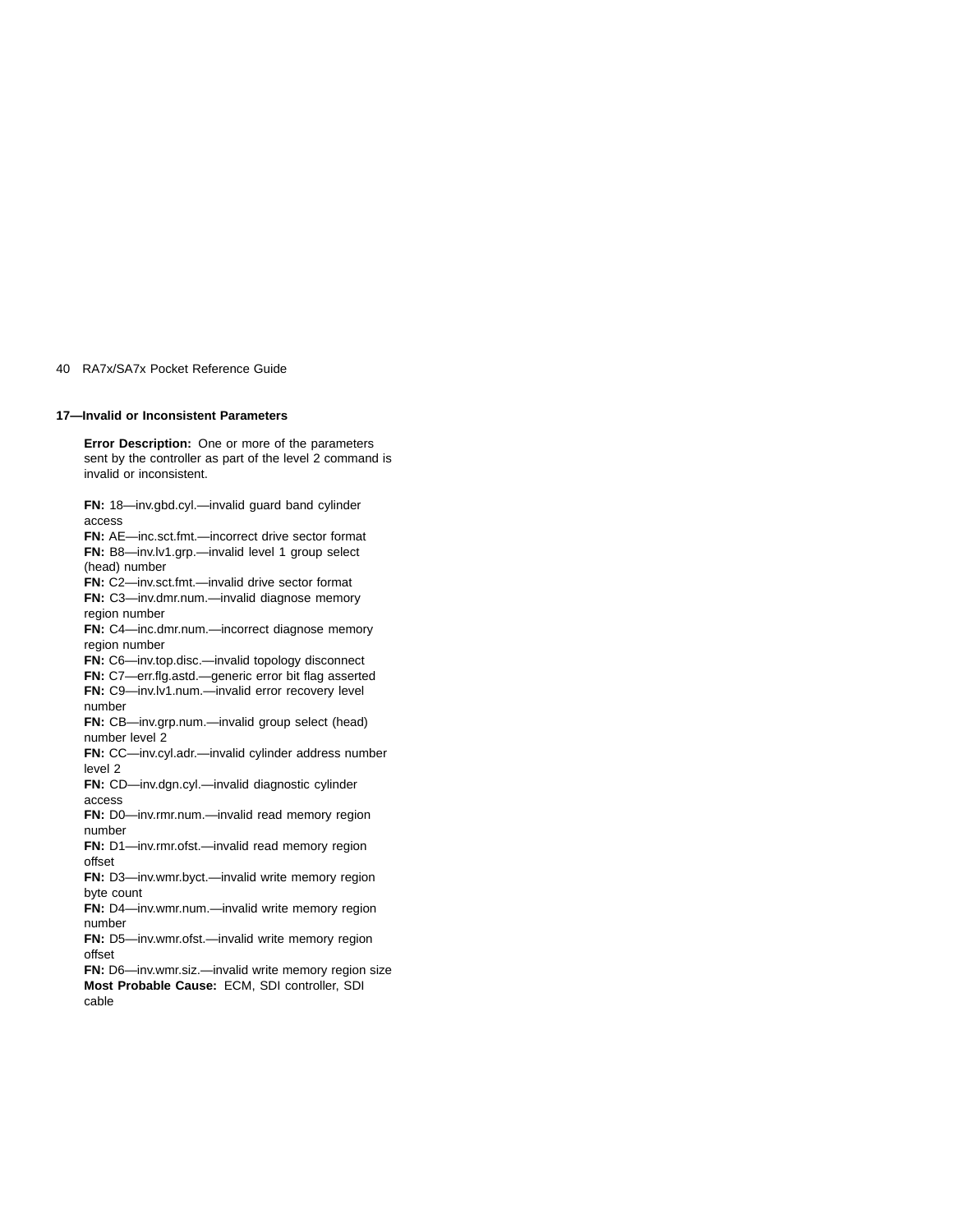# **18—Opcode/Parameter Invalid/Inconsistent with Drive State**

**Error Description:** The level 2 command received from the controller is valid, but the command itself or a parameter contained in the command is inconsistent with the drive's current state or physical status.

**FN:** 68—asup.bkd.ctrl.—spinup blocked by the controller

**FN:** 69—sup.bkd.dgn.—spinup blocked by diagnostic **FN:** B4—inc.cmd.flt.—incorrect command drive fault state

**FN:** B5—inc.cmd.lsn.—incorrect command drive logical state number

**FN:** B9—inv.svo.hsw.—invalid level 1 servo head switch

**FN:** C1—drv.wrt.prtd.—drive write protected

**FN:** C5—inc.drst.top.—incorrect drive state—NOT topology

**FN:** C8—flt.not.negd.—fault or error not cleared

**FN:** CA—inv.svo.rcv.—invalid servo error recovery

**FN:** CE—inv.svo.sek.—invalid servo seek

**FN:** CF—run.sw.stop.—run switch in 'STOP' position

**FN:** D2—inv.run.lsn.—invalid run logical state number **Most Probable Cause:** ECM, SDI controller, SDI

cable

# **1D—Actuator Over Speed Error**

**Error Description:** During course positioning mode the positioner velocity was greater than design specifications.

**FN:** 4B—act.ovr.spd.—actuator over speed **Most Probable Cause:** ECM, HDA

# **1E—Actuator Over Current Error**

**Error Description:** The current being used by the read/write head actuator is too high.

**FN:** 4C—act.ovr.cur.—actuator over current **Most Probable Cause:** ECM, HDA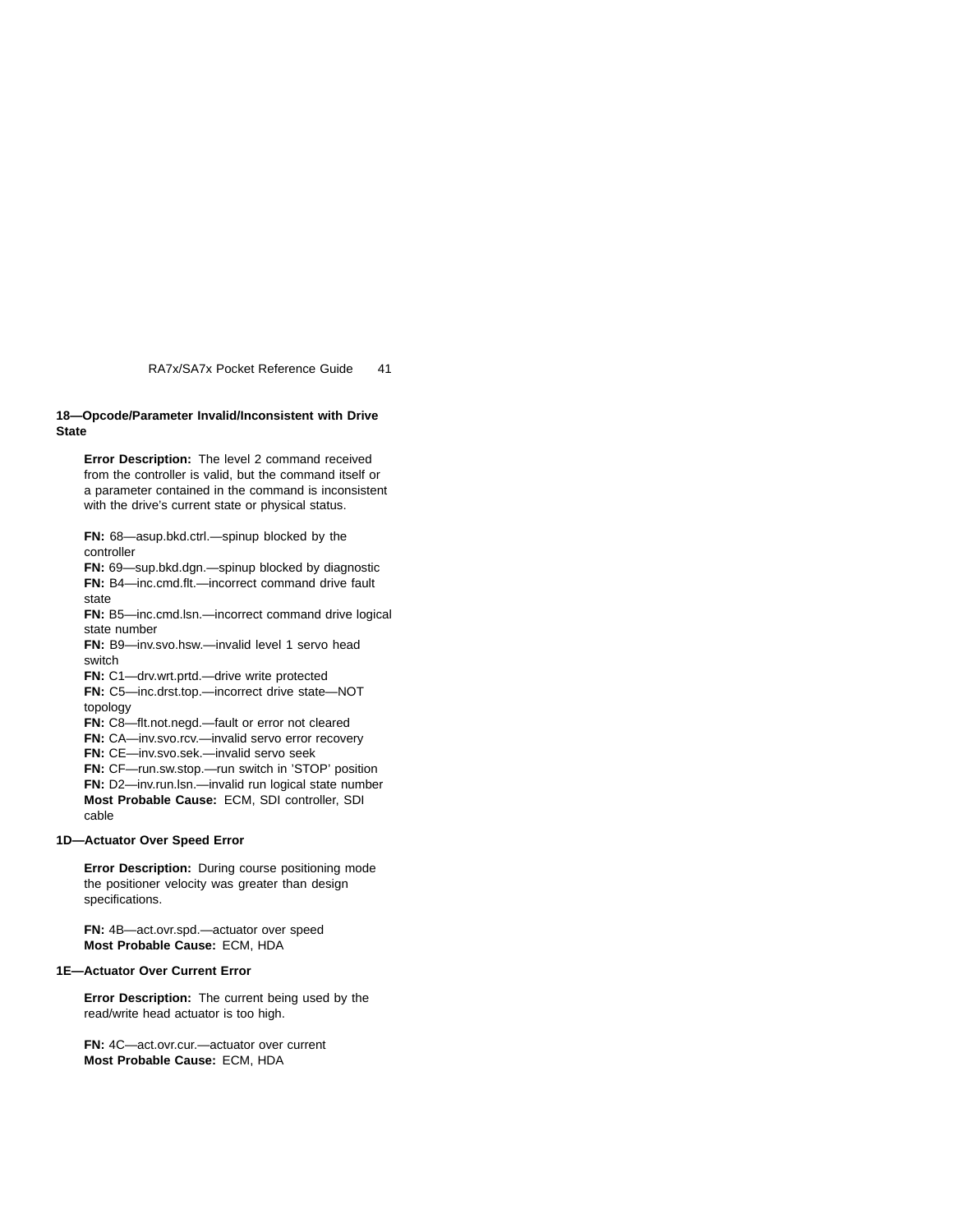## **1F—Sector Overrun Error**

**Error Description:** The internal read gate or write gate was asserted and a sector pulse or an index pulse occurred.

**FN:** 51—sct.ovr.run.—sector over run **Most Probable Cause:** ECM, SDI controller, SDI cable, HDA

#### **25—Off Track Error**

**Error Description:** During track following mode, the DSP processor determined that the read/write heads are not within track center line tolerances.

**FN:** 4D—svo.off.trk.—servo off track error **Most Probable Cause:** HDA, ECM

# **26—Spindle Speed Error**

**Error Description:** The spindle speed is not operating within design specifications. The nominal spindle speed is 4000 r/min for the RA70 and 3600 r/min for the RA71/RA73 disk drives.

**FN:** 6E—inc.sup.svo.—incorrect spinup servo state number **FN:** 71—inc.sup.psn.—incorrect spinup physical state number **FN:** 73—inc.pur.psn.—incorrect purge cycle physical state number **FN:** 77—inc.run.psn.—incorrect run physical state number **Most Probable Cause:** ECM, HDA

# **27—HDA Over Temperature**

**Error Description:** The temperature inside the HDA has exceeded the maximum allowed for safe operation.

**FN:** 4F—hda.ovr.tmp.—head disk assembly over temperature **Most Probable Cause:** SA7x fan, HDA, ECM.

Be sure the disk is operating within the environmental specifications.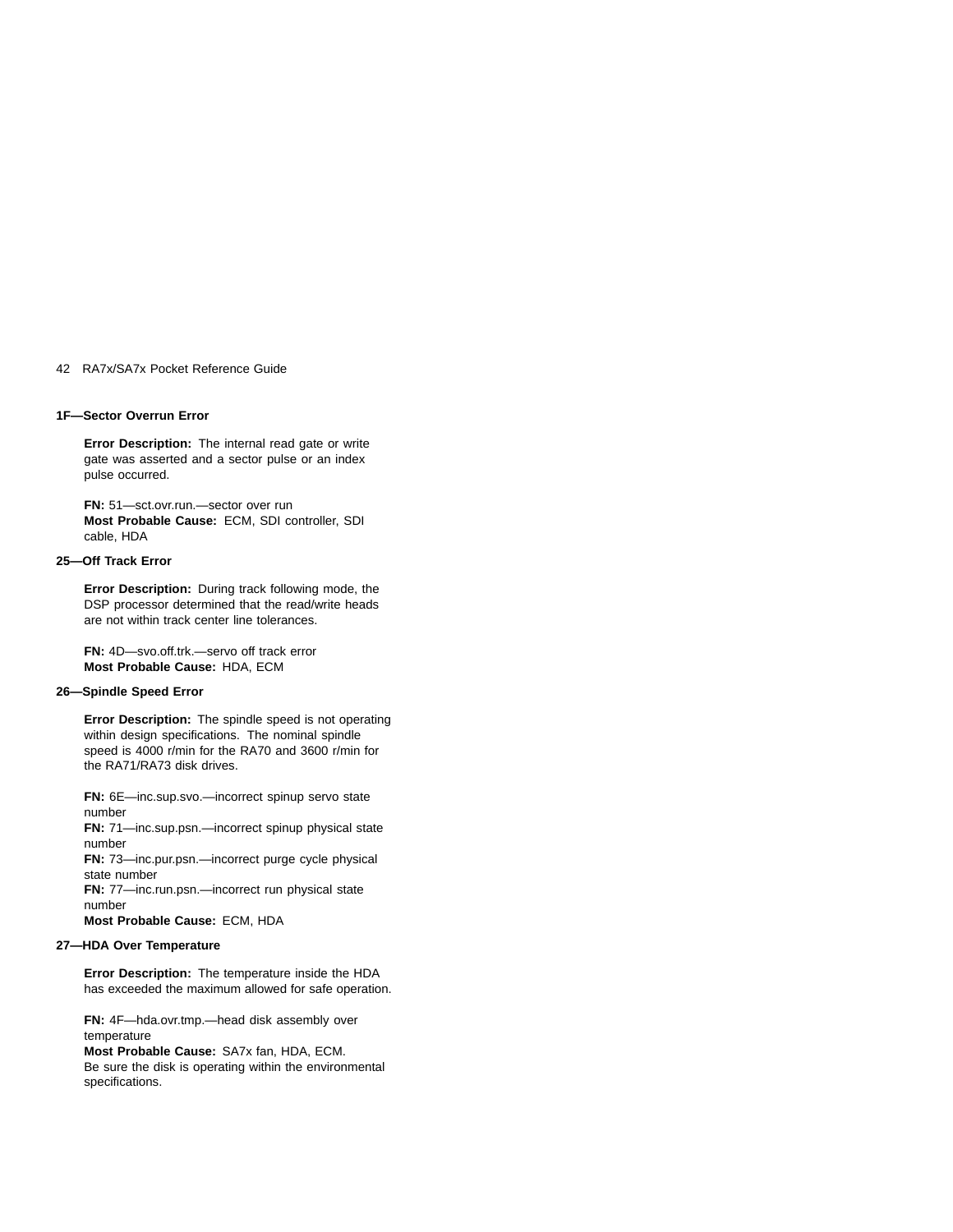# **28—Module Over Temperature Error**

**Error Description:** Sensing circuits on the ECM have detected temperatures that exceed the maximum allowed for safe and reliable operation.

**FN:** 4E—snk.ovr.tmp.—heat sink assembly over temperature **FN:** 3C—xep.ovr.tmp.—module exception over temperature error **FN:** 3D—com.ovr.tmp.—module common over

temperature error

**Most Probable Cause:** SA7x fan, ECM, HDA. Be sure that the disk is operating within the environmental specifications.

## **31—Read Gate and Write Gate Error**

**Error Description:** The SDI gate array detected both internal read gate and write gate at the same time.

**FN:** 5A—rdg&wrs.ast.—read state and write state both asserted **Most Probable Cause:** ECM, SDI controller, SDI

#### **32—Read/Write While Faulted**

cable

**Error Description:** Even though the drive is in a faulted condition, the drive detected either RTCS read gate or RTCS write gate.

**FN:** 52—flt&rdg.wrg.—fault and read gate or write gate both asserted

**Most Probable Cause:** ECM, SDI controller, SDI cable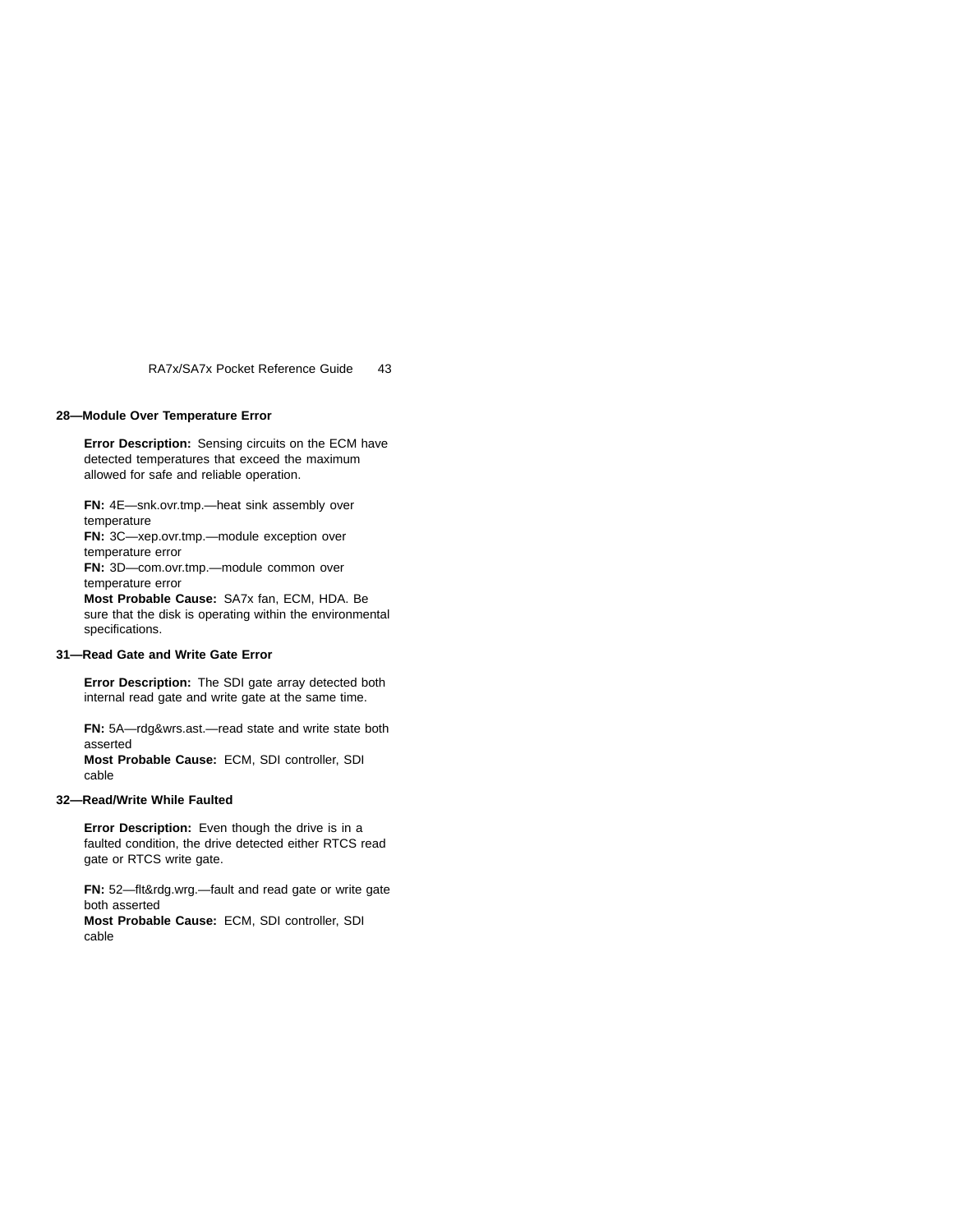### **33—Attempt to Write Through Bursts**

**Error Description:** The read/write heads were over the embedded burst area of the sector, and the internal write gate was asserted.

**FN:** 53—wrg&brt.prt.—write gate and burst protection both asserted **Most Probable Cause:** SDI controller, ECM, SDI cable

# **NOTE**

### **See Table 9 and verify the minimum controller revision.**

### **34—Data Encoder/Decoder Error**

**Error Description:** A failure of the data encoder/decoder custom chip or some of its associated circuitry.

**FN:** 5C—enc.pls.flt.—encoder pulse fault (RWENDEC) **Most Probable Cause:** ECM

# **35—Write Unsafe**

**Error Description:** A condition exists with the write data path (for example: read/write heads, preamp chips, flex circuit, etc.) which would prevent the drive from correctly writing data to the disk surface.

**FN:** 5B—wrg&wrt.uns.—write gate and write unsafe both asserted **Most Probable Cause:** ECM, HDA

# **39—Write and Off Track**

**Error Description:** While write gate was asserted, the read/write heads moved off track.

**FN:** 58—wrg&off.trk.—write gate and off track both asserted **Most Probable Cause:** ECM, HDA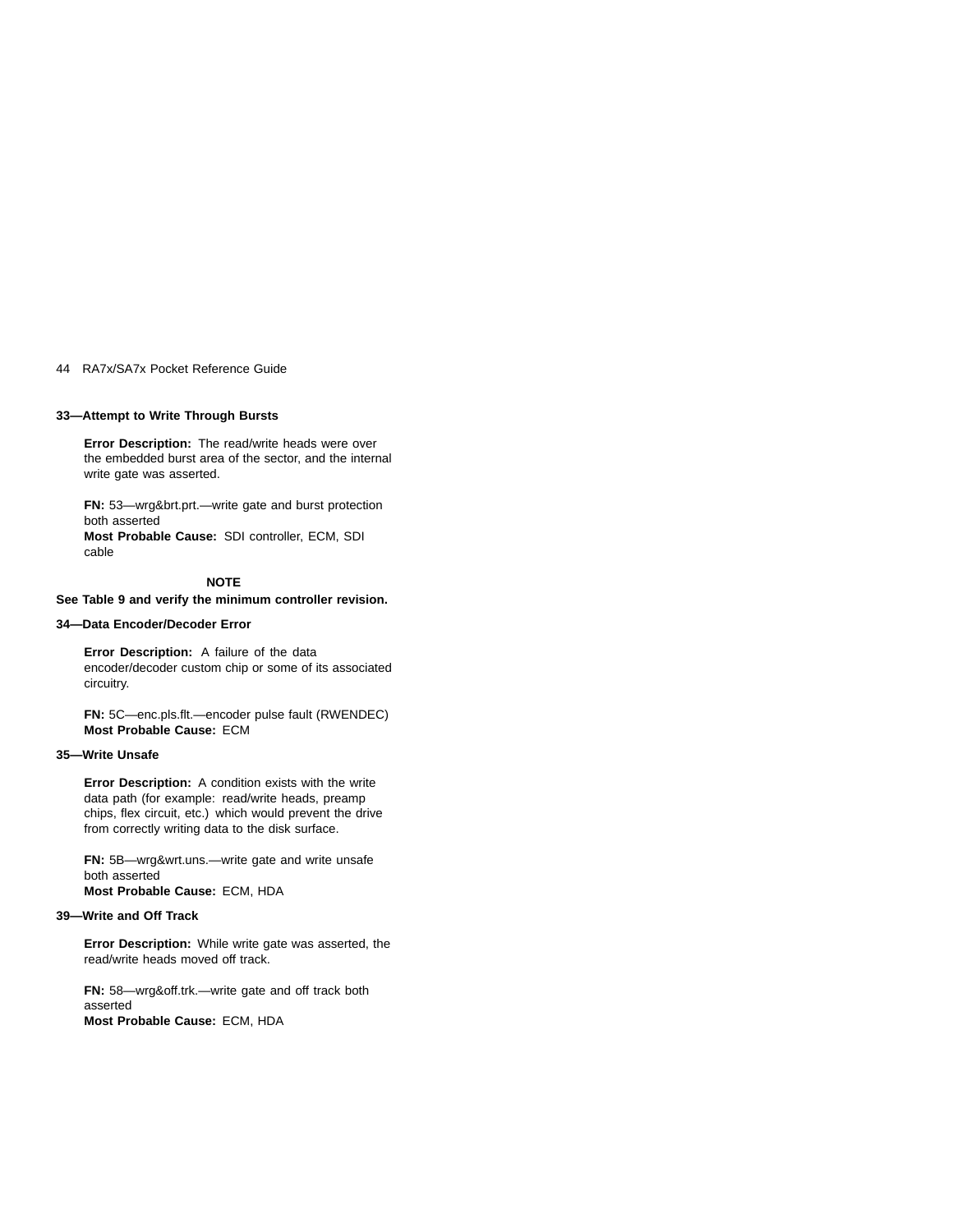### **3A—Write and Write Protected**

**Error Description:** The drive was write protected and detected the assertion of the internal write gate.

**FN:** 59—wrg&wrt.prt.—write gate and write protection both asserted **Most Probable Cause:** ECM, SDI controller, SDI cable

#### **3B—AGC Fault**

**Error Description:** Either the automatic gain control (AGC) circuit has failed or read signal amplitude variations have far exceeded the capability of the AGC circuit to maintain a proper signal lock. The latter of these may be caused by a severe signal degradation ratio (SDR, erasure) from a defective HDA.

**FN:** 5D—agc.lck.flt.—automatic gain control lock fault **Most Probable Cause:** ECM, HDA

# **3C—Servo Faults**

**Error Description:** There are hardware-detected inconsistencies with the servo system. These are divided into two categories: actuator faults and servo faults.

**FN:** 57—hrd.svo.flt.—hard servo fault **Most Probable Cause:** ECM, HDA

### **41—SDI Command/Response Timeout**

**Error Description:** The drive detected the start of an incoming SDI command or the transmission of an SDI response, but the operation did not complete within a specified time period.

**FN:** A8—exp.rsp.tmr.—expired response packet timer **FN:** A9—exp.cmd.tmr.—expired command packet timer **Most Probable Cause:** ECM, SDI controller, SDI cable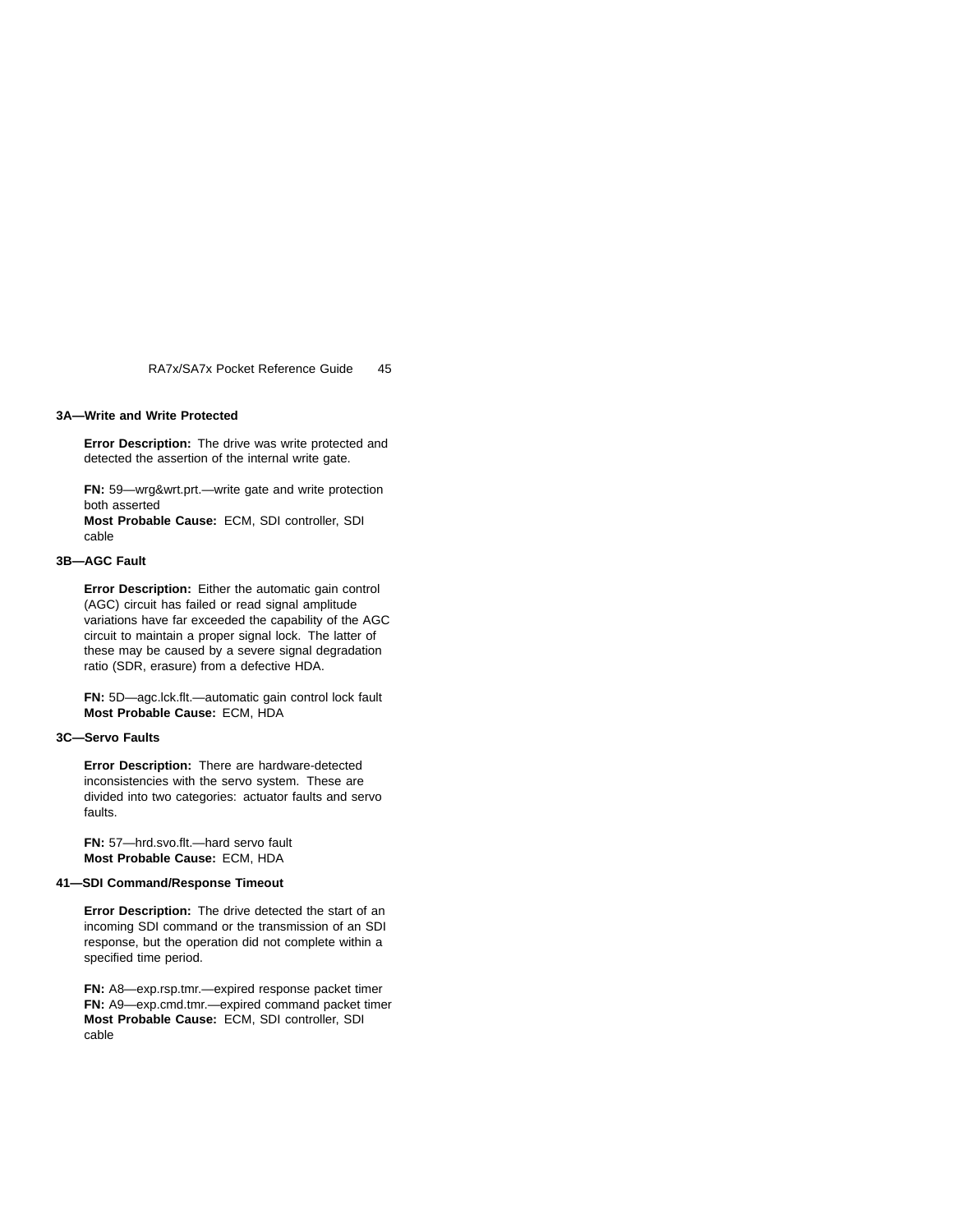# **43—TCR and R/W Ready Out L**

**Error Description:** Transfer command received (TCR) and read/write ready out L indicates the drive received a data transfer command and read/write ready was not asserted.

**FN:** 50—tcr&r/w.rdy.—TCR and NOT read/write ready both asserted **Most Probable Cause:** ECM, SDI controller, SDI cable

# **44—Format Command and Format Not Enabled**

**Error Description:** An SDI level 1 select track and format on index or format on sector or index command was decoded by the SDI gate array, but the enable format bit was not set.

**FN:** 55—fmt.w/o.ena.—format command without format enabled error **Most Probable Cause:** ECM, SDI controller, SDI cable

# **4B—Index Error**

**Error Description:** Index was detected when it should not have been or was not detected when it should have been.

**FN:** 56—idx.pls.flt.—index pulse fault **Most Probable Cause:** HDA, ECM

# **4C—External Hardware Fault**

**Error Description:** The gate array or the ground connection on the ECM is broken.

**FN:** 5E—ext.hrd.flt.—external hardware fault **Most Probable Cause:** ECM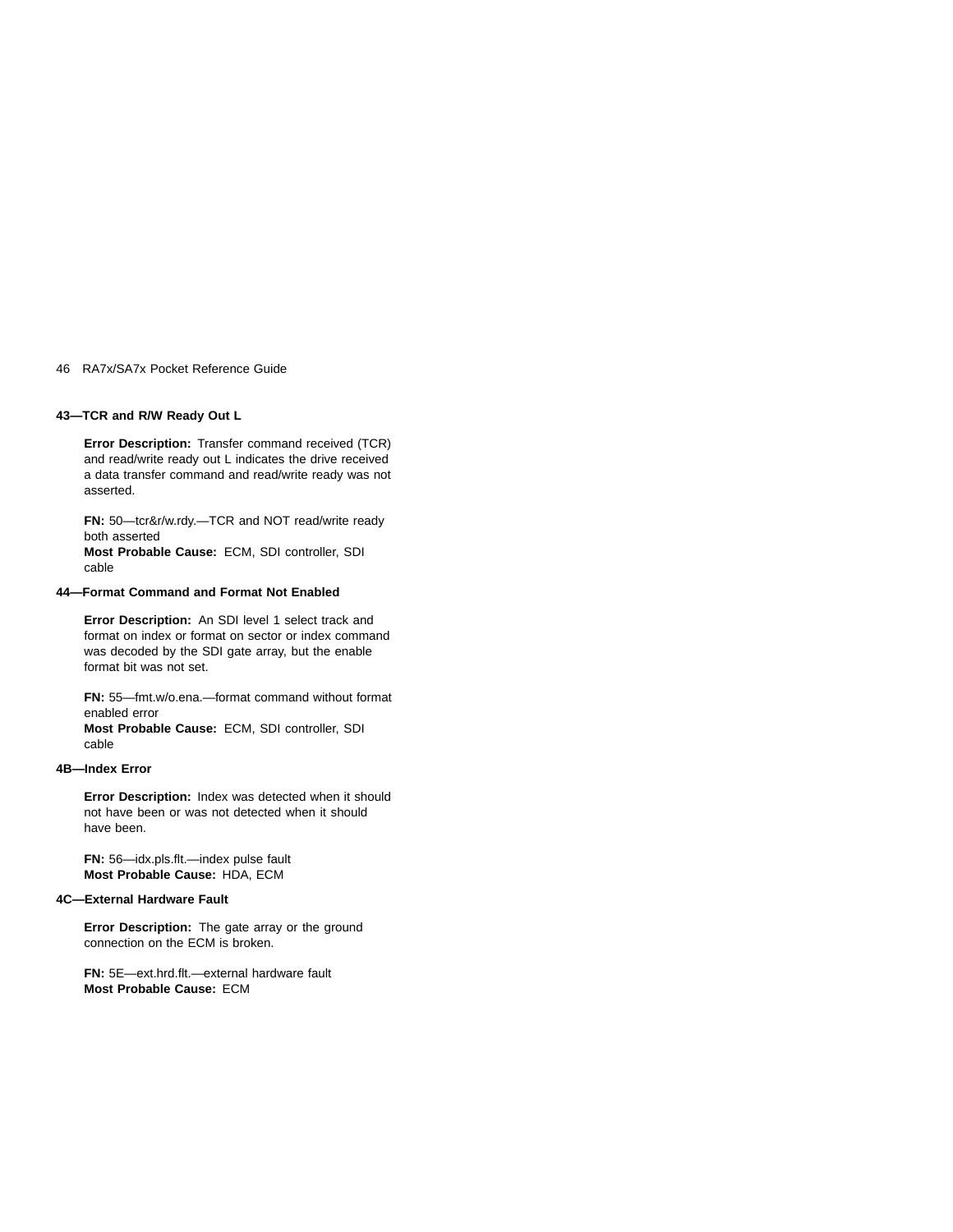### **4D—Write and Bad Embedded**

**Error Description:** The drive internal write gate is asserted and embedded bursts are not valid.

**FN:** 54—wrg&emb.bad.—write gate and embedded NOT OK both asserted **Most Probable Cause:** ECM, HDA

#### **4F—SDI Transmit Error—Pulse Error**

**Error Description:** Extra or missing pulses on the SDI write command line (data pulse error) or the RTCS line (control pulse error) were detected.

**FN:** 5F—tcr&pls.err.—TCR and pulse error both asserted (PSID) **Most Probable Cause:** ECM, SDI controller, SDI cable

# **50—DSP Diagnostic Timeout**

**Error Description:** There is not a specific error code for a failure during the initialization section of the DSP diagnostic. However, if the DSP fails to execute the basic initialization, it is most likely hung (or lost) and is not able to pass an error code to the I/O processor. It is possible that the initialization completed and the problem is with the analog loop test. Realize that the effect is the same: the I/O processor detects diagnostic timeout due to the fact the DSP does not respond with diagnostic complete or error detected.

**FN:** 84—exp.exc.tmr.—expired servo (DSP) execute timer

**Most Probable Cause:** ECM

#### **51—Byte/Sector Counter Failure**

**Error Description:** Reported any time the counter is checked and is incorrect.

**FN:** E5—inv.sct.ctr.—invalid sector counter **Most Probable Cause:** ECM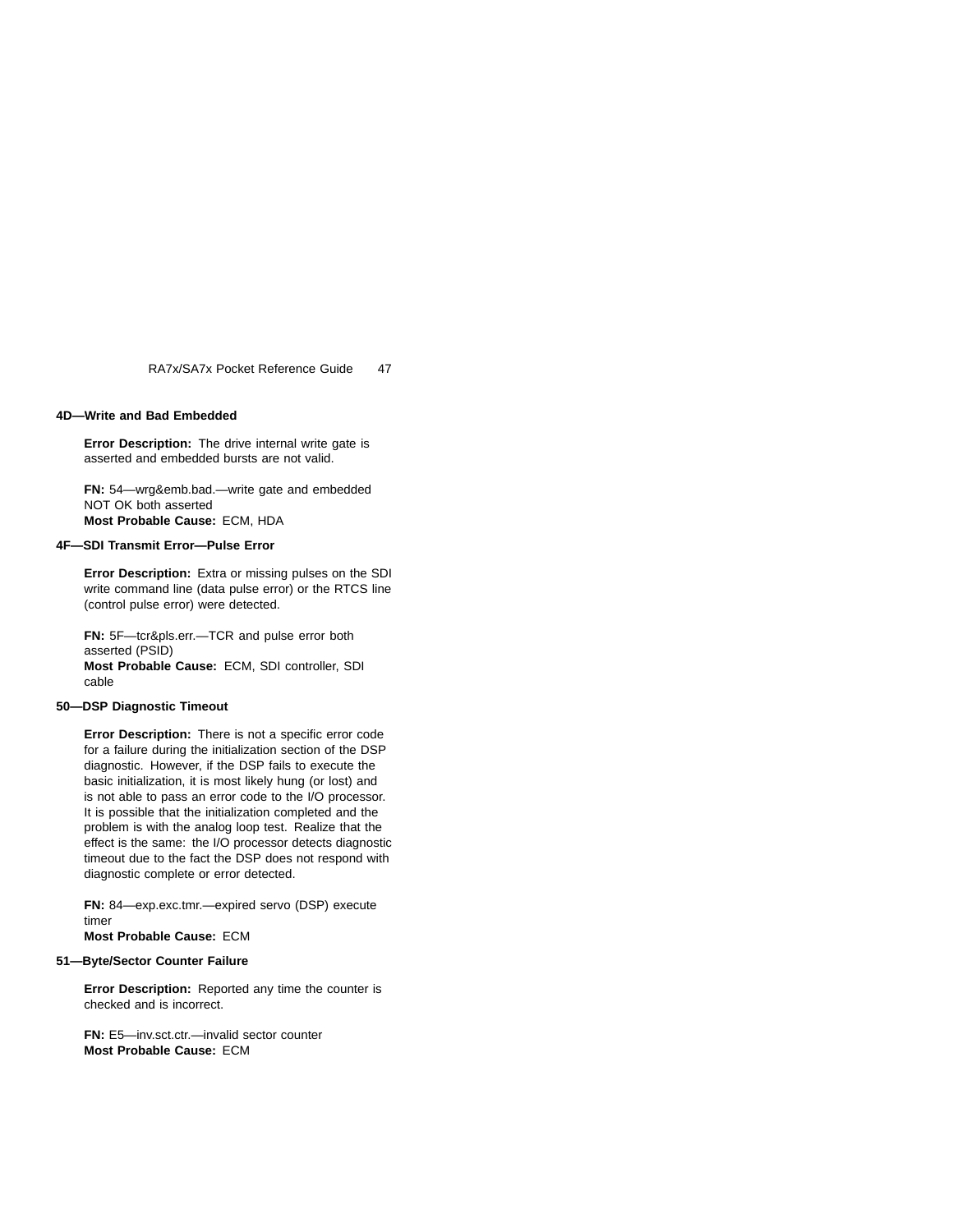# **60—Read/Write Head Select Failure**

**Error Description:** One of two conditions occurred. While trying to select a specific head to read or write, the DSP detected a soft servo fault and as such could not complete the head switch operation, or the I/O processor timed out waiting for the DSP to complete the head switch operation. Realize that if the drive detects any other faults, these faults are reported with the real-time error code associated with the error.

**FN:** F2—inv.dgn.cnt.—invalid diagnostic (head) bit error count

**FN:** F3—inc.dgn.cnt.—incorrect diagnostic (track) bit error count

**FN:** F5—exp.dgn.sct.—expired diagnostic sector timer **FN:** FA—exp.dgn.rws.—expired diagnostic read/write sector timer

**FN:** FE—inc.dgn.rdy.—incorrect diagnostic ready **Most Probable Cause:** ECM, HDA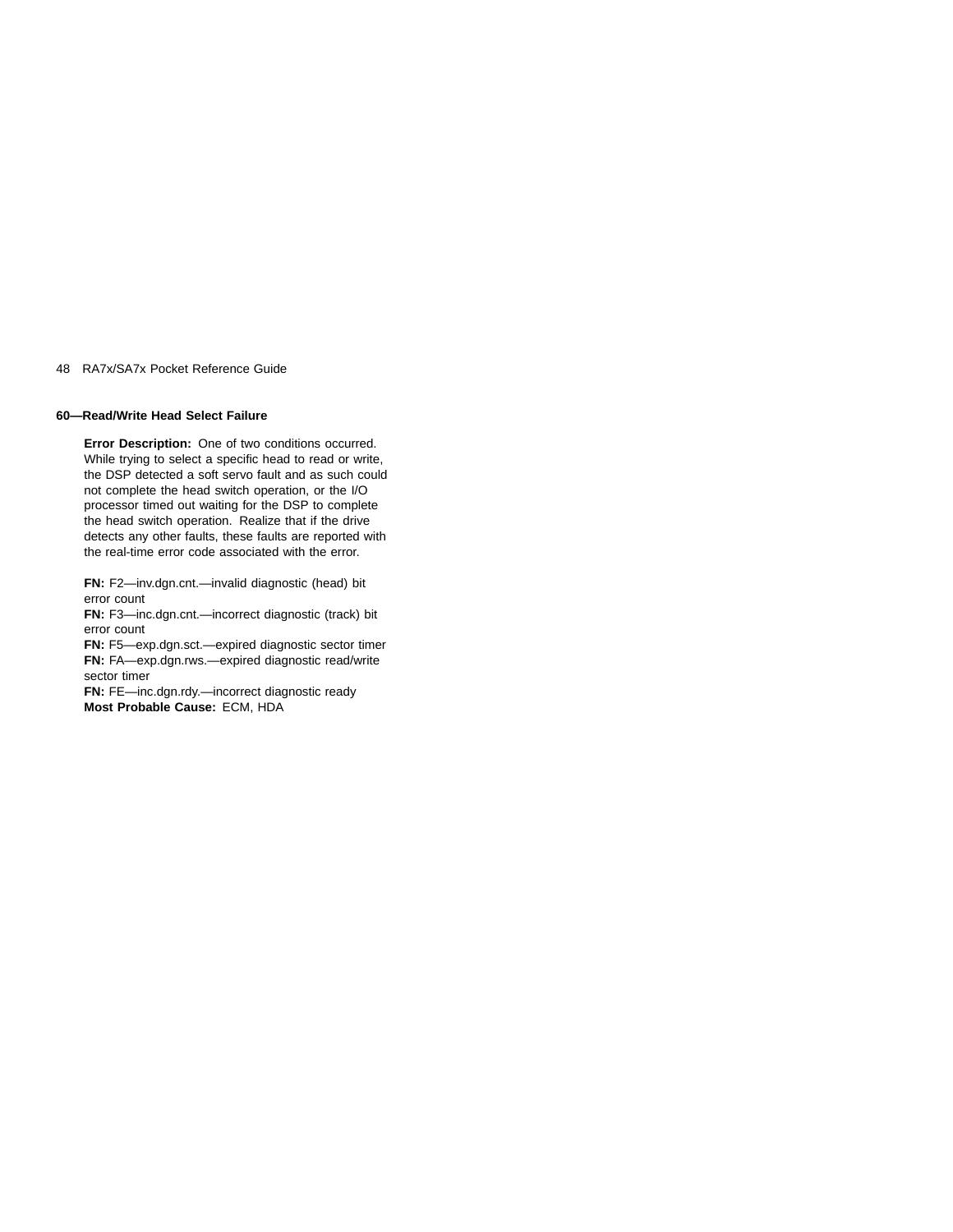# **61—Drive Capacity Configuration Error**

**Error Description:** One of two conditions occurred. Either the HDA capacity indicator switch on the RA71/RA72 disk drive was set incorrectly, or the ECM logic cannot determine whether the HDA is an RA71 disk drive (700 MB storage capacity) or an RA72 disk drive (1 GB storage capacity).

If the HDA capacity indicator switch was set incorrectly, the drive will spin down and you will be unable to spin it up again until you set the switch correctly. You will receive fault number 19. Verify the switch setting. If the HDA is an RA71, the switch should be in the on position (up). If the HDA is an RA72, the switch should be in the off position (down). See the section on setting RA71/RA72 capacity indicator switch and refer to Figure 1.

If the capacity indicator switch is set correctly and you obtain fault number 1A, this indicates that the head table, which defines whether the drive is an RA71 or an RA72, cannot be read from the HDA. The problem may be related to the ECM or HDA.

**FN:** 19—inc.hda.swi.—incorrect HDA capacity switch setting **FN:** 1A—inv.hda.type—invalid HDA type (can't determine HDA type) **Most Probable Cause:** ECM, HDA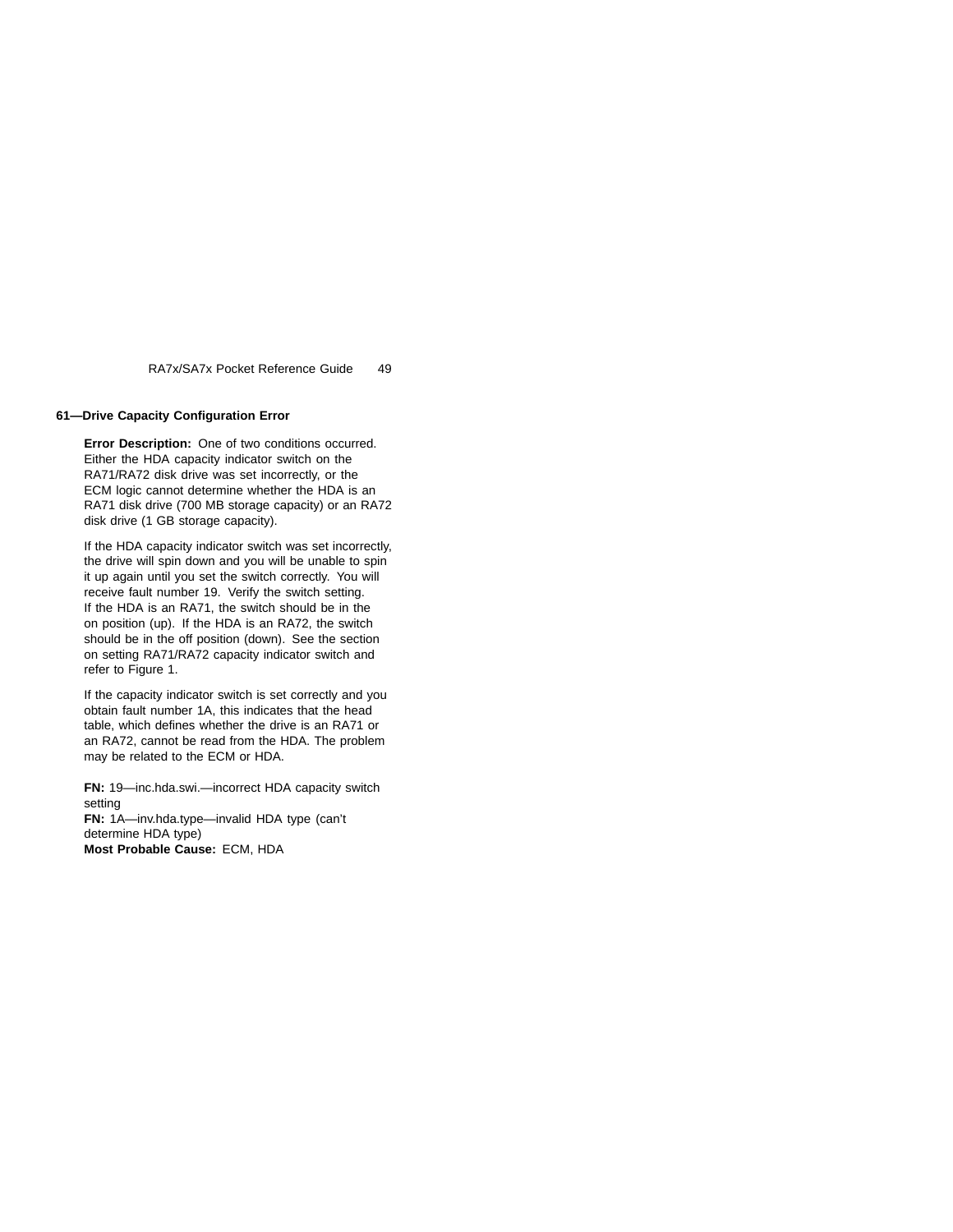### **62—Read Failure**

**Error Description:** One of six possible conditions occurred during the diagnostic read section of the test. The six conditions are:

- Invalid sector number
- Expired sector timer
- Expired read sector timer
- Incorrect read sector
- Read diagnostic failure
- Incorrect sector error count

**FN:** F4—inv.dgn.sct.—invalid diagnostic read sector number **FN:** F6—inv.dgn.rsf.—invalid diagnostic read sector fault **FN:** F7—exp.dgn.rds.—expired diagnostic read sector timer **FN:** F8—inc.dgn.rds.—incorrect diagnostic read sector number

**Most Probable Cause:** ECM, HDA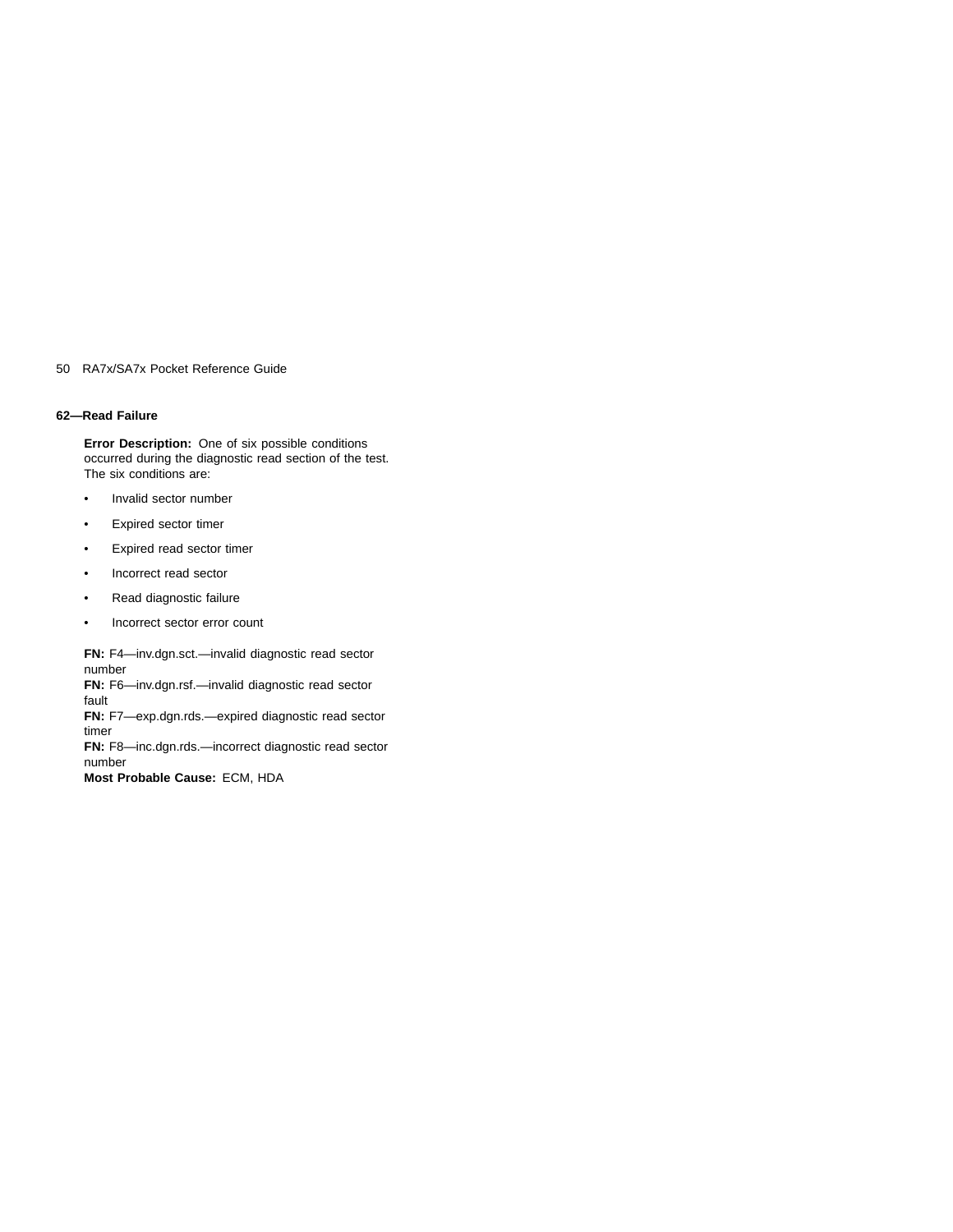#### **67—Write Failure**

**Error Description:** One of five possible conditions occurred during the diagnostic write section of the test. The five conditions are:

- Invalid sector number
- Expired sector timer
- Expired write sector timer
- Incorrect write sector
- Write diagnostic failure

**FN:** F9—inv.dgn.wsn.—invalid diagnostic write sector number **FN:** FB—inv.dgn.wsf.—invalid diagnostic write sector fault **FN:** FC—exp.dgn.wrs.—expired diagnostic write sector timer **FN:** FD—inc.dgn.wrs.—incorrect diagnostic write sector number **Most Probable Cause:** ECM, HDA

# **85—External RAM Failure**

**Error Description:** If, during any data verification process, the data stored in the processor external RAM location does not match the data that was written to that location, the test is terminated and this error is reported.

**FN:** E3—inv.dat.mem.—invalid external static RAM memory **Most Probable Cause:** ECM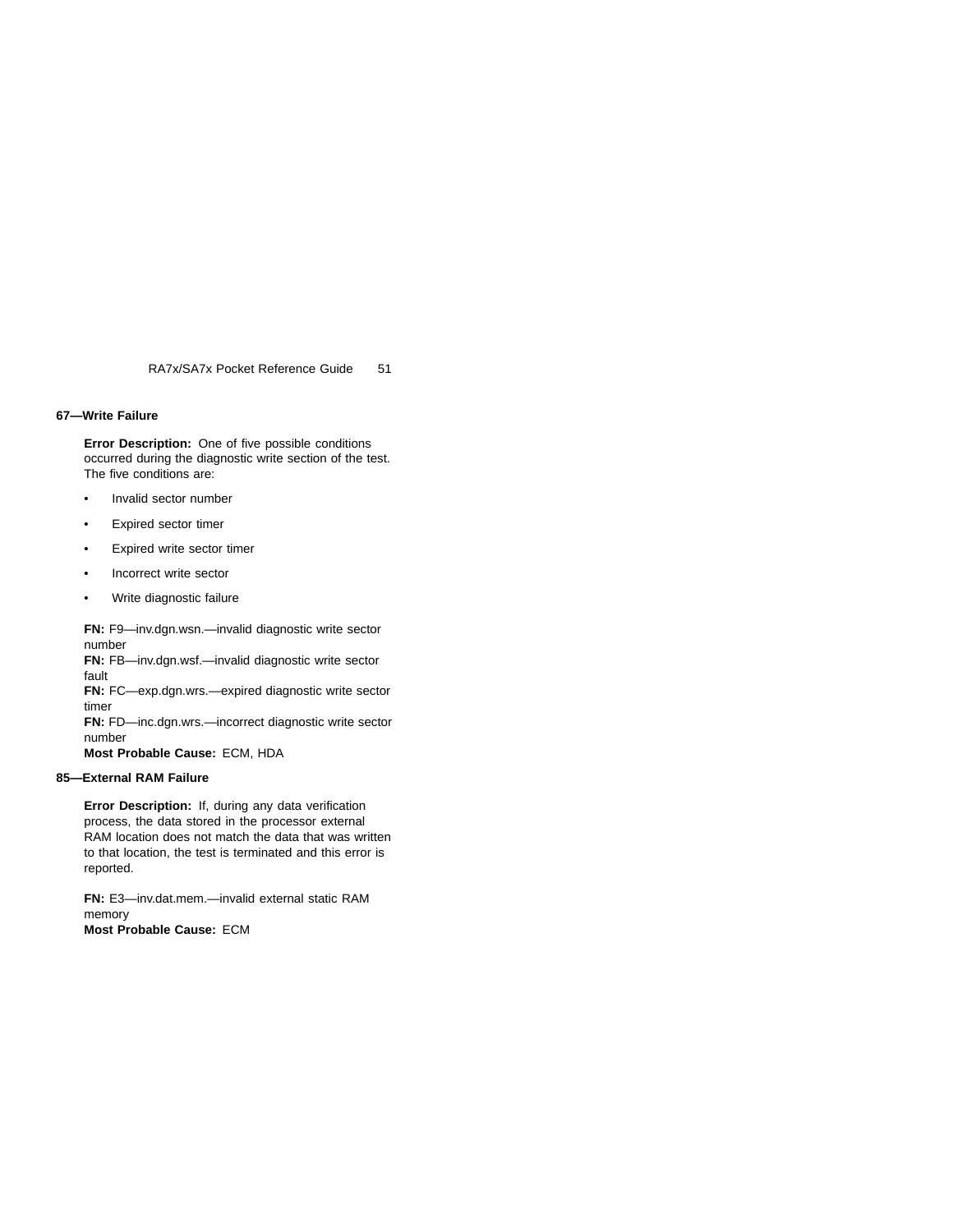## **86—Internal RAM Failure**

**Error Description:** If during any data verification process the data stored in the processor internal RAM location does not match the data that was written to that location, the test is terminated and this error is reported.

**FN:** E4—inv.ram.mem.—invalid internal static RAM memory **Most Probable Cause:** ECM

# **87—UVPROM Checksum Failure**

**Error Description:** This test calculates a checksum by adding, without carry, all the locations of the UVPROM. The sum is then compared to a stored value. If the computed sum and the stored sum do not match, this error will result.

**FN:** E2—inv.rom.sum.—invalid UVPROM checksum **Most Probable Cause:** ECM

# **88—I/O Processor Sanity Failure**

**Error Description:** This test verifies the I/O processor's ability to execute basic processor functions including branch instructions, verifying interrupts, and one of the general timers. Indications of this failure are:

- The basic processor functions fail.
- The interrupt/timer test fails.

**FN:** E0—ins.mcu.dgn.—insane microprocessor diagnostic

**FN:** E1—inv.ctr.int.—invalid counter over flow interrupt **Most Probable Cause:** ECM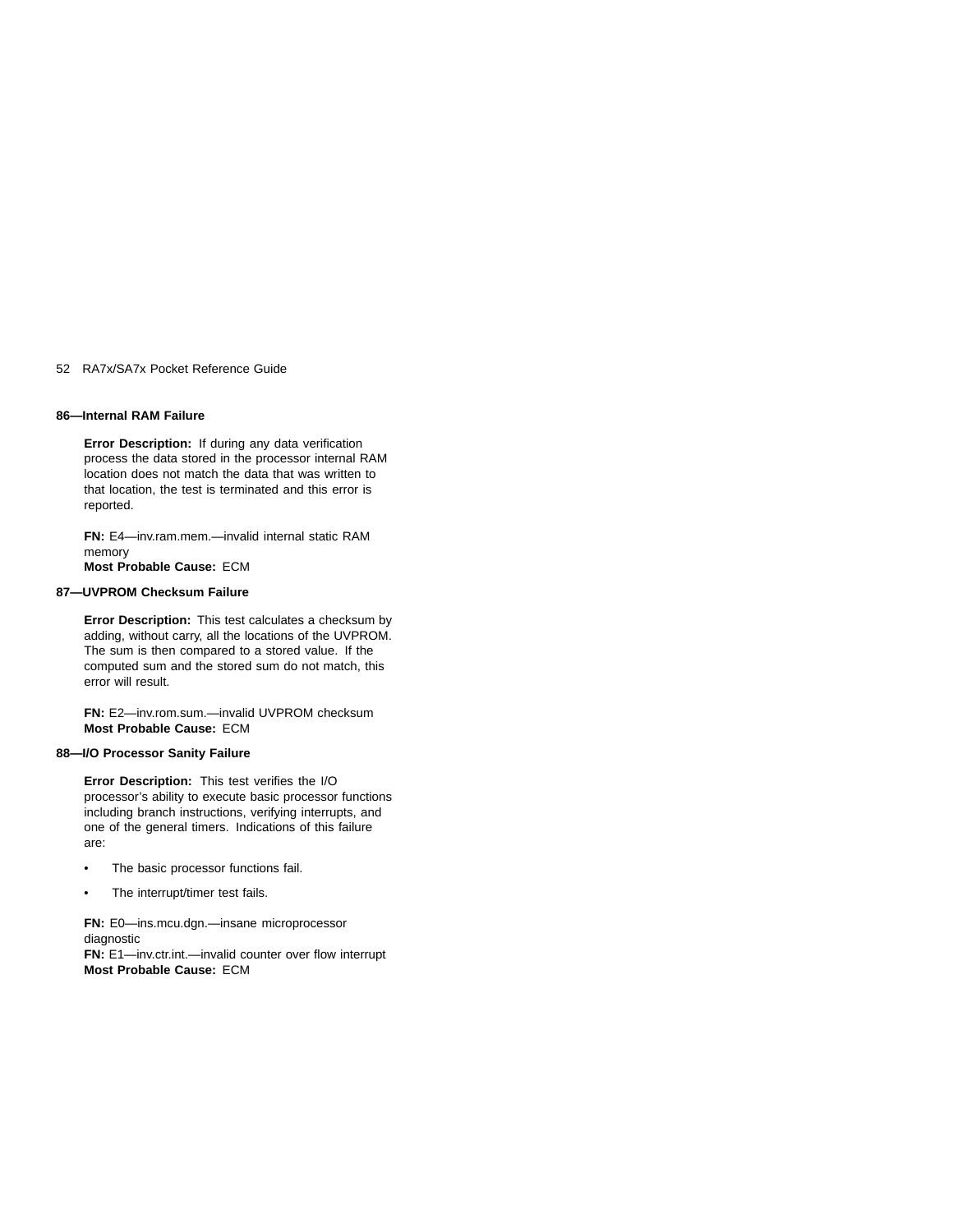#### **89—EEPROM Failure**

**Error Description:** The I/O processor has detected a failure with the EEPROM memory used to store drive internal error log entries.

**FN:** 41—inv.log.fmt.—invalid EEPROM error log format **FN:** 42—exp.pwc.tmr.—expired EEPROM page write cycle timer

**FN:** 43—inc.pwc.dat.—incorrect EEPROM write page cycle data

**FN:** 44—exp.bwc.tmr.—expired EEPROM byte write cycle timer

**Most Probable Cause:** ECM

# **8A—GASP Mailbox Failure**

**Error Description:** The I/O processor address and data path lines to the GASP gate array are verified in both normal mode and register mode, and the hardware protocol (flags) and the data integrity of the mailboxes is verified in register mode.

**FN:** EC—inv.dsp.bus.—invalid DSP bus test **FN:** ED—inv.dsp.mbx.—invalid DSP mailbox test **Most Probable Cause:** ECM

### **8B—DSP External RAM Failure**

**Error Description:** During the data verification process, the data stored in the DSP external RAM location does not match the data that was written to that location.

**FN:** EE—inv.dsp.mem.—invalid DSP memory test **Most Probable Cause:** ECM

### **8C—Sector Pulse Failure**

**Error Description:** A sector pulse error is reported if the signal sector pulse H should be asserted and it is not, or if the signal should not be asserted and it is.

**FN:** E6—inv.sct.pls.—invalid sector pulse **Most Probable Cause:** ECM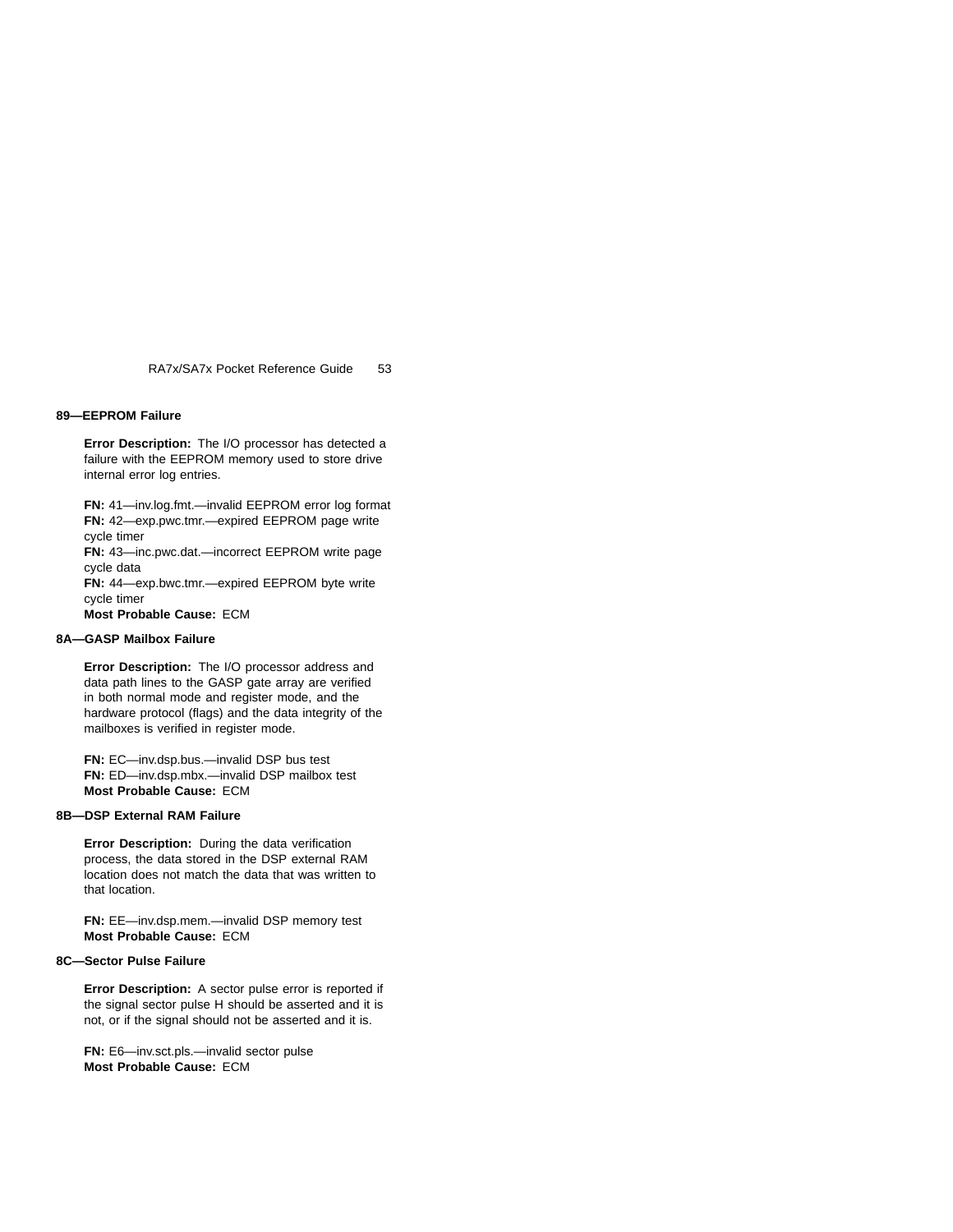## **8D—External Loop Back Failure**

**Error Description:** External loop back failure occurs if the signal Init Req H should be asserted and it is not, or if it should not be asserted and it is.

**FN:** EA—ext.lop.tst.—invalid external loop back test **Most Probable Cause:** ECM

#### **94—Loop Back Frame Not Received**

**Error Description:** Non-transfer command received (NTCR) did not become asserted after an SDI frame was sent.

**FN:** E7—int.lop.tst.—invalid internal SDI loop back test **Most Probable Cause:** ECM

# **95—Loop Back Frame Code Incorrect**

**Error Description:** The frame was received, but it is not the same frame as was sent.

**FN:** E8—inv.frm.cod.—invalid response frame code **Most Probable Cause:** ECM

# **96—Loop Back Frame Data Incorrect**

**Error Description:** The frame was received correctly and the frame code was correct, but the data that was received did not match the data that was sent.

**FN:** E9—inv.frm.byt.—invalid response frame byte **Most Probable Cause:** ECM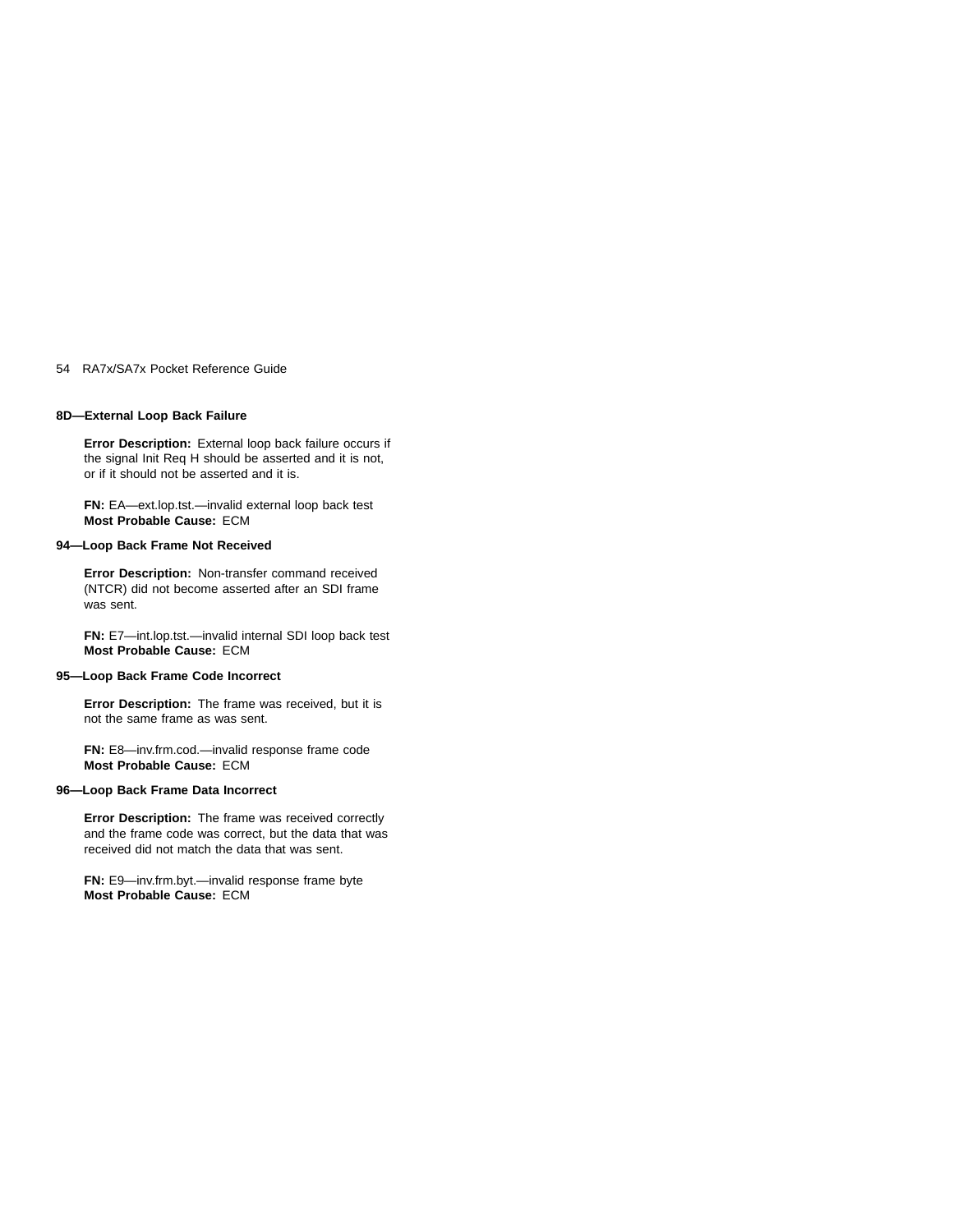## **9A—Read and Off Track**

**Error Description:** The heads were not finepositioned or locked on track (relative to the embedded servo information) at the time a read operation was ready to start. The drive took the necessary actions to establish the on-track condition.

The drive will not post a recoverable read-and-off-track error to prevent interruption to the controller. This allows the controller to execute all of its available retry/error recovery sequences to the drive and if necessary, retrieve user data during a recoverable error.

**FN:** 09—rdg&off.trk.—read gate and off track both asserted

**Most Probable Cause:** HDA, ECM

# **9B—Write and Off Track**

**Error Description:** While write gate was asserted, the read/write heads moved off track.

**FN:** 58—wrg&off.trk.—write gate and off track both asserted

**Most Probable Cause:** ECM, HDA

### **A0 Illegal Diagnostic Sequence**

**Error Description:** The controller issued an SDI DIAGNOSE command to the drive. The drive determined that the requested diagnostics tests were not in correct sequence or out of context with the current state of the drive (for instance, seek test while drive spun down). It also indicates that one of the diagnose error commands was executed without the error log being in the correct state. This could be an **operator error** if special controller diagnostics were manually invoked and the user inadvertently entered incorrect parameters.

**FN:** D9—ill.dgn.seq—illegal diagnostic sequence **Most Probable Cause:** Operator error, ECM, SDI controller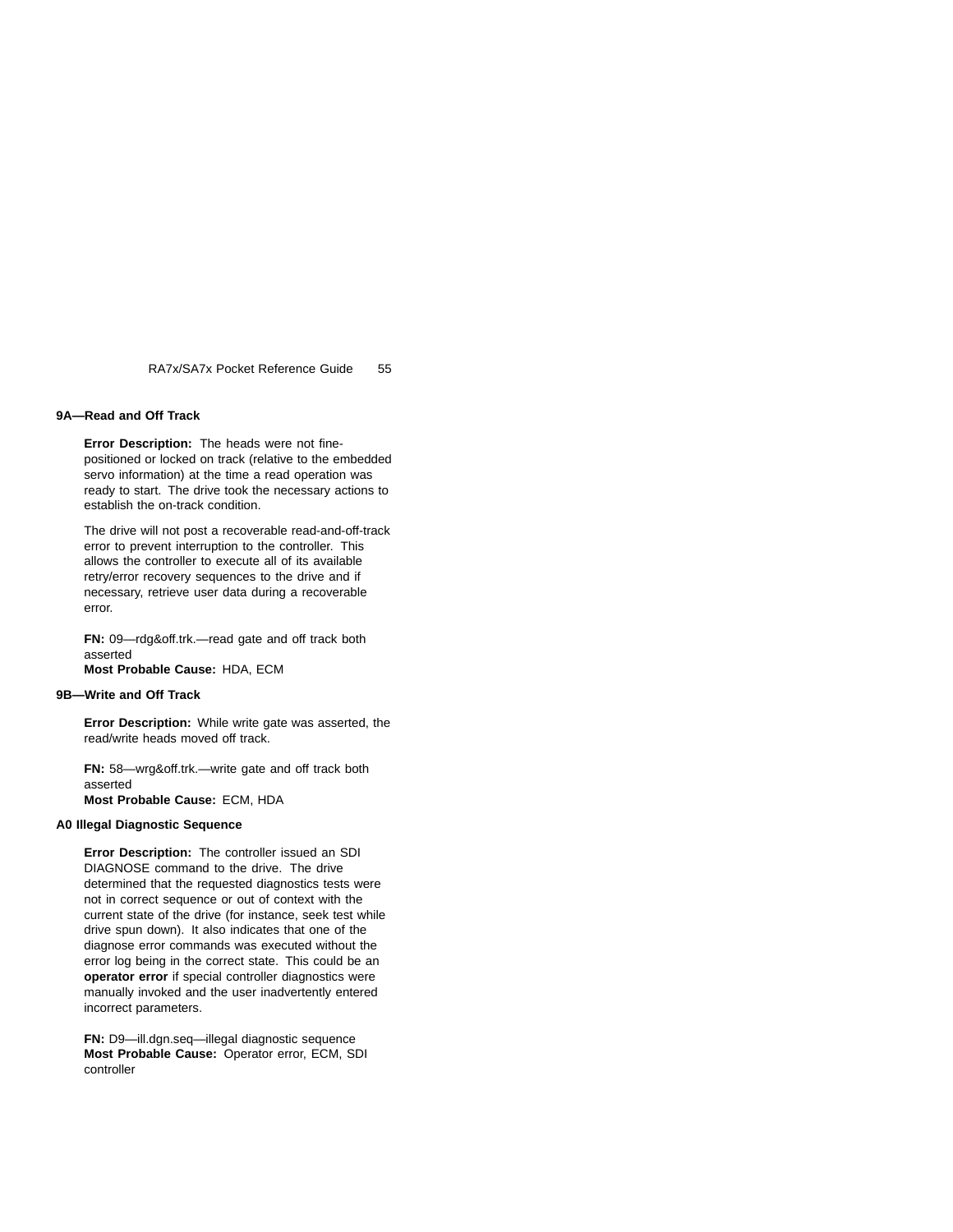### **C6—PLO Failure**

**Error Description:** The VCO clock is not in sync or has fallen out of sync with the rotating disk.

**FN:** 48—plo.lck.flt.—PLO lock failure **Most Probable Cause:** HDA, ECM

### **C9—Analog Loop Failure**

**Error Description:** There are three possible conditions that result in analog loop failure:

- The I/O processor could not complete a write to the GASP gate array mailbox.
- The I/O processor could not complete a read of the GASP gate array mailbox.
- The DSP could not complete the analog test or it completed the test but with incorrect results. This consists of three possible conditions:
	- The DSP timed out waiting for the A/D convert to complete.
	- The DSP received an unexpected interrupt.
	- The DSP found one or more of the conversions were out of tolerance.

**FN:** 85—inc.exc.rsp.—incorrect DSP execute response **FN:** EF—inv.dsp.dgn.—invalid DSP diagnose response **Most Probable Cause:** ECM

# **CD—Track Count Error**

**Error Description:** While in the course positioning mode, both gray codes (gray code X and gray code Y) changed during the same servo frame or one gray code changed on two consecutive frames.

**FN:** 49—trk.ctr.flt.—track counter—gray codes out of quad. **Most Probable Cause:** ECM, HDA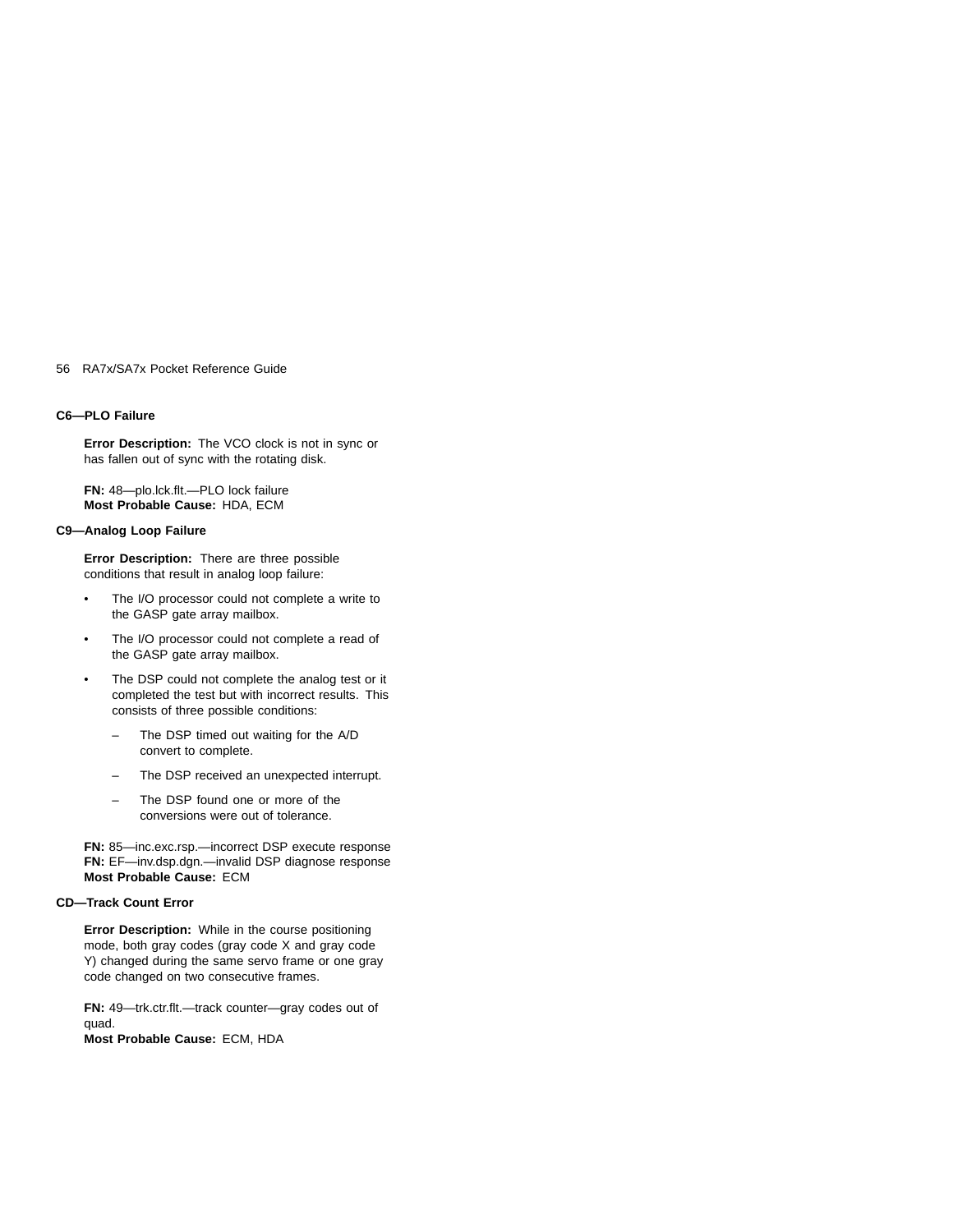# **E0—Firmware Detected Fault - microprocessor Driver**

**Error Description:** The I/O processor firmware has detected an inconsistency in the microprocessor driver (MCUDRV). The MCUDRV provides the interface to the firmware timer functions and controls and monitors the I/O processor hardware timer.

**FN:** 01—inc.opr.mode.—incorrect operating mode **FN:** 02—inv.pwr.rst.—invalid power on reset **FN:** 03—ctr/tmr.flt.—counter/timer test failure **FN:** 04—int.ram.flt.—internal RAM test failure **FN:** 05—inv.ctr.intr.—invalid or spurious counter interrupt **FN:** 06—inv.tmr.intr.—invalid or spurious timer interrupt **FN:** 07—inv.cap.intr.—invalid or spurious input capture interrupt **FN:** 08—opn.tmr.num.—invalid open timer number **FN:** 09—act.tmr.flt.—can't open timer (already active) **FN:** 0A—cls.tmr.num.—invalid close timer number **FN:** 0B—chk.tmr.num.—invalid check timer number **FN:** 0C—get.tmr.num.—invalid get timer number **FN:** 0D—mcu.und.flt.—mcudrv module undefined fault **FN:** 0E—mcu.und.flt.—mcudrv module undefined fault **FN:** 0F—mcu.und.flt.—mcudrv module undefined fault **Most Probable Cause:** ECM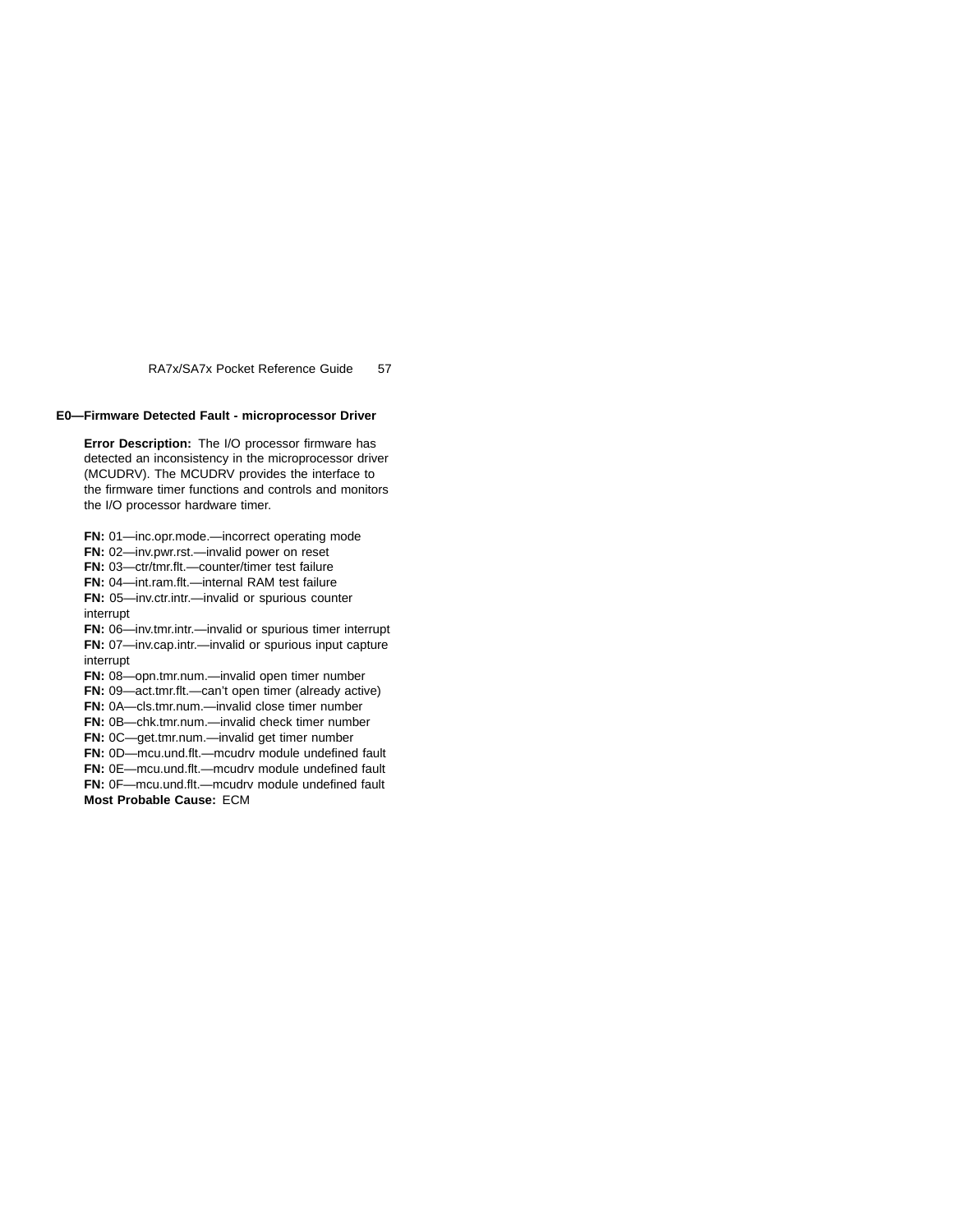# **E1—Firmware Detected Fault - Test Handler**

**Error Description:** The I/O processor firmware has detected an inconsistency in the test handler (TSTHDR). The TSTHDR controls the drive when and only when it is connected to the test device at the manufacturing plant or a repair center.

**FN:** 10—inv.tsts.adr.—invalid test memory address number **FN:** 11—exp.tst.tmr.—expired test command received

timer **FN:** 12—inv.tst.byct.—invalid test command packet

byte count **FN:** 13—inv.tst.opcd.—invalid test command packet opcode

**FN:** 14—inv.rdm.ofst.—invalid read memory address offset

**FN:** 15—inv.rdm.byct.—invalid read memory data count

**FN:** 16—inv.wrm.ofst.—invalid write memory address offset

**FN:** 17—inv.wrm.byct.—invalid write memory data count

**FN:** 18—inv.wrm.data.—invalid write memory data (RAM didn't change)

**FN:** 19—inv.exc.ofst.—invalid execute memory address offset

**FN:** 1A—inv.exc.byct.—invalid execute memory data count

**FN:** 1B—emp.exc.buf.—empty execute command buffer (no arguments)

**FN:** 1C—ful.exc.buf.—full execute response buffer **FN:** 1D—inv.fnc.num.—invalid SWI "trap" function number

**FN:** 1E—tst.und.flt.—tsthdr module undefined fault **FN:** 1F—tst.und.flt.—tsthdr module undefined fault

**Most Probable Cause:** ECM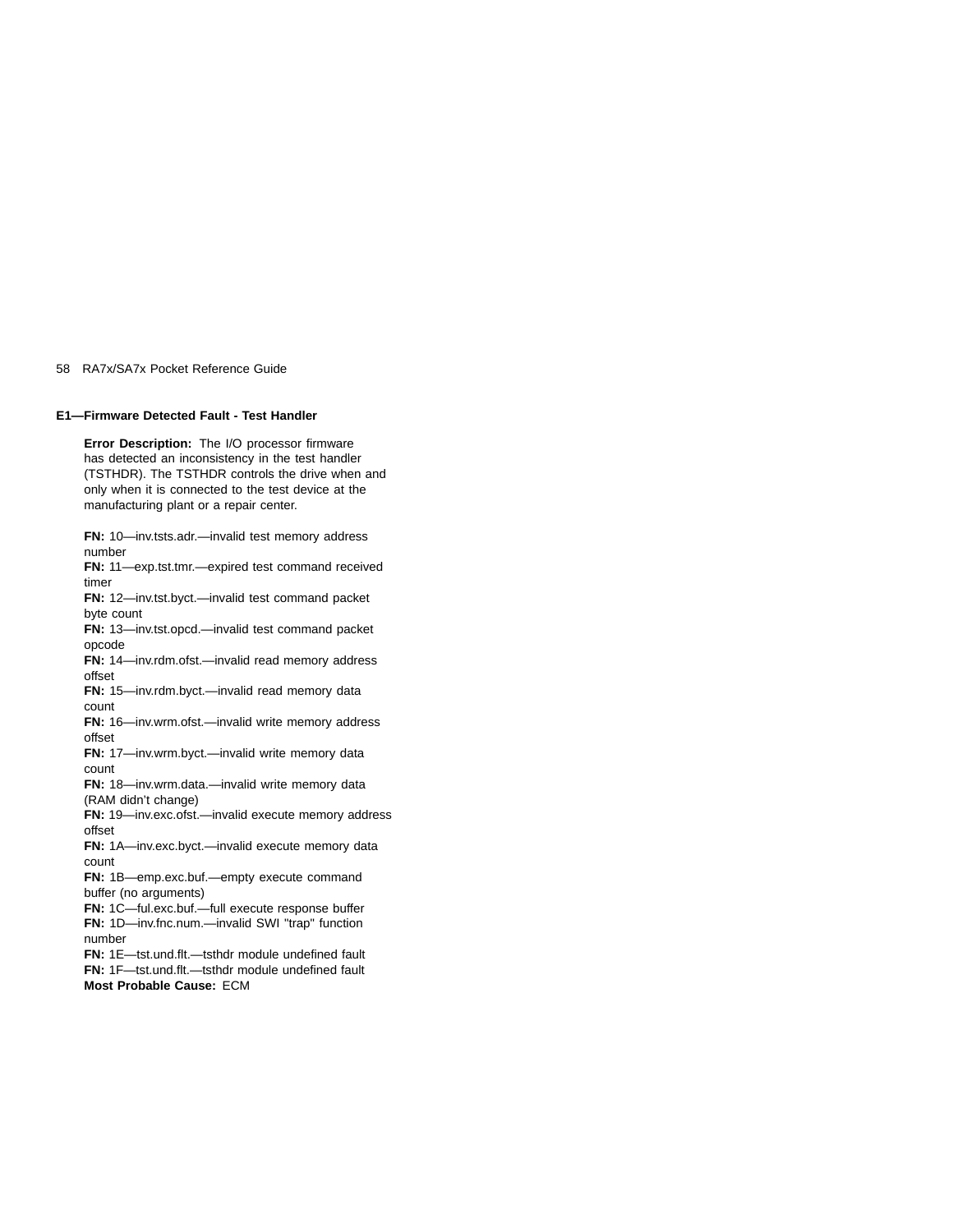# **E2—Firmware Detected Fault - OCP Handler**

**Error Description:** The I/O processor firmware has detected an inconsistency in the OCP driver. This driver provides the interface to the operator control functions and determines what type of device is connected to the drive's remote front panel connector.

**FN:** 21—rxp.seq.err.—receive packet sequence error **FN:** 22—rxp.ovr.run.—receive packet overrun error **FN:** 23—inv.syn.byt.—invalid 'sync' byte **FN:** 24—inv.rxp.cnt.—invalid receive packet count **FN:** 25—rxp.byt.ovr.—receive packet byte overrun **FN:** 26—inv.rxp.sum.—invalid receive packet checksum **FN:** 27—inv.txp.cnt.—invalid transmit packet byte count **FN:** 28—exp.txb.tmr.—expired transmit byte timer **FN:** 29—exp.rxb.tmr.—expired receive byte timer **FN:** 2A—rxb.frm.err.—receive byte framing error **FN:** 2B—rxb.ovr.run.—receive byte over run error **FN:** 2C—ocp.und.flt.—ocpdrv module undefined fault **FN:** 2D—ocp.und.flt.—ocpdrv module undefined fault **FN:** 2E—inv.fls.ers.—invalid flash memory erase **FN:** 2F—inv.fls.pgm.—invalid flash memory program **Most Probable Cause:** ECM, OCP, SA7x logic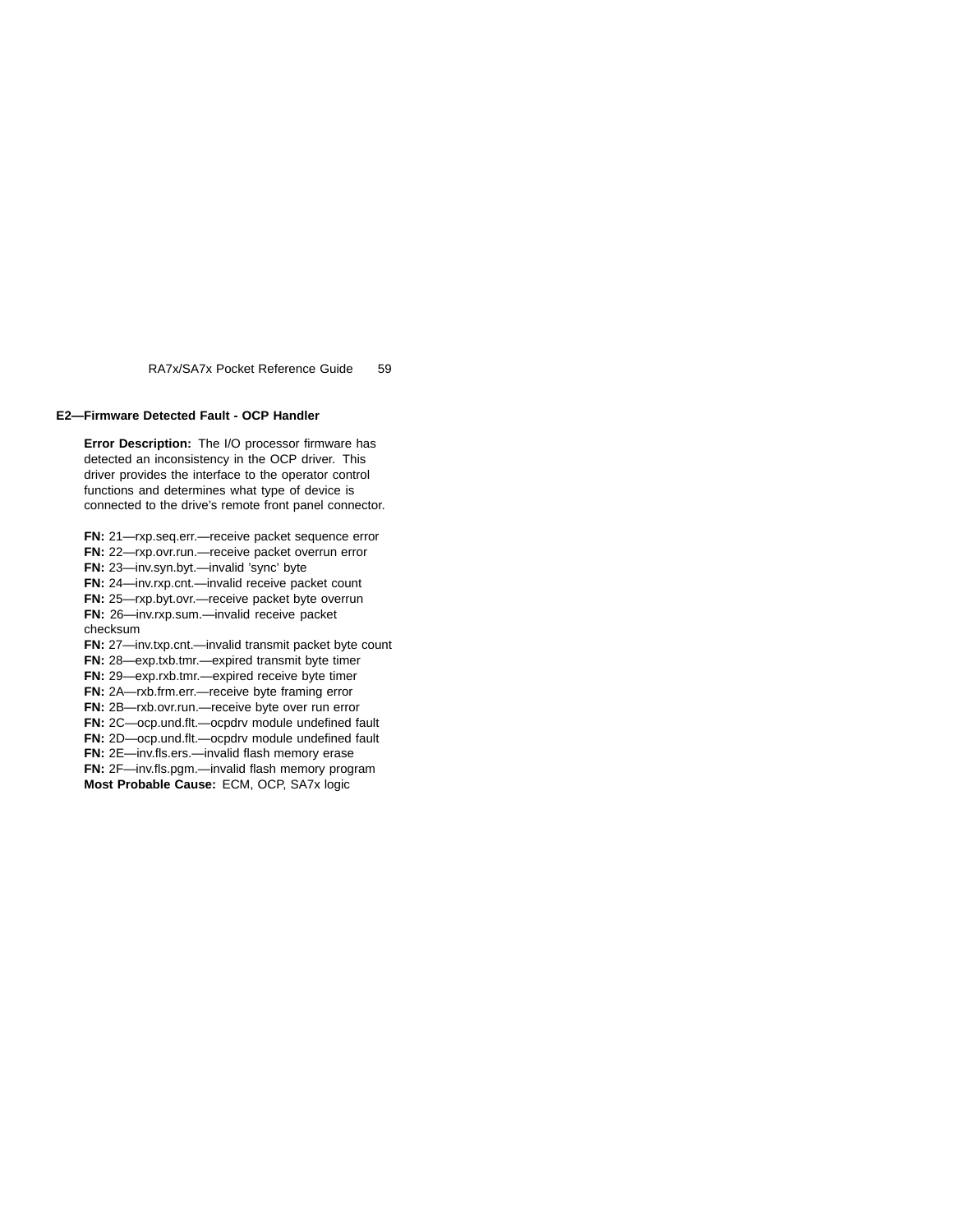## **E3—Firmware Detected Fault - OCP Driver**

**Error Description:** The I/O processor firmware has detected an inconsistency in the OCP driver. This driver provides the interface to the operator control functions and determines what type of device is connected to the drive's remote front panel connector.

**FN:** 30—ocp.flt.num.—invalid OCP logical state

**FN:** 31—inv.cmd.opc.—invalid command opcode

**FN:** 32—exp.rxp.tmr.—expired response packet timer

**FN:** 33—rtx.lst.rsp.—retransmit last response

**FN:** 34—inv.rsp.cnt.—invalid response packet byte

count

**FN:** 35—inc.rsp.opc.—incorrect response packet opcode

**FN:** 36—inv.rsp.opc.—invalid response packet opcode

**FN:** 37—inv.ocp.lck.—invalid OCP interlock

**FN:** 38—exp.rsp.tmr.—expired response packet timer

**FN:** 39—rtx.lst.rsp.—retransmit last response

**FN:** 3A—ocp.und.flt.—ocphdr module undefined fault **FN:** 3B—ocp.und.flt.—ocphdr module undefined fault

**FN:** 3C—ocp.und.flt.—ocphdr module undefined fault

**FN:** 3D—ocp.und.flt.—ocphdr module undefined fault

**Most Probable Cause:** ECM, OCP, or SA7x logic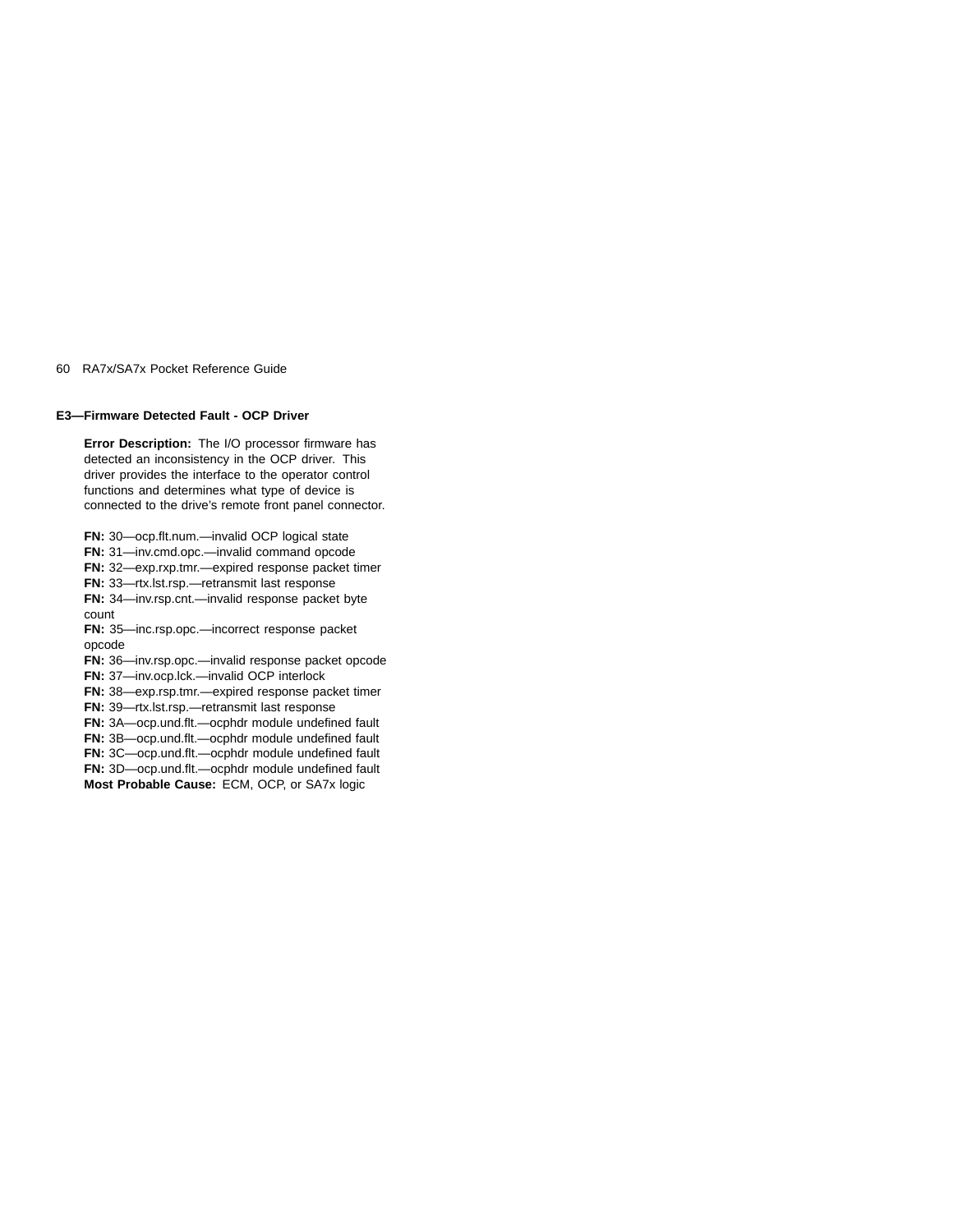# **E4—Firmware Detected Fault - Fault Handler**

**Error Description:** The I/O processor firmware has detected an inconsistency in the fault handler. This handler monitors and controls the drive's error logging functions, both internal and external.

**FN:** 40—inv.drv.flt.—invalid or spurious drive fault **FN:** 45—sft.svo.flt.—soft servo fault **Most Probable Cause:** ECM

# **E6—Firmware Detected Fault - Spindle Motor Control Driver**

**Error Description:** The I/O processor firmware has detected an inconsistency in the spindle motor control (SMC) driver. The SMC provides the interface to the drive's spindle motor.

**FN:** 60—smc.flt.num.—smcdrv module undefined fault **FN:** 64—inv.smc.lsn.—invalid spindle motor control logical state number

**FN:** 65—inv.smc.num.—invalid spindle motor control function number

**FN:** 66—inv.smc.lck.—invalid spindle motor control lock

**FN:** 67—inv.smc.flt.—invalid spindle motor control fault **FN:** 6A—sup.bkd.flt.—spinup blocked by drive hard or soft fault

**FN:** 6B—sup.bkd.lsn.—spinup blocked by spin logical state number

**FN:** 6C—smc.und.flt.—smcdrv module undefined fault

**FN:** 6D—smc.und.flt.—smcdrv module undefined fault

**FN:** 6E—smc.und.flt.—smcdrv module undefined fault

**Most Probable Cause:** ECM, HDA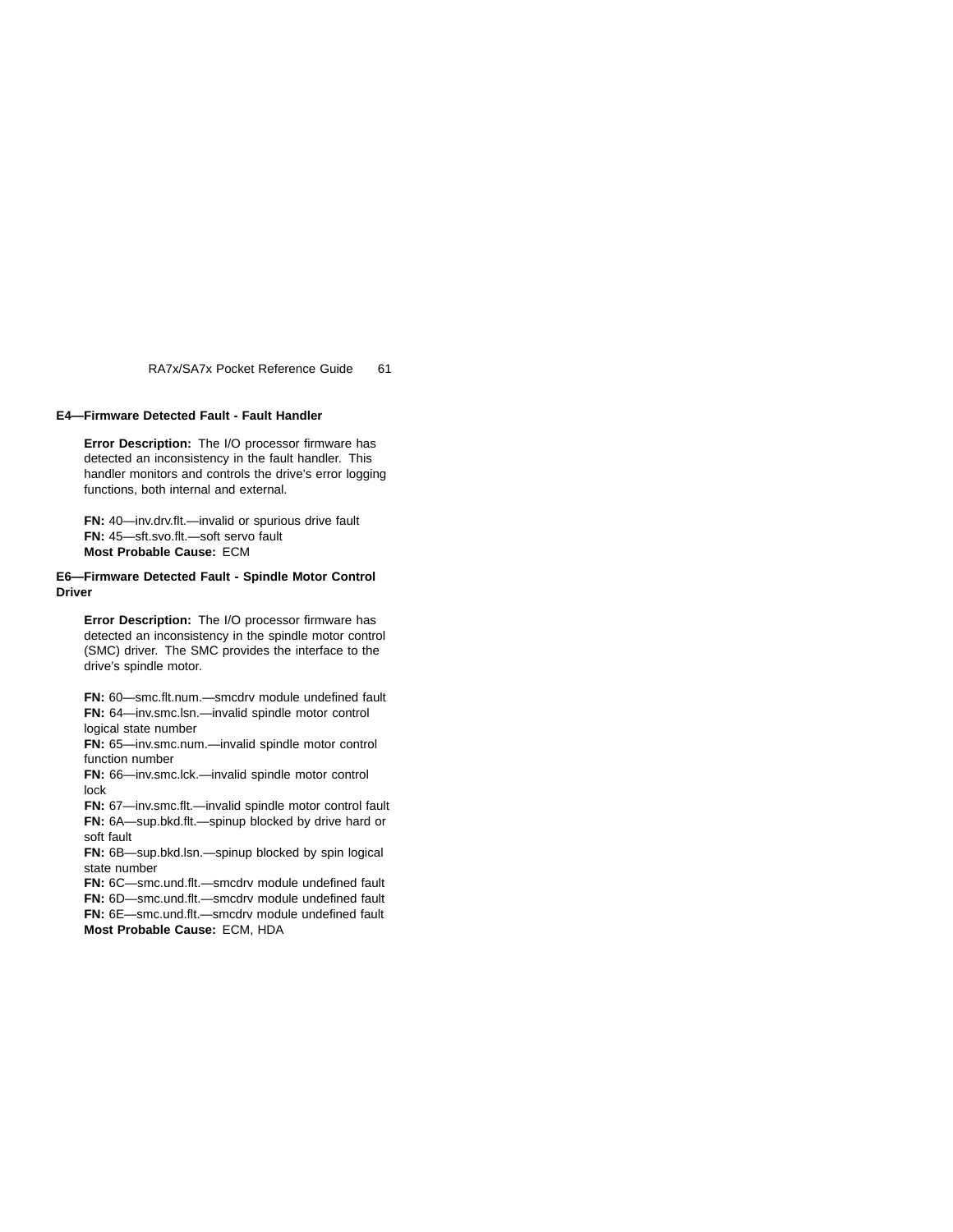# **E7—Firmware Detected Fault - Spindle Motor Control Handler**

**Error Description:** The I/O processor firmware has detected an inconsistency in the spindle motor control (SMC) handler. The SMC controls and monitors the spindle motor functions via the driver.

**FN:** 74—inc.lhd.rtz.—incorrect load heads return to zero state

**FN:** 75—inc.lhd.sek.—incorrect load heads seek state **FN:** 76—inc.lhd.rcl.—incorrect load heads recalibrate state

**FN:** 78—exp.spn.tmr.—expired spin timer

**FN:** 79—inc.spn.psn.—incorrect spin physical state number

**FN:** 7A—exp.uhd.tmr.—expired unload heads timer **FN:** 7B—inc.uhd.psn.—incorrect unloads heads physical state number

**FN:** 7C—exp.sdn.tmr.—expired spindown timer **FN:** 7D—inc.sdn.psn.—incorrect spindown physical state number

**FN:** 7E—exp.idl.tmr.—expired idle timer

**FN:** 7F—inc.idl.psn.—incorrect idle physical state number

**Most Probable Cause:** ECM, HDA

# **NOTE**

**If this error occurs on an RA70 disk drive with FN = 7C when the drive is spun down, be sure the ECM revision is J6 or higher (firmware revision 79 or higher).**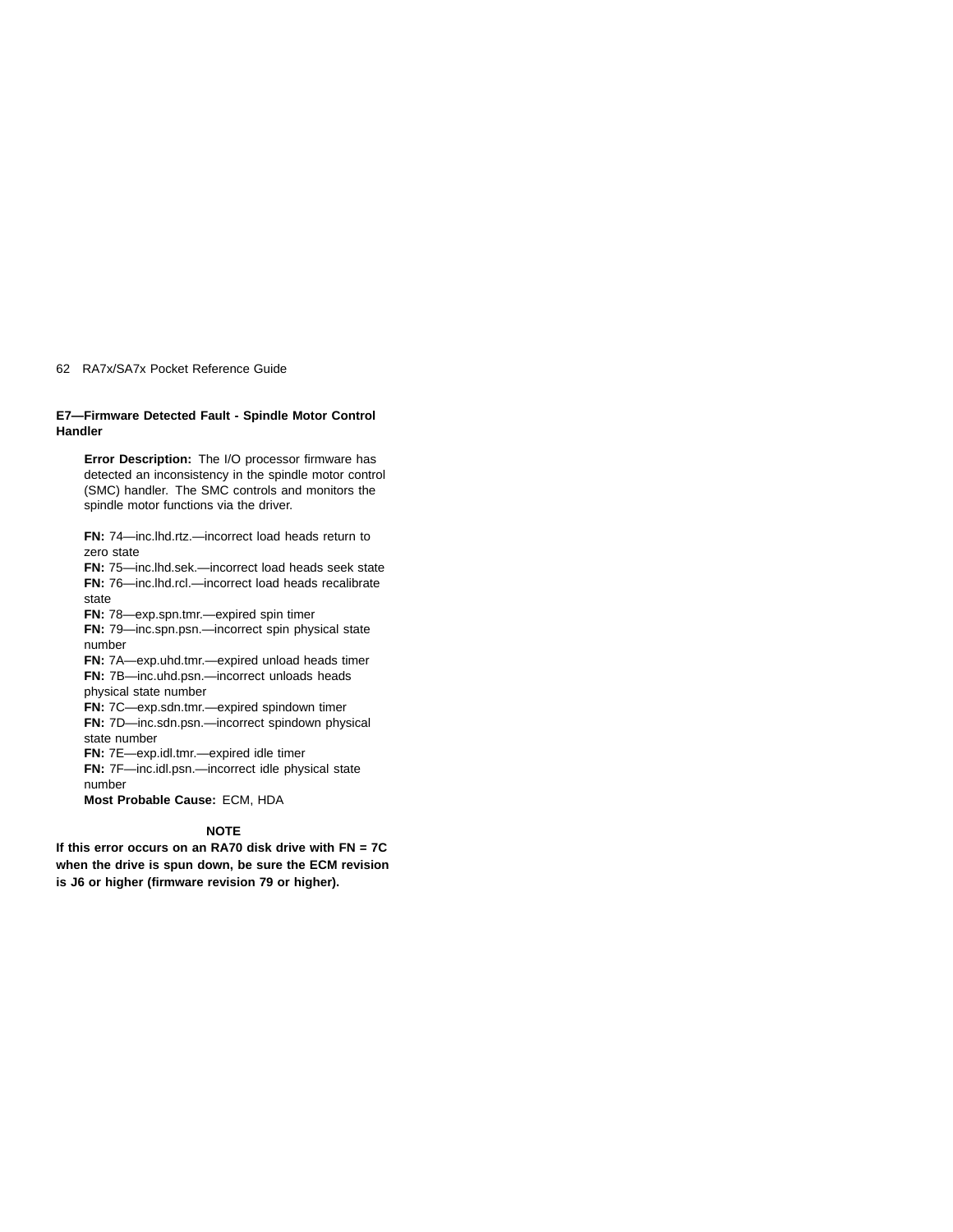# **E8—Firmware Detected Fault - DSP Driver**

**Error Description:** The I/O processor firmware has detected an inconsistency in the DSP driver. This driver provides the interface to the DSP processor via the servo gate array.

**FN:** 80—dsp.flt.num.—servo detected fault

**FN:** 86—exp.rmb.tmr.—expired read mailbox timer

**FN:** 87—inv.rmb.rsp.—invalid read mailbox response opcode

**FN:** 88—exp.wmb.tmr.—expired write mailbox timer **FN:** 89—une.wmb.rsp.—unaccepted write mailbox response

**FN:** 8A—inc.dma.mode.—incorrect DSP memory mode

**FN:** 8B—vrf.dsp.mem.—verify DSP memory data

**FN:** 8C—inc.dsp.bus.—incorrect data bus pattern

**FN:** 8D—inc.dsp.mbx.—incorrect DSP mailbox pattern

**FN:** 8E—inc.h/c.num.—incorrect head/cylinder number

**FN:** 8F—svo.rwr.ast.—servo read/write ready asserted

**Most Probable Cause:** ECM, HDA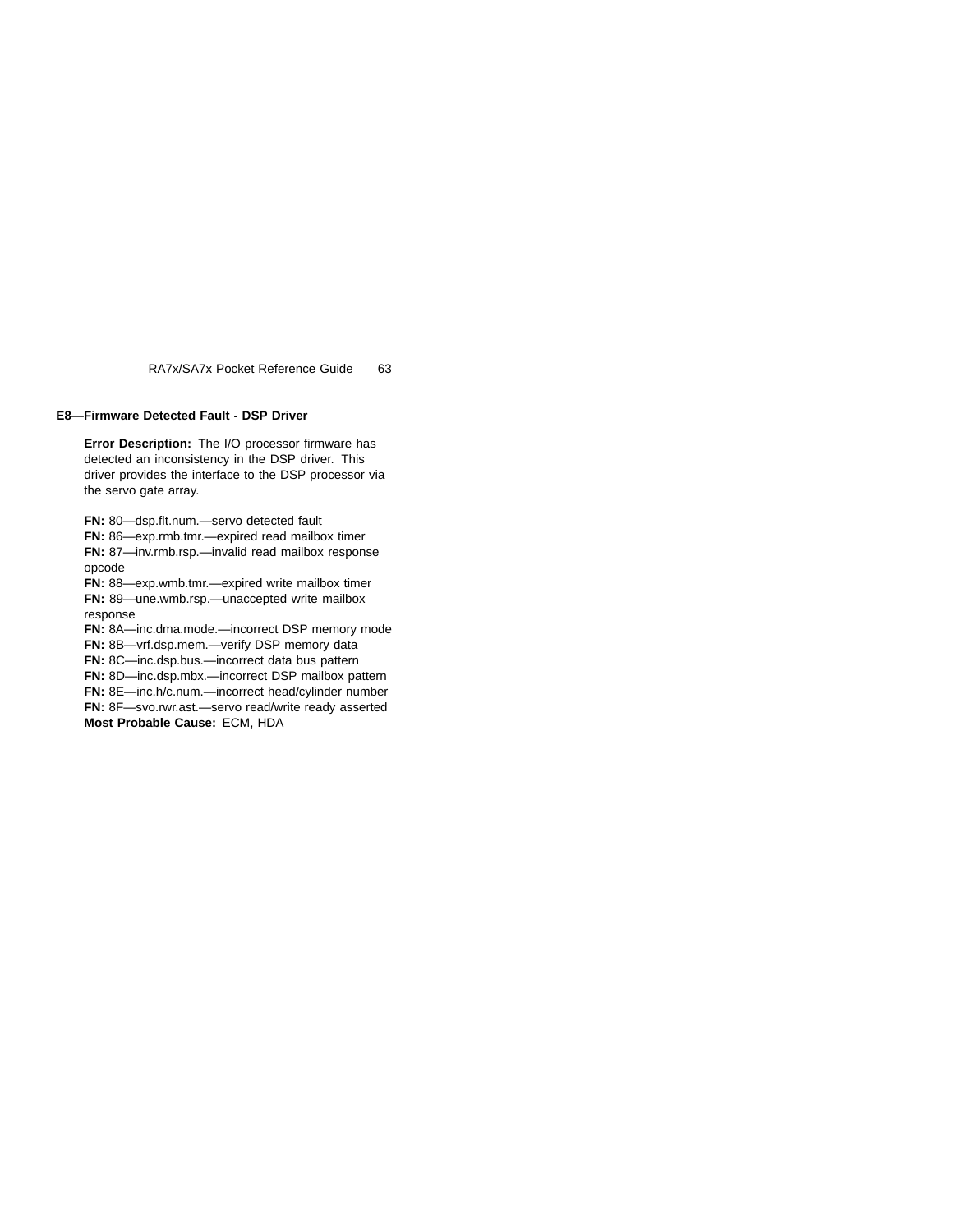## **E9—Firmware Detected Fault - DSP Handler**

**Error Description:** The I/O processor firmware has detected an inconsistency in the DSP handler. This handler controls and monitors the servo functions via the driver.

**FN:** 90—inc.dst.grp.—incorrect destination group (head) number

**FN:** 91—inv.dsp.lsn.—invalid DSP logical state number **FN:** 92—exp.dsp.tmr.—expired DSP state timer **FN:** 93—inc.dsp.psn.—incorrect DSP physical state number **FN:** 94—inc.dsp.rsp.—incorrect DSP response opcode

**FN:** 95—inc.dsp.lsn.—incorrect DSP logical state number

**FN:** 96—inv.svo.head—invalid servo head number

**FN:** 97—exp.dtn.tmr.—expired detent state timer

**FN:** 98—inc.dtn.psn.—incorrect detent physical state number

**FN:** 99—inv.svo.cyl.—invalid servo cylinder number **FN:** 9A—exp.rtz.tmr.—expired return to zero state timer

**FN:** 9B—inc.rtz.psn.—incorrect return to zero physical state number

**FN:** 9C—inc.rtz.cyl.—incorrect return to zero cylinder number

**FN:** 9D—exp.sek.tmr.—expired seek state timer

**FN:** 9E—inc.sek.psn.—incorrect seek physical state number

**FN:** 9F—inc.sek.cyl.—incorrect seek cylinder number **Most Probable Cause:** ECM, HDA

### **EA—Firmware Detected Fault - SDI Driver**

**Error Description:** The I/O processor firmware has detected an inconsistency in the SDI driver. This driver provides the interface to the controller and the read/write hardware via the SDI gate array.

**FN:** A6—aut.snd.flt.—auto send mode fault **FN:** A7—inv.rsp.byct.—invalid response packet byte count

**FN:** AA—drv.not.rwr.—drive NOT read/write ready **FN:** AF—inc.sct.num.—incorrect/invalid sector number **Most Probable Cause:** ECM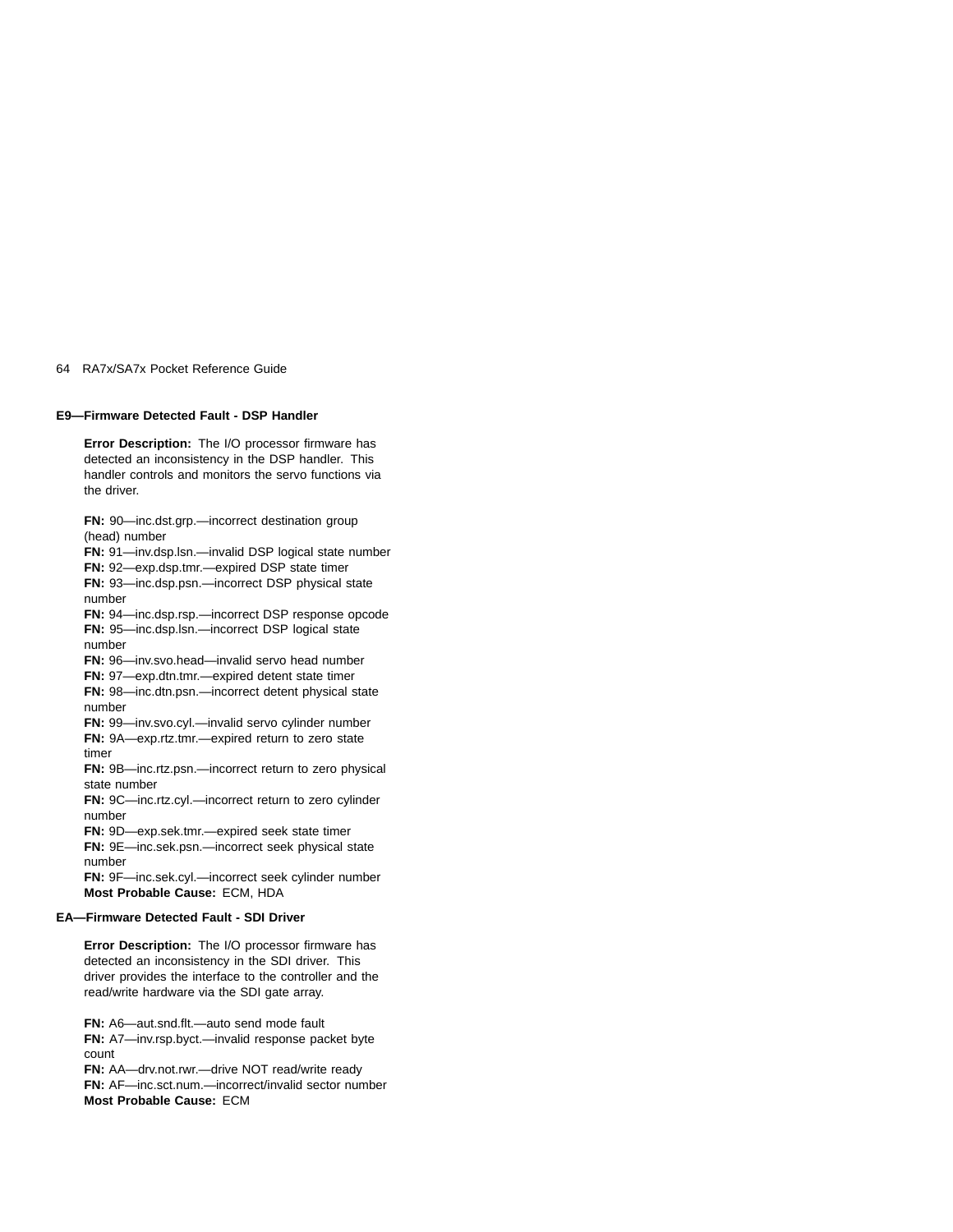# **EB—Firmware Detected Fault - SDI Driver**

**Error Description:** The I/O processor firmware has detected an inconsistency in the SDI driver. This driver provides the interface to the controller and the read/write hardware via the SDI gate array.

**FN:** 10—exp.idx.hsw.—expired index/sector pulse timer (head switch)

**FN:** 11—inv.head.hsw—invalid physical head switch (head switch)

**FN:** B0—inv.sdi.lsn.—invalid SDI logical state number

**FN:** BA—exp.idx.tmr.—expired index/sector timer

**FN:** BD—inv.spu.IRQ.—invalid or spurious IRQ interrupt

**FN:** BE—inv.head.adr.—invalid physical head address **FN:** BF—inv.head.num.—invalid logical head number **Most Probable Cause:** ECM

# **ED—Firmware Detected Fault - SDI Handler**

**Error Description:** The I/O processor firmware has detected an inconsistency in the SDI handler. This handler processes and performs SDI level 2 command packets provided by the SDI driver. In addition, it provides the SDI level 2 response packets to the SDI driver.

**FN:** D7—inv.cpy.byct.—invalid buffer copy byte count **FN:** D8—inc.sub.unt.—incorrect subunit mask bit **FN:** DA—drv.hrd.flt.—drive hard fault—CANNOT be cleared

**Most Probable Cause:** ECM

# **EE—Firmware Detected Fault - Diagnostic Driver**

**Error Description:** The I/O processor firmware has detected an inconsistency in the diagnostic driver. This driver performs the drive's power on reset diagnostics.

**FN:** EB—inv.dsp.drv.—invalid DSP driver response **Most Probable Cause:** ECM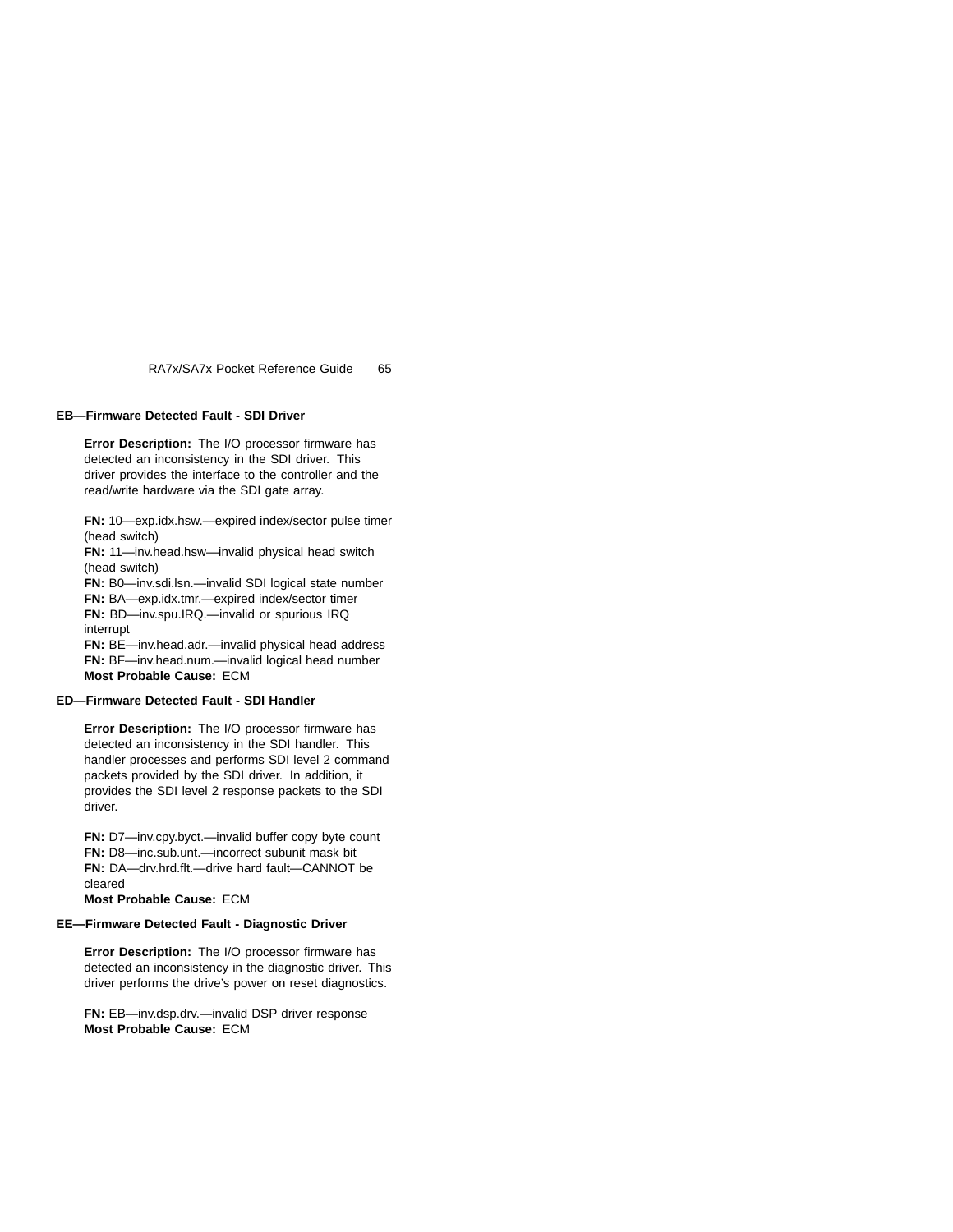# **EF—Firmware Detected Fault - Diagnostic Handler**

**Error Description:** The I/O processor firmware has detected an inconsistency in the Diagnostic handler. This handler performs the drive's spinup diagnostics.

**FN:** 28—exp.dgn.bwd.—expired diagnostic drive burst write timer **FN:** 29—exp.dgn.bwh.—expired diagnostic head burst write timer **FN:** 2A—exp.dgn.bwk.—expired diagnostic seek burst write timer **FN:** 2B—exp.dgn.erd.—expired diagnostic drive burst write erase timer **FN:** 2C—exp.dgn.erh.—expired diagnostic head burst write erase timer **FN:** 2D—brt&off.trk— burst write and offtrack **FN:** 2F—inv. head.tbl—invalid head table data (on the head track) **FN:** DB—exp.dgn.rnd.—expired diagnostic random cylinder state timer **FN:** DC—exp.dgn.sng.—expired diagnostic single cylinder state timer **FN:** DD—exp.dgn.avg.—expired diagnostic average cylinder state timer **FN:** DE—exp.dgn.ful.—expired diagnostic full cylinder state timer **FN:** DF—exp.dgn.hsw.—expired diagnostic head switch state timer **FN:** F0—inv.dgn.psn.—invalid diagnostic physical state number **FN:** F1—inc.dgn.lsn.—incorrect diagnostic logical state number **Most Probable Cause:** ECM